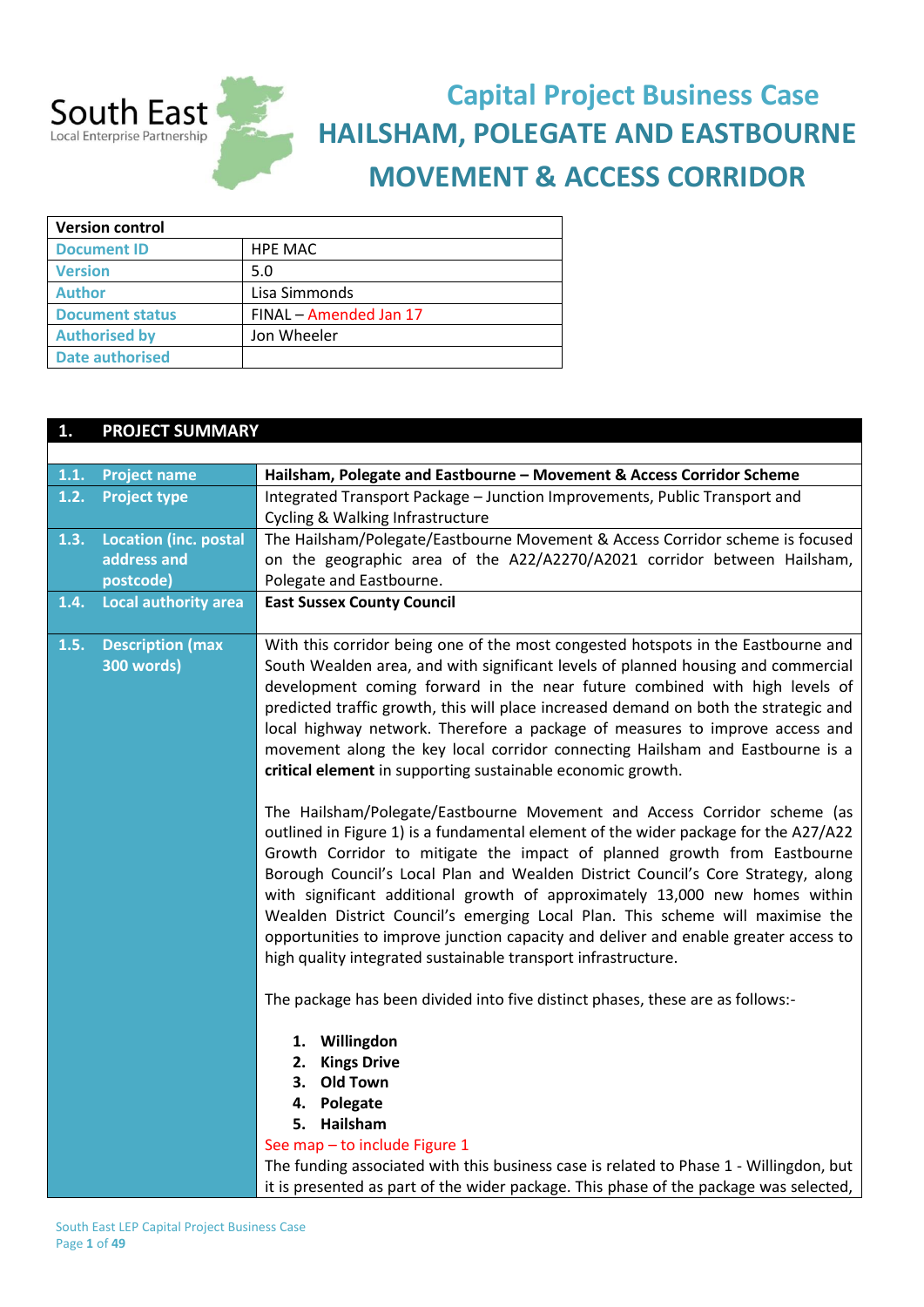because it can be delivered independently of other schemes, which are being proposed in this area of South Wealden. The Phase 1 measures will be designed to allow future enhancement and integration, with these other measures and complementary schemes.

The 5 phases will include a combination of the following measures:-

#### **1. Bus stop infrastructure and Real Time Passenger Information (RTPI)**

**2. Bus lanes, junction improvements and Advance Vehicle Detection infrastructure**

**3. Cycling Infrastructure Improvements - Cuckoo Trail – Hailsham - Polegate and Polegate - Cross Levels Way, Eastbourne**

#### **4. Walking Infrastructure Improvements – corridor length**

The Willingdon Package - Phase 1, which this business case relates to, will include the delivery of the following measures on the specific sections mentioned. See below.

| <b>Section</b>        | <b>Measures</b>                                                                   |
|-----------------------|-----------------------------------------------------------------------------------|
| $\mathbf{1}$          | Wannock Road/Eastbourne Road/High Street junction - Junction                      |
|                       | capacity & bus priority improvements                                              |
|                       | High Street/Eastbourne Road left slip road                                        |
|                       | Widening of lanes from 2 to 3 to provide an additional ahead only<br>$\bullet$    |
|                       | lane                                                                              |
|                       | Inclusion of a short bus lane on the northbound approach to the<br>$\bullet$      |
|                       | junction together with a bus pre-signal                                           |
| $\overline{2}$        | Huggett's Lane - Bus priority & cycle route                                       |
|                       | Upgrade junction to incorporate a short (200m) northbound bus                     |
|                       | lane on the approach to the junction and the incorporation of a                   |
|                       | <b>Toucan Crossing</b>                                                            |
|                       | Northbound bus lane - Thurrock Close to Broad Road<br>$\bullet$                   |
|                       | Southbound bus lane Thurrock Close to Merchants Lane<br>$\bullet$                 |
|                       | Bus lane on Victoria Drive on the approach to Willingdon Road.<br>$\bullet$       |
|                       | An off-road cycle route running from Cooper's Lane to near Broad<br>$\bullet$     |
|                       | Road (1.2m distance)                                                              |
| 3                     | Willingdon Road - Cycle route & improvements to pedestrian                        |
|                       | infrastructure                                                                    |
|                       | Cycle route alongside Willingdon Road between Wish Hill and<br>$\bullet$          |
|                       | Victoria Drive                                                                    |
|                       | Park Avenue cycle route<br>$\bullet$                                              |
|                       | Pedestrian footway improvements<br>$\bullet$                                      |
| $\overline{a}$        | Victoria Drive - Bus Lane                                                         |
|                       | Bus lane on Victoria Drive on the approach to Willingdon Road<br>$\bullet$        |
| 5                     | Willingdon Corridor Length - Bus Infrastructure Improvements                      |
|                       | Bus infrastructure improvements - bus stop<br>$\bullet$                           |
|                       | shelter/seating/information                                                       |
|                       |                                                                                   |
|                       | The other phases and the measures included in the overall package are outlined in |
| Appendix 1.           |                                                                                   |
| <b>Lead applicant</b> | <b>East Sussex County Council</b>                                                 |

**Table 1 – Package Measures**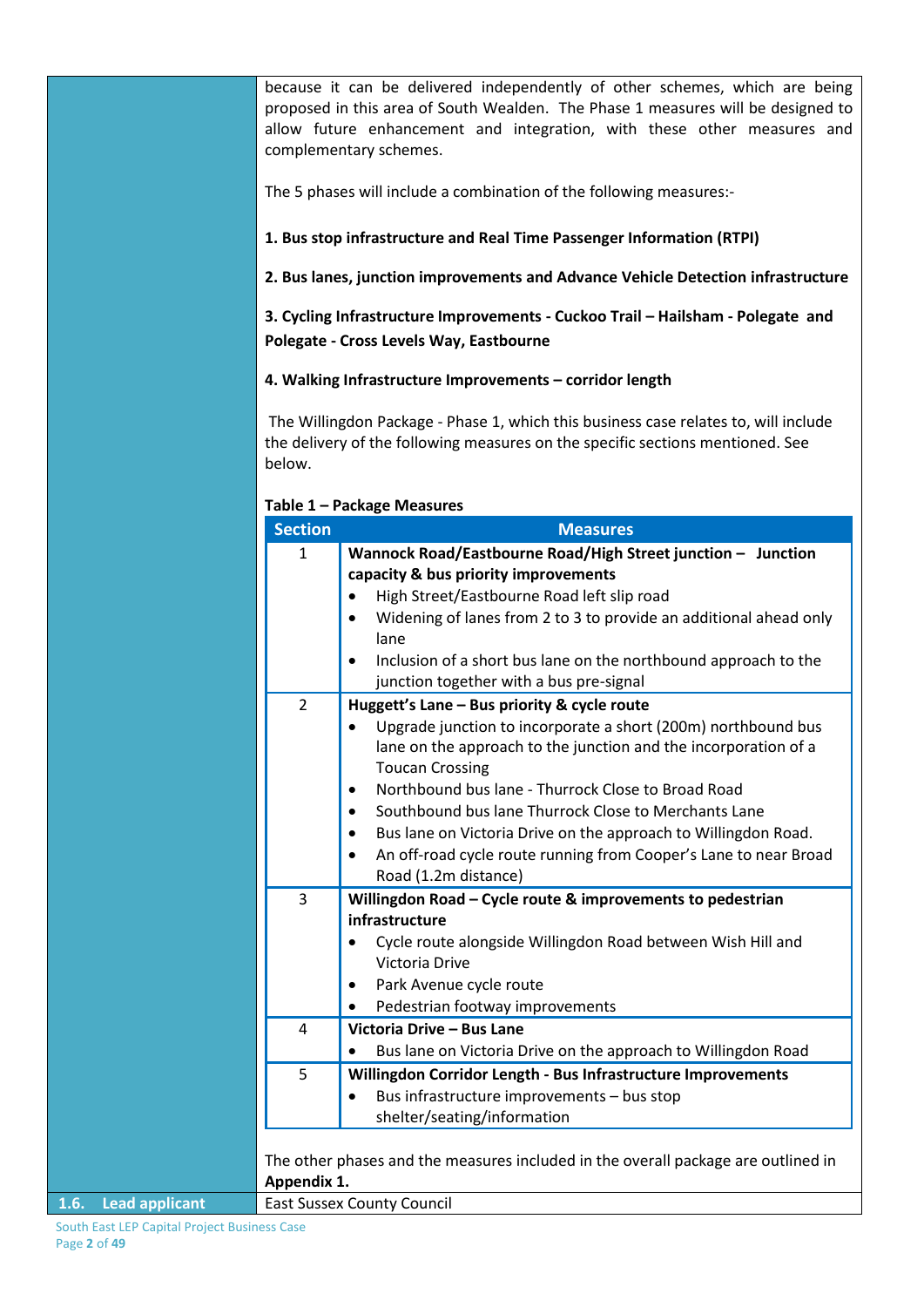| 1.7. | <b>Total project value</b>   |                                                                                                                                                          |                                             |                                                                                         | The overall project costs for Phase 1 - Willingdon Package is £2.314m                                                                                                                                                                                                                                                            |                 |  |
|------|------------------------------|----------------------------------------------------------------------------------------------------------------------------------------------------------|---------------------------------------------|-----------------------------------------------------------------------------------------|----------------------------------------------------------------------------------------------------------------------------------------------------------------------------------------------------------------------------------------------------------------------------------------------------------------------------------|-----------------|--|
|      |                              | The out-turn for each element of the scheme within the package is set out below,                                                                         |                                             |                                                                                         |                                                                                                                                                                                                                                                                                                                                  |                 |  |
|      |                              | these figures include a 15% contingency.                                                                                                                 |                                             |                                                                                         |                                                                                                                                                                                                                                                                                                                                  |                 |  |
|      |                              |                                                                                                                                                          |                                             |                                                                                         | Table 2-H/P/E Movement & Access Corridor-Scheme Costs                                                                                                                                                                                                                                                                            | <b>Out turn</b> |  |
|      |                              |                                                                                                                                                          |                                             |                                                                                         |                                                                                                                                                                                                                                                                                                                                  | cost            |  |
|      |                              | <b>Section</b>                                                                                                                                           | <b>Measures</b>                             |                                                                                         |                                                                                                                                                                                                                                                                                                                                  | estimate        |  |
|      |                              |                                                                                                                                                          |                                             | Wannock Road/Eastbourne Road/High Street<br>junction - Junction capacity & bus priority |                                                                                                                                                                                                                                                                                                                                  |                 |  |
|      |                              | $\mathbf{1}$                                                                                                                                             | improvements                                |                                                                                         |                                                                                                                                                                                                                                                                                                                                  | 675,967.70      |  |
|      |                              | $\mathbf{2}$                                                                                                                                             | Huggett's Lane - Bus priority & cycle route |                                                                                         |                                                                                                                                                                                                                                                                                                                                  | 1,241,948.25    |  |
|      |                              |                                                                                                                                                          |                                             |                                                                                         | Willingdon Road - Cycle route & improvements                                                                                                                                                                                                                                                                                     |                 |  |
|      |                              | 3                                                                                                                                                        | to pedestrian infrastructure                |                                                                                         |                                                                                                                                                                                                                                                                                                                                  | 295,459.15      |  |
|      |                              |                                                                                                                                                          | 4 Victoria Drive - Bus Lane                 |                                                                                         |                                                                                                                                                                                                                                                                                                                                  | 17,813.50       |  |
|      |                              |                                                                                                                                                          |                                             |                                                                                         | Willingdon Corridor Length - Bus Infrastructure                                                                                                                                                                                                                                                                                  |                 |  |
|      |                              | 5.                                                                                                                                                       | Improvements                                |                                                                                         |                                                                                                                                                                                                                                                                                                                                  | 83,145.00       |  |
|      |                              |                                                                                                                                                          | <b>TOTAL</b>                                |                                                                                         |                                                                                                                                                                                                                                                                                                                                  | 2,314,333.60    |  |
| 1.8. | <b>SELEP funding</b>         |                                                                                                                                                          | £2.1m of Local Growth Funding               |                                                                                         |                                                                                                                                                                                                                                                                                                                                  |                 |  |
|      | request, including           |                                                                                                                                                          |                                             |                                                                                         |                                                                                                                                                                                                                                                                                                                                  |                 |  |
|      | type (e.g. LGF, GPF<br>etc.) |                                                                                                                                                          |                                             |                                                                                         | The first phase of works delivering the Willingdon element is part of a £5.27m<br>Hailsham/Polegate/Eastbourne Movement and Access Corridor scheme, as                                                                                                                                                                           |                 |  |
|      |                              |                                                                                                                                                          |                                             |                                                                                         | identified in the South East Local Enterprise Partnership (SELEP) Local Growth Deal,                                                                                                                                                                                                                                             |                 |  |
|      | <b>Rationale for SELEP</b>   | Round 1.                                                                                                                                                 |                                             |                                                                                         |                                                                                                                                                                                                                                                                                                                                  |                 |  |
| 1.9. | request                      | To bring forward a package of movement and access interventions on the<br>A22/A2270/A2021 corridor and the Cuckoo Trail between Hailsham and Eastbourne, |                                             |                                                                                         |                                                                                                                                                                                                                                                                                                                                  |                 |  |
|      |                              |                                                                                                                                                          |                                             |                                                                                         | to mitigate the impact of planned growth to and from both housing and                                                                                                                                                                                                                                                            |                 |  |
|      | 1.10. Other funding          |                                                                                                                                                          |                                             |                                                                                         | employment, and to provide a 'step change' in access to sustainable travel choices.                                                                                                                                                                                                                                              |                 |  |
|      | <b>sources</b>               | The other funding sources that are available to support the delivery of the package<br>are developer contributions.                                      |                                             |                                                                                         |                                                                                                                                                                                                                                                                                                                                  |                 |  |
|      |                              |                                                                                                                                                          |                                             |                                                                                         | This includes the following amounts, as outlined in Table 3.                                                                                                                                                                                                                                                                     |                 |  |
|      |                              |                                                                                                                                                          | Table 3 - Development Contributions         |                                                                                         |                                                                                                                                                                                                                                                                                                                                  |                 |  |
|      |                              |                                                                                                                                                          |                                             | <b>Held</b>                                                                             | <b>Potentially</b>                                                                                                                                                                                                                                                                                                               |                 |  |
|      |                              |                                                                                                                                                          |                                             |                                                                                         | <b>Available</b>                                                                                                                                                                                                                                                                                                                 | <b>Total</b>    |  |
|      |                              | Developer<br>Contributions                                                                                                                               |                                             | £386,385.05                                                                             | £622,550                                                                                                                                                                                                                                                                                                                         | £1,008,935.05   |  |
|      |                              | Corridor scheme.                                                                                                                                         |                                             |                                                                                         | The £386,385.05 of development contributions are currently being held by Wealden<br>District Council and ESCC. There is also £622,550 of development contributions,<br>which may potentially be available from Eastbourne Borough Council, once<br>development commences, towards this or future phases of the Movement & Access |                 |  |
|      |                              |                                                                                                                                                          |                                             |                                                                                         | For the purposes of this business case, £214,334 of development contributions will<br>be required, based on the scheme costs and the 15% contingency.                                                                                                                                                                            |                 |  |
|      |                              |                                                                                                                                                          |                                             |                                                                                         | The evidence outlining the development contributions, which are available, are                                                                                                                                                                                                                                                   |                 |  |

South East LEP Capital Project Business Case Page **3** of **49**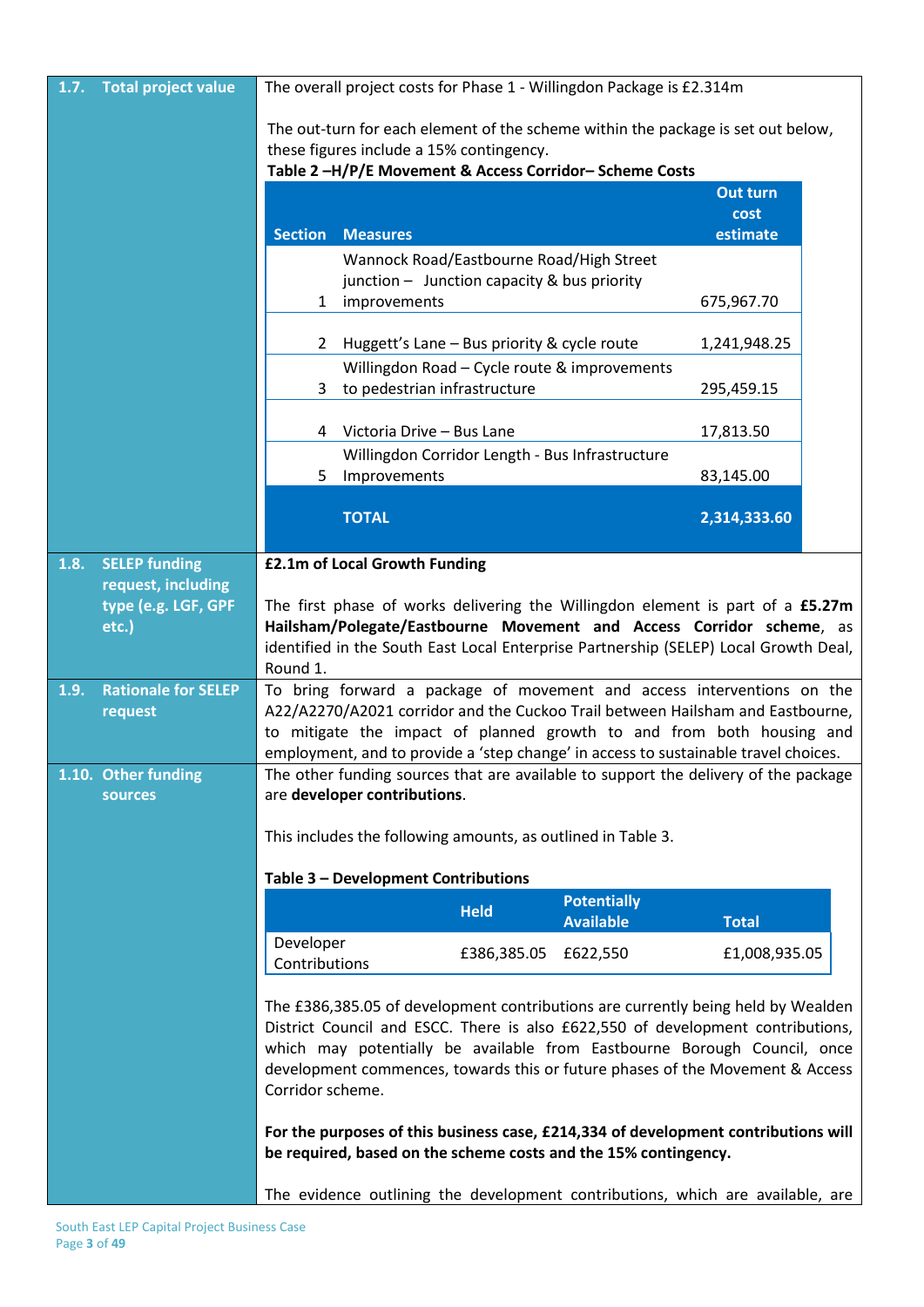|                                    | included in Appendix 2.                                                                                                                                                                                                                                                                                                                                                                                                  |                                                                                                                           |  |
|------------------------------------|--------------------------------------------------------------------------------------------------------------------------------------------------------------------------------------------------------------------------------------------------------------------------------------------------------------------------------------------------------------------------------------------------------------------------|---------------------------------------------------------------------------------------------------------------------------|--|
| 1.11. Delivery partners            | ESCC is currently identifying which additional development contributions from those<br>highlighted as 'potentially available' can be assigned to this scheme in the future.<br>This will support the mitigation of any increases in scheme costs following detailed<br>design. Internal approval will also be sought.<br>The key delivery partners for this package are as follows:-                                     |                                                                                                                           |  |
|                                    |                                                                                                                                                                                                                                                                                                                                                                                                                          |                                                                                                                           |  |
|                                    | Table 4 - Key Delivery Partners                                                                                                                                                                                                                                                                                                                                                                                          |                                                                                                                           |  |
|                                    | <b>Partner</b>                                                                                                                                                                                                                                                                                                                                                                                                           | Nature and/or value of involvement (financial,<br>operational etc.)                                                       |  |
|                                    | <b>East Sussex County Council</b>                                                                                                                                                                                                                                                                                                                                                                                        | Local Accountable Body for LGF and scheme<br>promoter                                                                     |  |
|                                    | Costain/CH2M                                                                                                                                                                                                                                                                                                                                                                                                             | Highways Contract Joint Venture - will deliver<br>scheme on behalf of East Sussex County Council                          |  |
|                                    | Wealden District Council &<br>Eastbourne Borough Council                                                                                                                                                                                                                                                                                                                                                                 | Local Planning Authority and Local CIL Charging<br>Authority - custodian of development<br>contributions and CIL revenues |  |
|                                    | Highways England                                                                                                                                                                                                                                                                                                                                                                                                         | Highways Authority for the A27 element of the<br>Polegate section (Phase 4) of the H/P/E MAC                              |  |
|                                    | Stagecoach                                                                                                                                                                                                                                                                                                                                                                                                               | Bus Operator - committed to delivering<br>improved bus services following the                                             |  |
|                                    |                                                                                                                                                                                                                                                                                                                                                                                                                          | infrastructure improvements.                                                                                              |  |
| 1.12. Key risks and<br>mitigations | A summary of the key risks are outlined below.<br><b>Financial:</b>                                                                                                                                                                                                                                                                                                                                                      |                                                                                                                           |  |
|                                    | <b>Commercial:</b>                                                                                                                                                                                                                                                                                                                                                                                                       | Underestimation of design/build costs of scheme.<br>Negative/low public response rate to any consultation on design       |  |
|                                    | proposals.<br>Economic:                                                                                                                                                                                                                                                                                                                                                                                                  |                                                                                                                           |  |
|                                    | Growth in walking, cycling and public transport use not be achieved,<br>which is likely to have an impact on local economic benefits as<br>congestion on road network increases thereby affecting road time<br>reliability as well as health/wellbeing benefits.                                                                                                                                                         |                                                                                                                           |  |
|                                    | Increased traffic growth, will impact on improvements in bus journey<br>$\bullet$<br>time and punctuality. Without modal improvements for buses, bus<br>services will become more unreliable, lose passengers with the likely<br>outcome being a reduced public transport network.                                                                                                                                       |                                                                                                                           |  |
|                                    | Management:                                                                                                                                                                                                                                                                                                                                                                                                              |                                                                                                                           |  |
|                                    | Delivery timetable slippage due to various issues $-$ contractors not<br>$\bullet$<br>available or changes to design, or technical adoption issue.<br>Insufficient human resources - causing delays during project delivery.<br>٠<br>A risk management plan is included in Appendix 13, which includes reference to<br>nominated risk owners and an assessment of the financial implications of the<br>identified risks. |                                                                                                                           |  |
| 1.13. Start date                   | the funding available as set out in the table below.                                                                                                                                                                                                                                                                                                                                                                     | The start date for the delivery of the package is 2017/18, with the spend profile for                                     |  |
|                                    |                                                                                                                                                                                                                                                                                                                                                                                                                          |                                                                                                                           |  |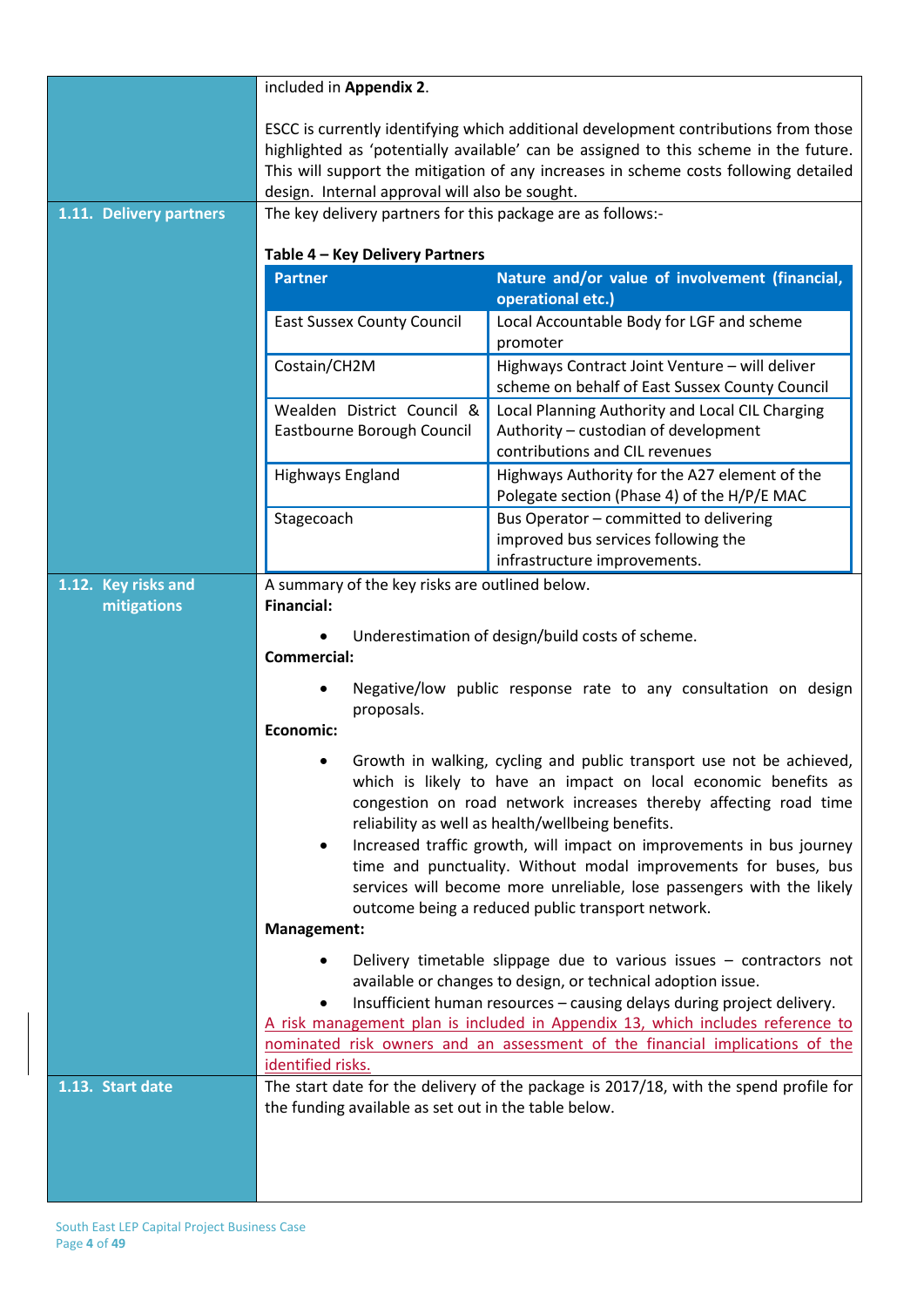|                                            | Table 5 - Spend Profile                                                                                                                                                                                                                                                                                                                                                                                                                                                                                                                                                                                                                                                                                                                                                                                                                                  |                                              |           |                                                                                |               |
|--------------------------------------------|----------------------------------------------------------------------------------------------------------------------------------------------------------------------------------------------------------------------------------------------------------------------------------------------------------------------------------------------------------------------------------------------------------------------------------------------------------------------------------------------------------------------------------------------------------------------------------------------------------------------------------------------------------------------------------------------------------------------------------------------------------------------------------------------------------------------------------------------------------|----------------------------------------------|-----------|--------------------------------------------------------------------------------|---------------|
|                                            | <b>Funding</b>                                                                                                                                                                                                                                                                                                                                                                                                                                                                                                                                                                                                                                                                                                                                                                                                                                           | 2017-2018                                    | 2018-2019 | 2019-2020                                                                      | 2020-<br>2021 |
|                                            | <b>SELEP LGF</b>                                                                                                                                                                                                                                                                                                                                                                                                                                                                                                                                                                                                                                                                                                                                                                                                                                         | 10%                                          | 60%       | 30%                                                                            | $0\%$         |
|                                            | <b>Developer</b><br><b>Contributions</b>                                                                                                                                                                                                                                                                                                                                                                                                                                                                                                                                                                                                                                                                                                                                                                                                                 | 0%                                           | 60%       | 40%                                                                            | 0%            |
|                                            | In 2017/18 funding will be required to progress detailed design and consultation,<br>with construction following in 2018/19 through to 2019/20.<br>As outlined in section 7, a key risk related to the scheme will be the potential impact<br>of scheme construction on the general public and the traffic management which will<br>be associated with this, given that this corridor is the key transport route between<br>Hailsham and Eastbourne, connecting with the strategic highway network at<br>Polegate.<br>Therefore this risk has influenced the spend profile, as shown above, with 60% of<br>the funding being spent during one financial year, enabling the majority of the 'on<br>road' works to be undertaken during one construction phase, and the remaining<br>funding spent for 'off road' works in the final year of construction. |                                              |           |                                                                                |               |
| 1.14. Practical completion                 | The practical completion date for the package of schemes is 2019/20                                                                                                                                                                                                                                                                                                                                                                                                                                                                                                                                                                                                                                                                                                                                                                                      |                                              |           |                                                                                |               |
| date                                       |                                                                                                                                                                                                                                                                                                                                                                                                                                                                                                                                                                                                                                                                                                                                                                                                                                                          |                                              |           |                                                                                |               |
|                                            | Table 5 in Section 1.13 includes a profile of the outturn spend for the funding<br>available.                                                                                                                                                                                                                                                                                                                                                                                                                                                                                                                                                                                                                                                                                                                                                            |                                              |           |                                                                                |               |
| 1.15. Project                              | The Phase $1$ – Willingdon element of the package is currently at preliminary design                                                                                                                                                                                                                                                                                                                                                                                                                                                                                                                                                                                                                                                                                                                                                                     |                                              |           |                                                                                |               |
| development stage                          | stage, as part of the development of the wider package.                                                                                                                                                                                                                                                                                                                                                                                                                                                                                                                                                                                                                                                                                                                                                                                                  |                                              |           |                                                                                |               |
|                                            | A public consultation will be held in May 2017, following local County Council                                                                                                                                                                                                                                                                                                                                                                                                                                                                                                                                                                                                                                                                                                                                                                           |                                              |           |                                                                                |               |
|                                            | elections. In addition authorisation from ESCC Lead Member for Transport &                                                                                                                                                                                                                                                                                                                                                                                                                                                                                                                                                                                                                                                                                                                                                                               |                                              |           |                                                                                |               |
|                                            | Environment, to proceed to detailed design, will be sought in October 2017.                                                                                                                                                                                                                                                                                                                                                                                                                                                                                                                                                                                                                                                                                                                                                                              |                                              |           |                                                                                |               |
| 1.16. Proposed<br>completion of            | The housing, jobs and commercial space outputs set out in sections 2.4 and 3.2 will<br>be delivered through the existing LGF period and also beyond 2021.                                                                                                                                                                                                                                                                                                                                                                                                                                                                                                                                                                                                                                                                                                |                                              |           |                                                                                |               |
| outputs                                    |                                                                                                                                                                                                                                                                                                                                                                                                                                                                                                                                                                                                                                                                                                                                                                                                                                                          |                                              |           |                                                                                |               |
|                                            | The package of measures for this corridor will focus on delivering the key outcomes                                                                                                                                                                                                                                                                                                                                                                                                                                                                                                                                                                                                                                                                                                                                                                      |                                              |           |                                                                                |               |
|                                            | of;-                                                                                                                                                                                                                                                                                                                                                                                                                                                                                                                                                                                                                                                                                                                                                                                                                                                     |                                              |           |                                                                                |               |
|                                            | ٠<br>out in sections 2.4 and 3.2),                                                                                                                                                                                                                                                                                                                                                                                                                                                                                                                                                                                                                                                                                                                                                                                                                       |                                              |           | releasing growth, (including the housing and jobs/commercial space outputs set |               |
|                                            | $\bullet$                                                                                                                                                                                                                                                                                                                                                                                                                                                                                                                                                                                                                                                                                                                                                                                                                                                |                                              |           | enabling and encouraging inward investment, by the business community in       |               |
|                                            |                                                                                                                                                                                                                                                                                                                                                                                                                                                                                                                                                                                                                                                                                                                                                                                                                                                          | the Eastbourne and South Wealden area,       |           |                                                                                |               |
|                                            | reducing congestion,<br>٠                                                                                                                                                                                                                                                                                                                                                                                                                                                                                                                                                                                                                                                                                                                                                                                                                                |                                              |           |                                                                                |               |
|                                            | $\bullet$                                                                                                                                                                                                                                                                                                                                                                                                                                                                                                                                                                                                                                                                                                                                                                                                                                                | improving journey times and journey comfort, |           |                                                                                |               |
|                                            | $\bullet$                                                                                                                                                                                                                                                                                                                                                                                                                                                                                                                                                                                                                                                                                                                                                                                                                                                |                                              |           | providing a step change in the provision of sustainable transport choices,     |               |
|                                            |                                                                                                                                                                                                                                                                                                                                                                                                                                                                                                                                                                                                                                                                                                                                                                                                                                                          | between Hailsham, Polegate and Eastbourne,   |           |                                                                                |               |
|                                            | $\bullet$                                                                                                                                                                                                                                                                                                                                                                                                                                                                                                                                                                                                                                                                                                                                                                                                                                                |                                              |           | improving accessibility to jobs, training, education and leisure services, and |               |
|                                            | $\bullet$                                                                                                                                                                                                                                                                                                                                                                                                                                                                                                                                                                                                                                                                                                                                                                                                                                                | contributing to local health and wellbeing.  |           |                                                                                |               |
| 1.17. Links to other SELEP<br>projects, if | The package will augment the investment in three existing LGF transport projects,<br>these include:-                                                                                                                                                                                                                                                                                                                                                                                                                                                                                                                                                                                                                                                                                                                                                     |                                              |           |                                                                                |               |
|                                            |                                                                                                                                                                                                                                                                                                                                                                                                                                                                                                                                                                                                                                                                                                                                                                                                                                                          |                                              |           |                                                                                |               |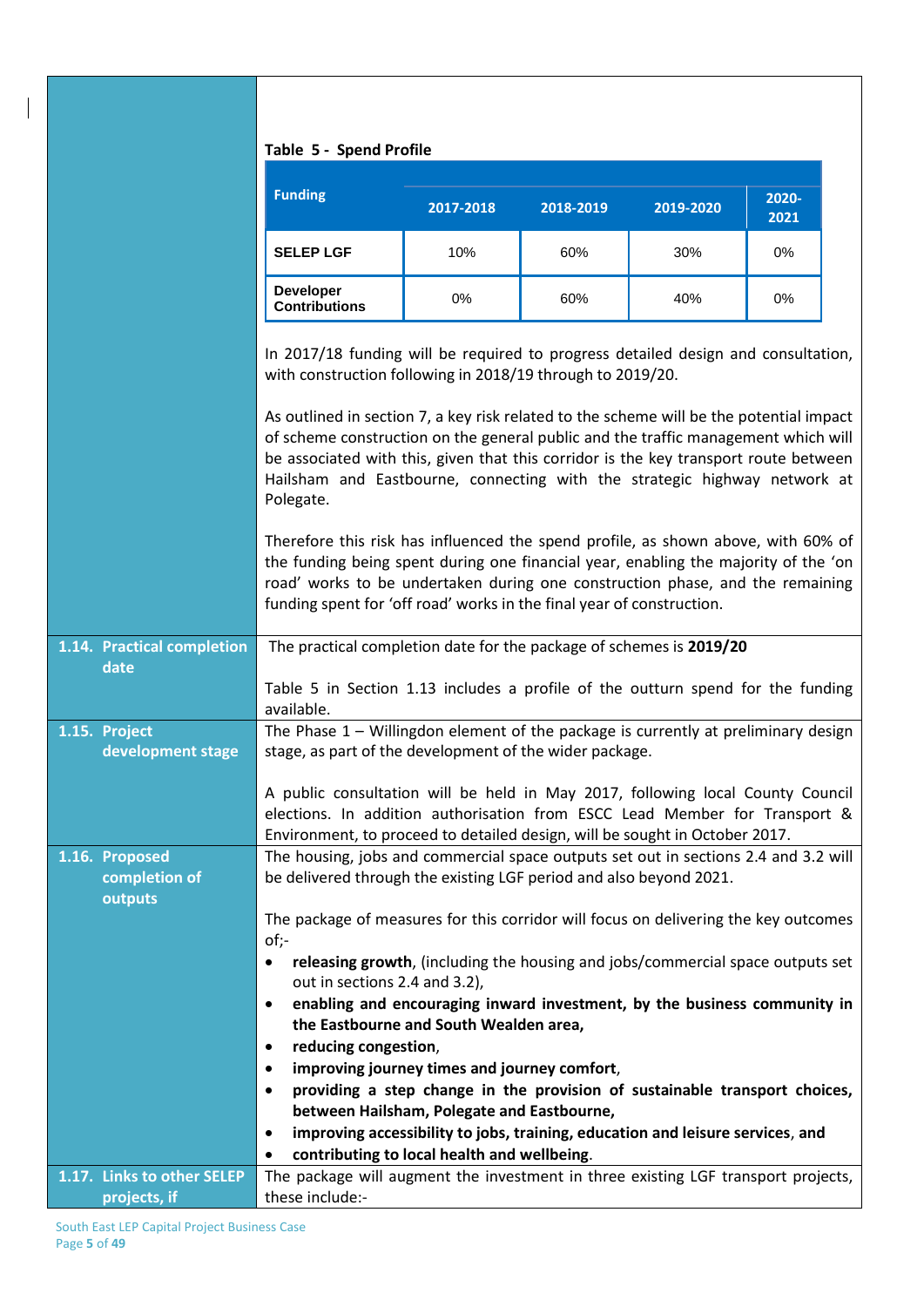| applicable |                                                                                                                                                                      |
|------------|----------------------------------------------------------------------------------------------------------------------------------------------------------------------|
|            | A22/A27 Junction Improvements - £4m                                                                                                                                  |
|            | This is a package of five junction improvements to the north of Eastbourne to unlock                                                                                 |
|            | delivery of employment growth and housing in South Wealden and Eastbourne.                                                                                           |
|            | Eastbourne and South Wealden LSTF Walking & Cycling package £8.6m                                                                                                    |
|            | The Eastbourne and South Wealden walking and cycling package will deliver a                                                                                          |
|            | number of routes and complementary measures that are interdependent and will                                                                                         |
|            | support an expanding walking and cycling network. The package will focus on<br>enabling walking and cycling for short local journeys, or as part of longer journeys, |
|            | between residential areas to key trip attractors along Hailsham and Eastbourne                                                                                       |
|            | corridor. £2.6m of Local Growth Funding towards these routes has been released                                                                                       |
|            | by SELEP. (June 2015)                                                                                                                                                |
|            |                                                                                                                                                                      |
|            | Eastbourne Town Centre Movement & Access Package £6m                                                                                                                 |
|            | A complementary package of integrated sustainable transport measures, which will                                                                                     |
|            | improve public realm and will provide a gateway to the town centre corridor of                                                                                       |
|            | Terminus Road, along with improving the operation of the town centre Ring Road.                                                                                      |
|            | £3m of Local Growth Funding towards this scheme has been released by SELEP.                                                                                          |
|            | (April 2016)                                                                                                                                                         |

# **2. STRATEGIC CASE**

| 2.1. | <b>Challenge or</b>            | <b>Geographic Location of Scheme</b>                                                                                                                                                                                                                                          |
|------|--------------------------------|-------------------------------------------------------------------------------------------------------------------------------------------------------------------------------------------------------------------------------------------------------------------------------|
|      | opportunity to be<br>addressed | The Hailsham/Polegate/Eastbourne Movement & Access Corridor scheme is focused on<br>the geographic area from the A22 at Hailsham to the A2270 at Polegate and Willingdon<br>through to the urban fringe of Eastbourne on the A2021, to the edge of Eastbourne<br>town centre. |
|      |                                | The scheme will be delivered in five phases, and this business case relates to Phase 1,<br>which is the section between Wannock Road to Willingdon Roundabout, and is referred<br>to as the Willingdon Package - Phase 1.                                                     |
|      |                                | <b>Challenges to be addressed</b>                                                                                                                                                                                                                                             |
|      |                                | This scheme has been developed as part of a wider package of measures for the<br>Eastbourne/South Wealden Growth Corridor, specifically to address the following<br>challenges.                                                                                               |
|      |                                | congestion, which is currently experienced<br>vehicle<br>the<br>1. Severe<br>in<br>A22/A2270/A2021 highway corridor.                                                                                                                                                          |
|      |                                | Significant planned housing and commercial development proposed in South<br>2.<br>Wealden, this will be associated with an increase in the levels of traffic growth in<br>the area.                                                                                           |
|      |                                | 3. Requirement for significant uplift in highway capacity and the provision of<br>sustainable transport choices in this corridor, to mitigate the impact of planned<br>growth.                                                                                                |
|      |                                |                                                                                                                                                                                                                                                                               |
|      |                                | <b>Key Characteristics &amp; Opportunities Presented</b><br>1. Severe vehicle congestion is currently experienced in the A22/A2270/A2021<br>highway corridor.                                                                                                                 |
|      |                                | There is local congestion on key sections of this network, with a number of junctions<br>under stress from current traffic levels, which contributes to the area's local and                                                                                                  |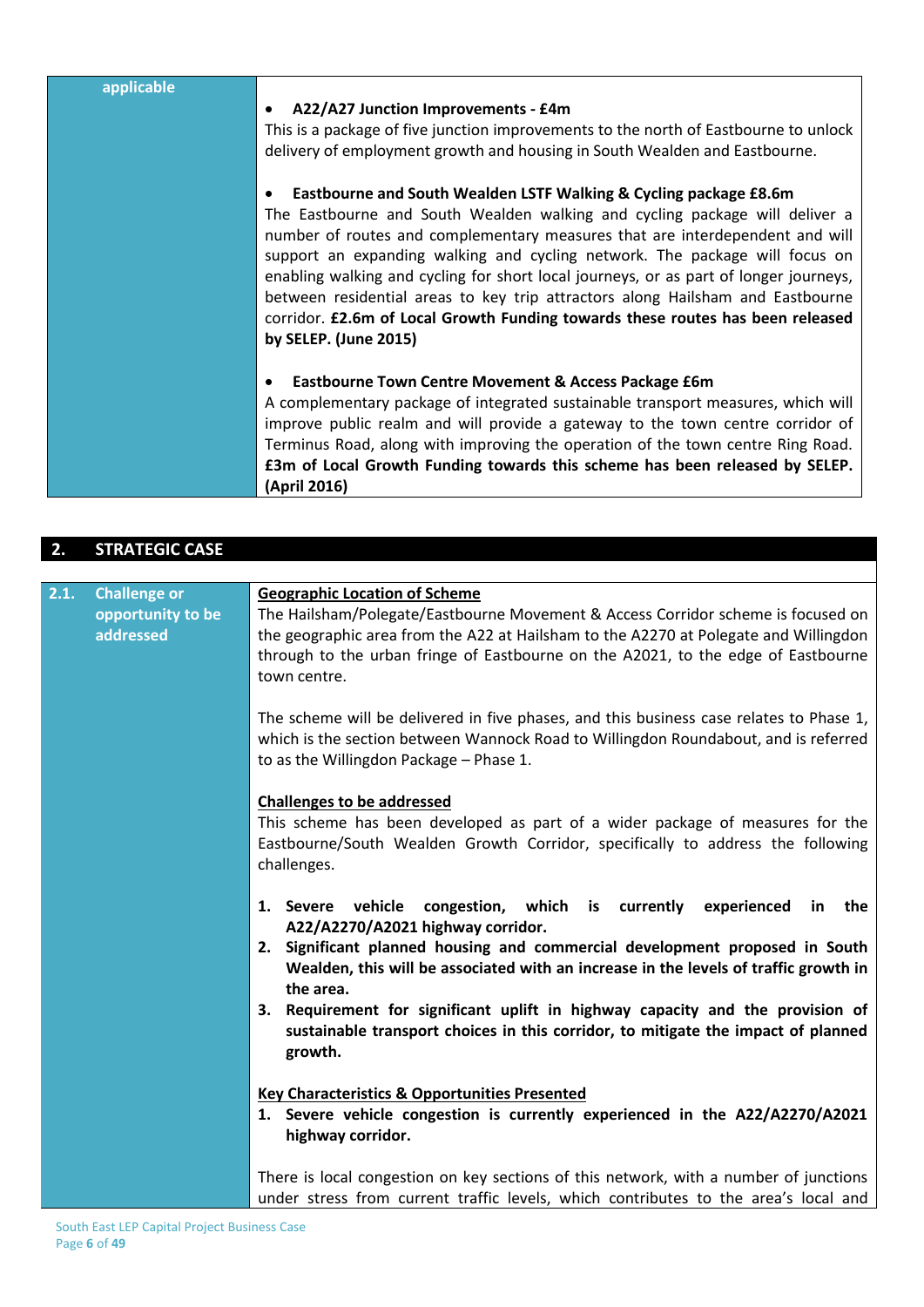#### strategic connectivity problems.

This corridor also links to the A27, which is part of the key strategic route providing connectivity from Eastbourne and Wealden from the A23/M23 corridor, Gatwick Airport and London. The A27 is currently not fit for purpose for carrying long distance strategic traffic, or providing journey time reliability due to capacity constraints.

Due to a lack of investment in the both the strategic and local highway network, this is inhibiting economic growth in South Wealden and Eastbourne, as a result of the negative impact this is having in the efficient movement of people and goods and the support to the growth of the local economy.

Therefore there is a need to prioritise the fundamental issue is of improving connectivity and capacity both within the area and key corridors of movement, and between it and the rest of the South East. Further pressure from the preferred options for growth, as outlined later in this section, being developed by Wealden for the Hailsham/Polegate area, will exacerbate the current traffic congestion issues. Therefore this scheme provides an opportunity to contribute to improving highway capacity and providing a 'step change' in the provision of sustainable travel choices, in the corridor between Hailsham, Polegate and Eastbourne.

For example, without investment in measures to aid bus service operation, bus journey times will increase and become more unreliable due to the effects of traffic congestion. Stagecoach over recent years has had to add additional buses into the network simply to maintain the timetable frequency (1/1A route), reduce frequencies to ensure service punctuality ('The Loop' and 56 routes), or increase journey times (51 and 54 routes).

With the proposed level of development within South Wealden it has been identified that a new Parkway Rail Station at Polegate will be required, as part of an integrated transport package to mitigate the impacts of the development. This is a key opportunity to link transport improvements proposed as part of the Hailsham/Polegate/Eastbourne Movement & Access Corridor with rail. This will be interchange for journeys within the county and beyond, providing links to Brighton, Gatwick and London.

#### **2. There is significant planned housing and commercial development proposed in South Wealden, this will be associated with an increase in the levels of traffic growth in the area.**

The overarching problem that this package of measures will contribute to is mitigating the impacts of planned growth for the Eastbourne and the South Wealden area, outlined in Eastbourne's Local Plan and Wealden District's Core Strategy, in addition to a significant additional housing, which is being proposed as part of the preferred options for growth in the emerging Wealden Local Plan. This is proposing an additional 13,000 new homes up to 2037. There will be a need to accommodate additional demand from new users who will place pressure on both the strategic and local highway network resulting in greater vehicle congestion within this corridor, which will impede the growth of the local economy if complementary strategic and local transport measures are not delivered.

This growth corridor will deliver the most significant housing and commercial development in the county. Therefore this scheme is an integral element of the wider package of schemes that are being developed and delivered for the A22/A27 growth corridor, including the LGF A22/A27 Junction Improvements scheme. Whilst this scheme is not dependent on the junction improvements, it will maximise the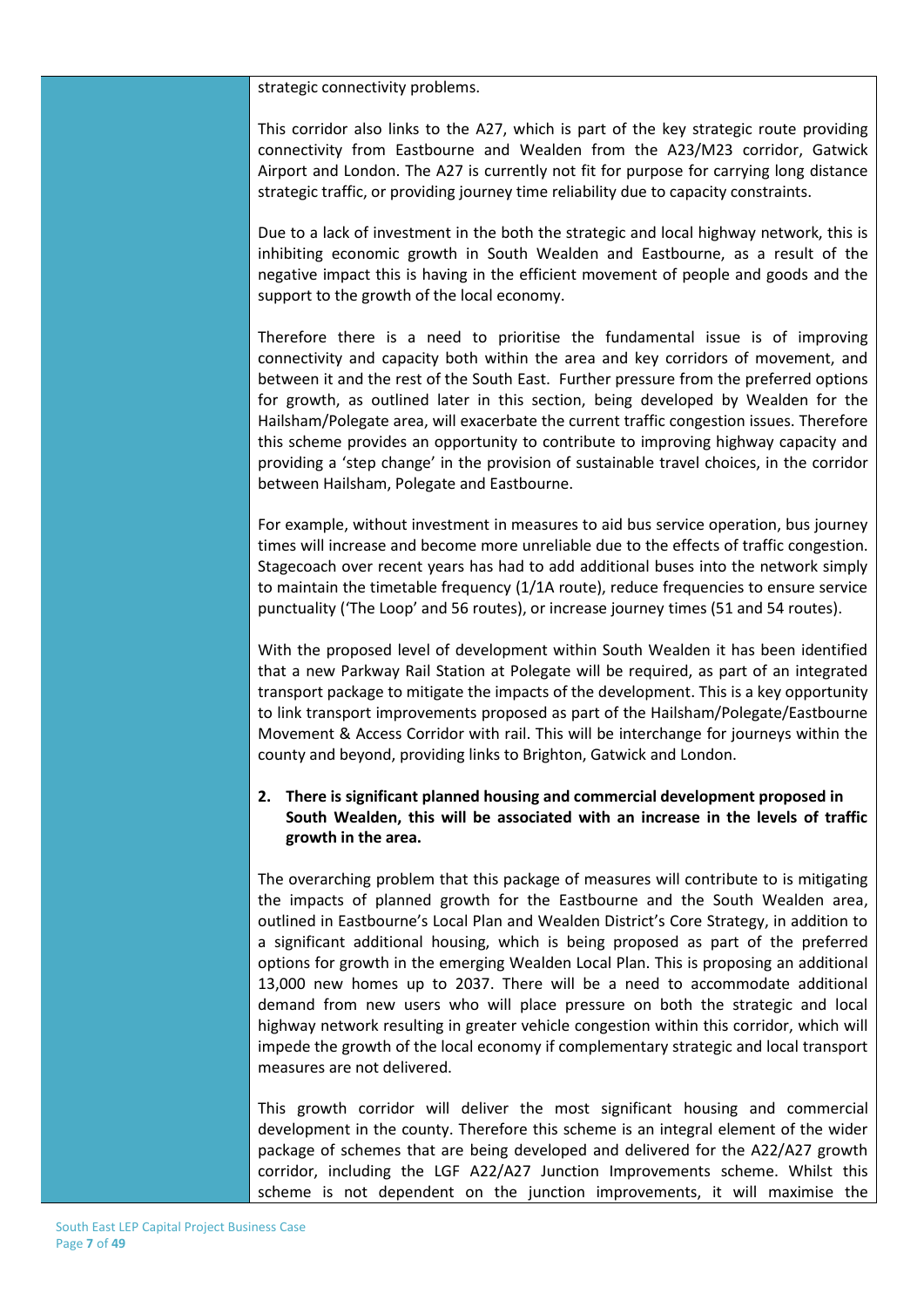investment, and complements the overall scheme.

There is also an opportunity for the Hailsham/Polegate/Eastbourne Movement & Access Corridor scheme to support the delivery of wider LGF schemes in the growth corridor and maximise the LGF investment. In the Eastbourne and South Wealden Corridor these projects, include the LGF Eastbourne Town Centre Movement & Access Package, Eastbourne and South Wealden LSTF Walking & Cycling package and the Devonshire Park Project, put forward as a Round 3 scheme by SE LEP, and includes public realm improvements & links to the Seafront/Town Centre, which will enable greater transport choice and improved access, to support the vitality and viability of Eastbourne town centre, and to raise its profile as sub regional destination on the South Coast

It also closely aligns with the Highways England 'A27 Feasibility Improvement Study' and the allocation of the £75m towards small scale improvements on the A27 east of Lewes to Polegate, as identified in Highways England's Roads Investment Strategy and the case being made for a more comprehensive solution for the A27, between Lewes and Polegate. It is widely recognised that in order to accommodate the levels of planned growth in the South Wealden area, significant improvements to the A27 as part of a wider package of measures, are a critical element to enable the delivery of sustainable economic growth. (As identified in the Wealden Local Plan Transport Study 2016.)

#### **3. A significant uplift in highway capacity and the provision of sustainable transport choices in this corridor is required to mitigate the impact of planned growth.**

The Wealden Local Transport Plan Transport Study 2016 identified that, alongside the delivery of key strategic highway improvements and local junction improvements, there is a need to deliver a significant 'step change' in people using public transport or walking and cycling, along key corridors of movement.

There is a number of key challenges on this corridor that have been identified, which this scheme will look to address, including:-

- **the location, type and condition of the bus stops not accommodating access or local needs,**
- **inconsistent bus timetable and other information at bus stops,**
- **poor pedestrian accessibility and no bus stops adhering to DDA requirements, and**
- **inconsistent and often poor provision for cyclists including crossing points.**

There is an opportunity to integrate housing, employment and social facilities which are coming forward with this type of scheme, in order to reduce the need to travel and to enable sustainable travel choices to be made, to ensure the economic viability of the local economy and to release the growth potential in this area of the county.

#### **Overview of Evidence**

This scheme has a strong strategic policy context, and is included in Eastbourne and Wealden's respective Local Plans and Infrastructure Delivery Plans, as outlined in section 2.5, the South East Local Enterprise Partnership's (SE LEP) Strategic Economic Plan and East Sussex County Council's (ESCC) Local Transport Plan 2011 – 2026. This is as a result of having been identified through the South Wealden and Eastbourne Transport Study (SWETS), which was specifically undertaken to identify the transport infrastructure requirements to mitigate planned growth, outlined in both Eastbourne's and Wealden's Local Plans.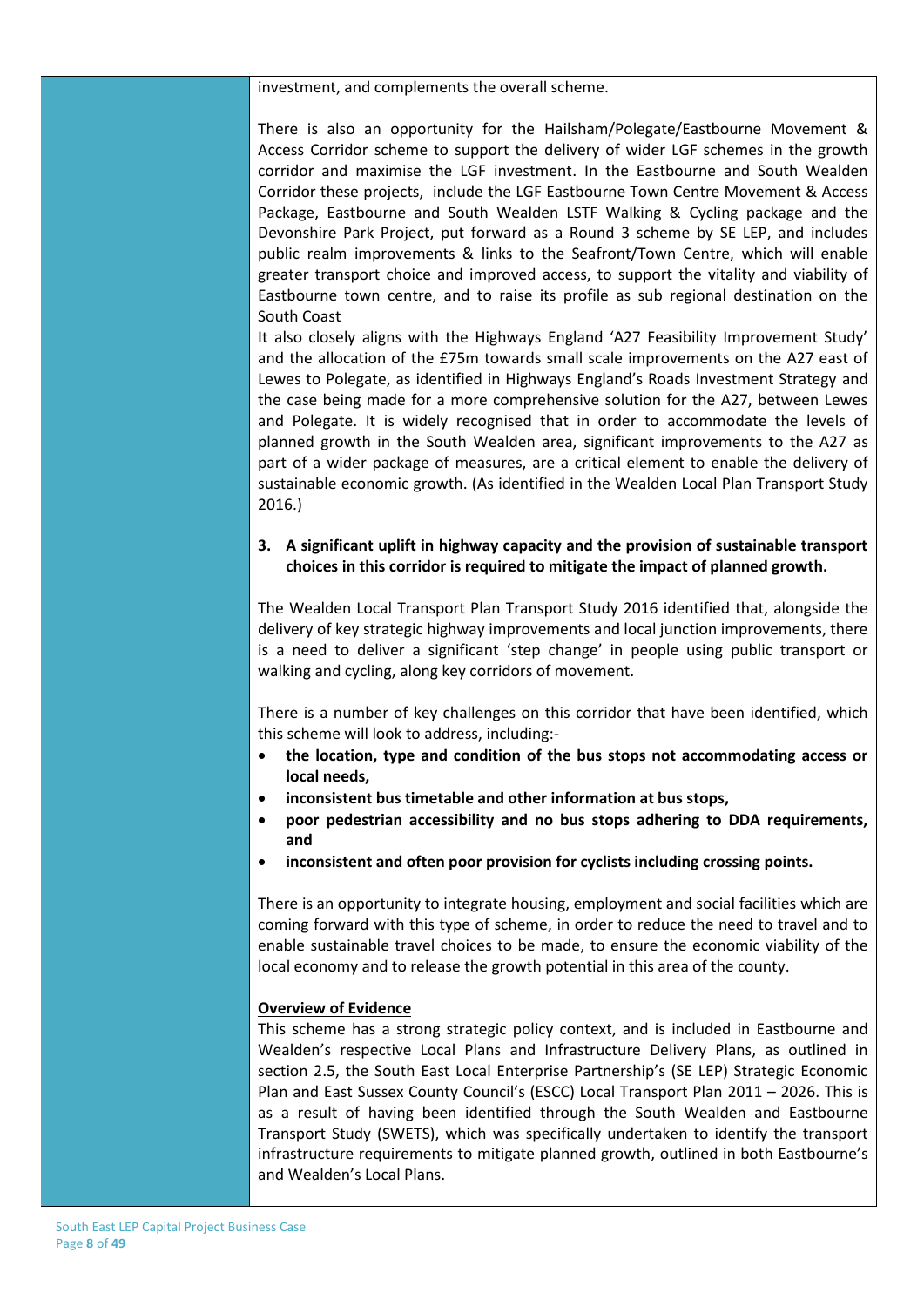#### **SWETS & Movement & Access Studies for Hailsham, Hellingly and Polegate**

The 'SWETS' study along with subsequent studies to assess local movement and access for the Hailsham, Hellingly and Polegate areas considered the transport interventions required to support future developments. The findings highlighted that total travel time and travel distance increased considerably if nothing is done to mitigate the impact of future development. These studies are available upon request.

A study was also undertaken on identifying potential sustainable travel measures for the corridor between Hailsham and Eastbourne, referred to as the Hailsham/Polegate/Eastbourne Sustainable Transport Corridor Study.

The scope of the study was as follows, and these objectives were used to prioritise measures for inclusion in the overall package for the Hailsham/Polegate/Eastbourne Movement and Access Corridor Package.

- Create capacity for movement to facilitate land use developments.
- Create conditions for increased bus use, in particular for a Quality Bus Corridor or high-quality express bus service between Eastbourne, Polegate and Hailsham.
- Create conditions for increased cycle use by a new route linking Eastbourne, Polegate and Hailsham.
- Ensure that local pedestrian environments are fully accessible, safe and comfortable to use.
- Minimise journey time increases and improve reliability, especially for buses.
- New measures should not adversely impact those who want to continue to drive modal change should be encouraged not forced.
- For those that want to continue driving, encourage the use of Golden Jubilee Way corridor for through journeys.
- Measures should aim to reduce accidents.
- Improve bus and rail interchange at Polegate Station.
- Improve the environment of Polegate High Street for shoppers and other users.

From the study of the corridor the main proposals which were identified include:-

- Quality Bus Corridor improvements including quality bus stop infrastructure, information, waiting environments, automatic vehicle detection for buses and new bus lanes.
- A continuous cycle route between Hailsham and Eastbourne District General Hospital which can one day be taken to Eastbourne town centre.
- Junction changes which will contribute to Quality Bus Corridor enhancements as helping to reduce congestion for motorists.
- Junction changes in the Golden Jubilee Way corridor, which is required because of consequential effects of measures in the Willingdon corridor.
- Enhancements to Polegate High Street, and pedestrian crossing facilities elsewhere.

A technical report has now been developed which outlines the package of measures, including the measures for the Phase  $1 -$  Willingdon, in more detail. This can be referred to in **Appendix 3.**

#### **Stage 1 Wealden Transport Study' 2016**

A more recent study the 'Stage 1 Wealden Transport Study' 2016 has been undertaken to assess the impact of the Core Strategy, and the preferred option for growth on the highway network performance at a strategic and local level.

For the testing of the **Core Strategy;** the modelling replicated the previous findings of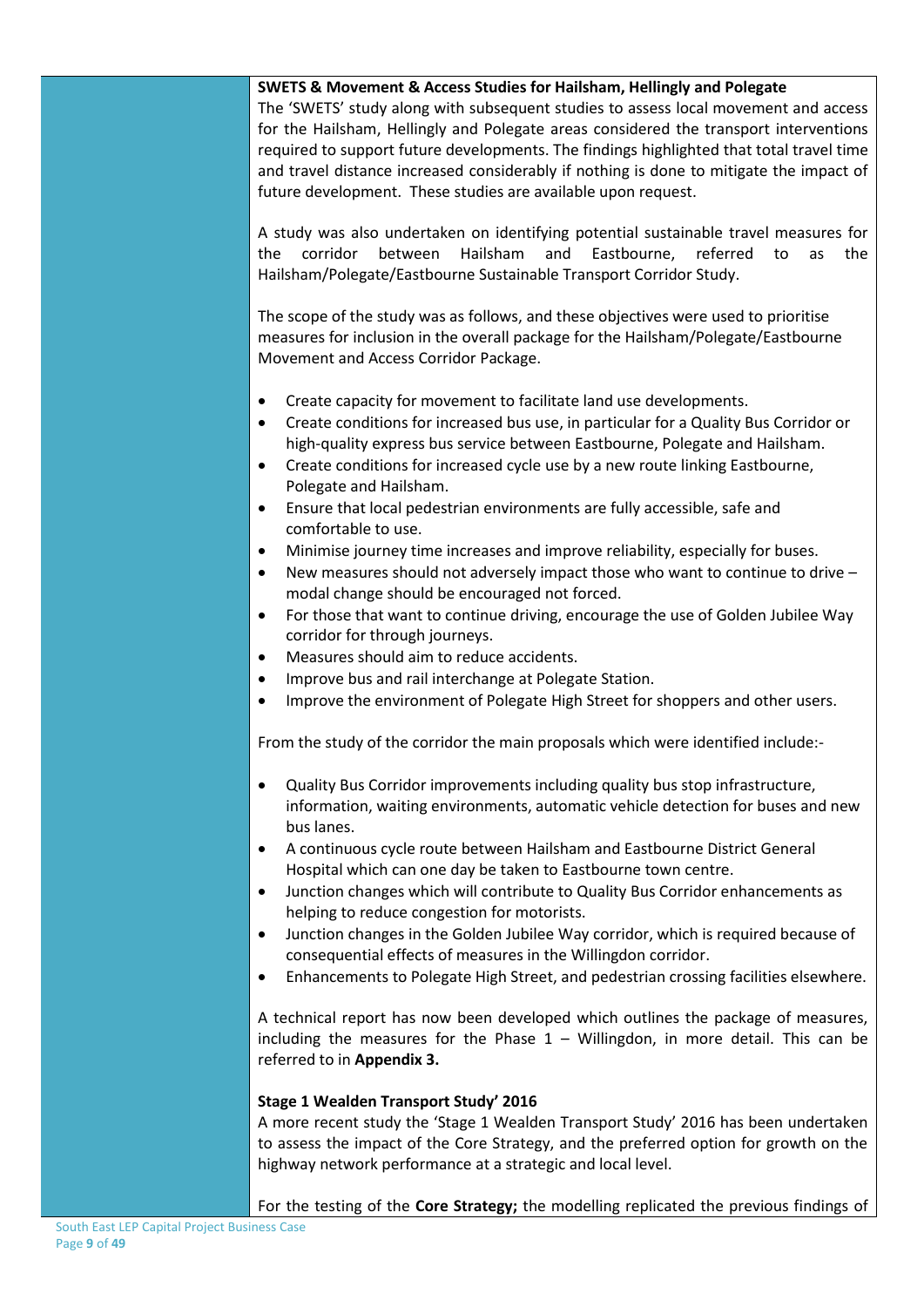the SWETS & Movement & Access Studies for Hailsham, Hellingly and Polegate, identifying the Core Strategy traffic impacts on the network, including the highways improvements necessary to accommodate Core Strategy development.

For the testing of the **Preferred Options,** the transport study identified the following:-

- Network delays and network performance (i.e. average queues, vehicle speed) increase exponentially on the highway network, with the Core Strategy development and proposed option for growth.
- To address the network delay and performance issues, a step-change in highway capacity is needed.
- Significant improvements to the highway network go a long way to addressing capacity-related issues, but are not enough to completely address strategic network issue
- Further, and no less important, significant capacity issues develop at important 'internal' locations, which are all either impossible or undesirable to address except with significant mode shift or travel making changes on the part of local populations and visitors.
- Not easy to isolate any one or group of preferred option development as clearly viable.

#### **Stage 1 Wealden Transport Study' 2016 – Identified package of measures**

The Stage 1 transport modelling of the updated South Wealden and Eastbourne Study show that the overall level of additional development would be dependent on a further comprehensive package of transport improvements to address capacity issues and accommodate the planned level of growth.

The overall package of interventions so far as required to support the overall level of development in the South Wealden Growth area is:

- Delivery of an off-line A27 improvement between Lewes and Polegate
- Delivery of a new link road between the A22 Hailsham Bypass and the A22 Golden Dicker Road to serve the South Wealden growth area, development sectors 6, 7 & 8 including additional links to existing junctions on the A22 Hailsham bypass
- Delivery of a new link from the A22 to serve the South Wealden growth area, including sectors 4 & 5
- **Delivery of the Hailsham – Polegate – Eastbourne Movement and Access Corridor improvements for public transport users, cyclists and pedestrian***s*
- Delivery of improvements to junctions and links on the key corridors to increase highway capacity:-
	- A22/A27 Cophall roundabout
	- Link between the A27/A22 Cophall roundabout and A27/A2270 signalised junction
	- A2270/Polegate High Street/Wannock Road signalised junction
	- A22 Golden Jubilee Way/Dittons Road roundabout
	- A27/A22 Golden Jubilee Way roundabout
	- A22/A267/A271 Boship roundabout
	- A22/Hempstead Lane all moves roundabout
	- A267/B2104 North Street junction
	- Localised junction improvemetns on the A27 between Lewes and Polegate
	- Local junction improvements on the A22 between A22 Boship roundabout and the A22/B2124 junction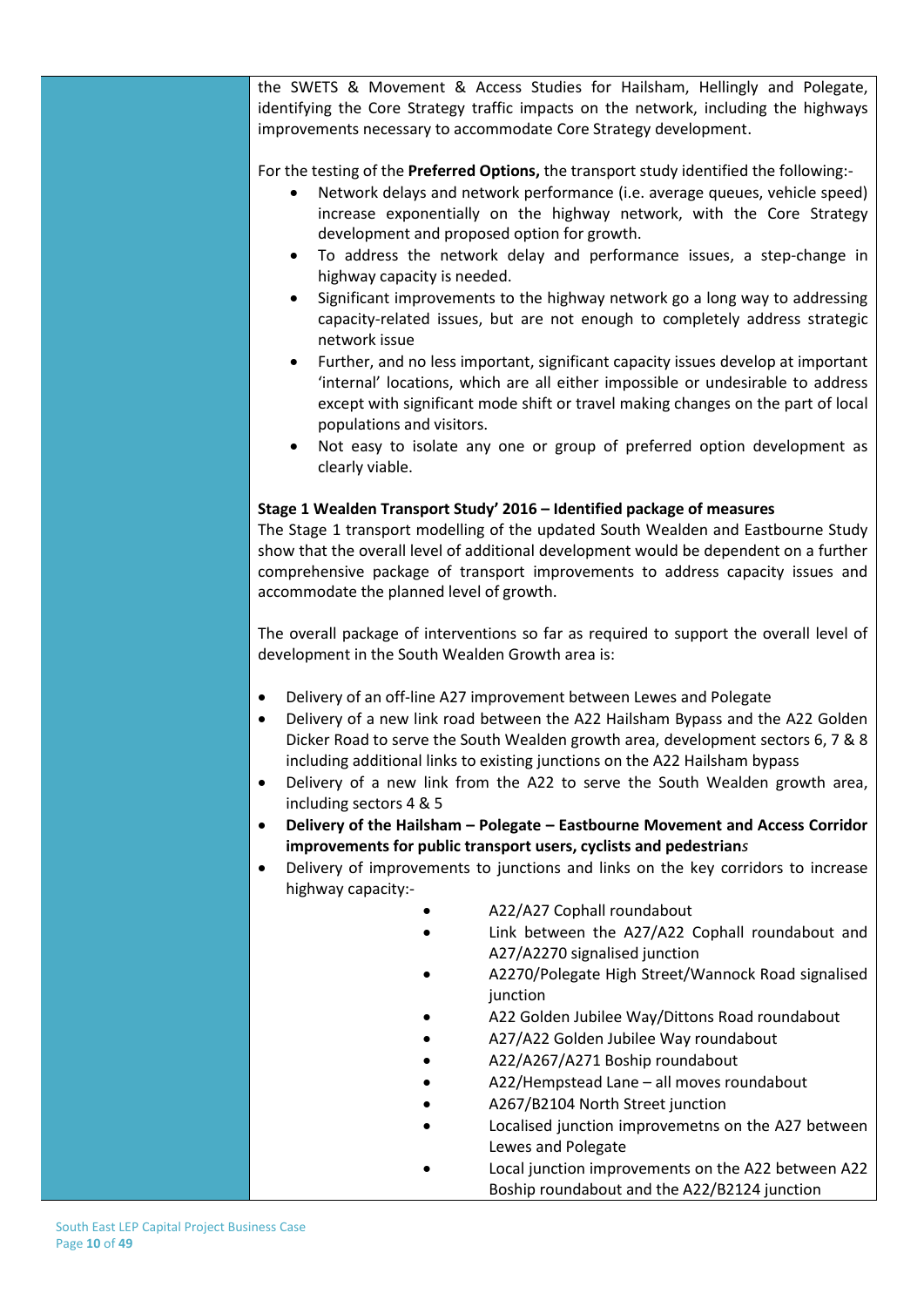#### • **Introduction of an express bus service between Hailsham – Polegate – Eastbourne**.

- Work with Network Rail to examine the viability of a Parkway Station west of Polegate including additional parking facilities and increased public transport, cycling and walking links to Hailsham and Polegate **or** if not viable, significant access improvements to the existing station to support the planned growth in the South Wealden growth area.
- Complementary localised improvements local junction improvements as well as pedestrian, cycle and public transport improvements - for the Hailsham/Hellingly and Polegate areas:

Hailsham

- Movement and Access Strategy for Hailsham and Hellingly package
- A271
- Ersham Road corridor
- Battle Road corridor
- London Road corridor
- Town Centre improvements

Polegate/Stone Cross

- Polegate Movement and Access Strategy package
- Polegate Town Centre improvements
- B2247/Rattle Road corridor
- B2104 Hailsham Road/Lion Hill/Friday Street corridor

The overall outcome of the modelling demonstrates that in order to accommodate both the Core Strategy and the preferred options for growth in the updated Local Plan, this will be dependent on the delivery of both the strategic and local highway improvements on the key corridors and approaches within the South Wealden area, alongside delivering a 'step change' in people using public transport or walking and cycling, to mitigate the impact on the performance of the highway network.

**Therefore it is important that the Phase 1 of the works for the Willingdon Package in the Hailsham/Polegate/Eastbourne Movement & Access Corridor scheme is delivered as part of the LGF programme. Its delivery has been prioritised because as such as it will not be affected by future phases of scheme delivery that will be required to reflect the additional growth proposed in the south of Hailsham, and can be delivered independently and integrating with other schemes as they come forward.**

Therefore as outlined in the economic appraisal in section 3, the transport modelling and the subsequent studies have all contributed to informing the developm**e**nt of the current package of measures for this corridor and providing a comprehensive evidence base, which focusses on reducing the impact of travel time/distance for traffic and providing greater travel choice.

#### **Impact of not progressing the scheme**

As outlined in section 3.6, if the LGF funding was not available and scheme not progressed, it is likely that the measures would have to be delivered in a piecemeal fashion using other funding, as and when it becomes available. However, given the current environment where local authority finances are constrained, it is unlikely that ESCC would be in a position to prioritise enough funding to enable the delivery of the entire package; this would need to come from development contributions or external bids.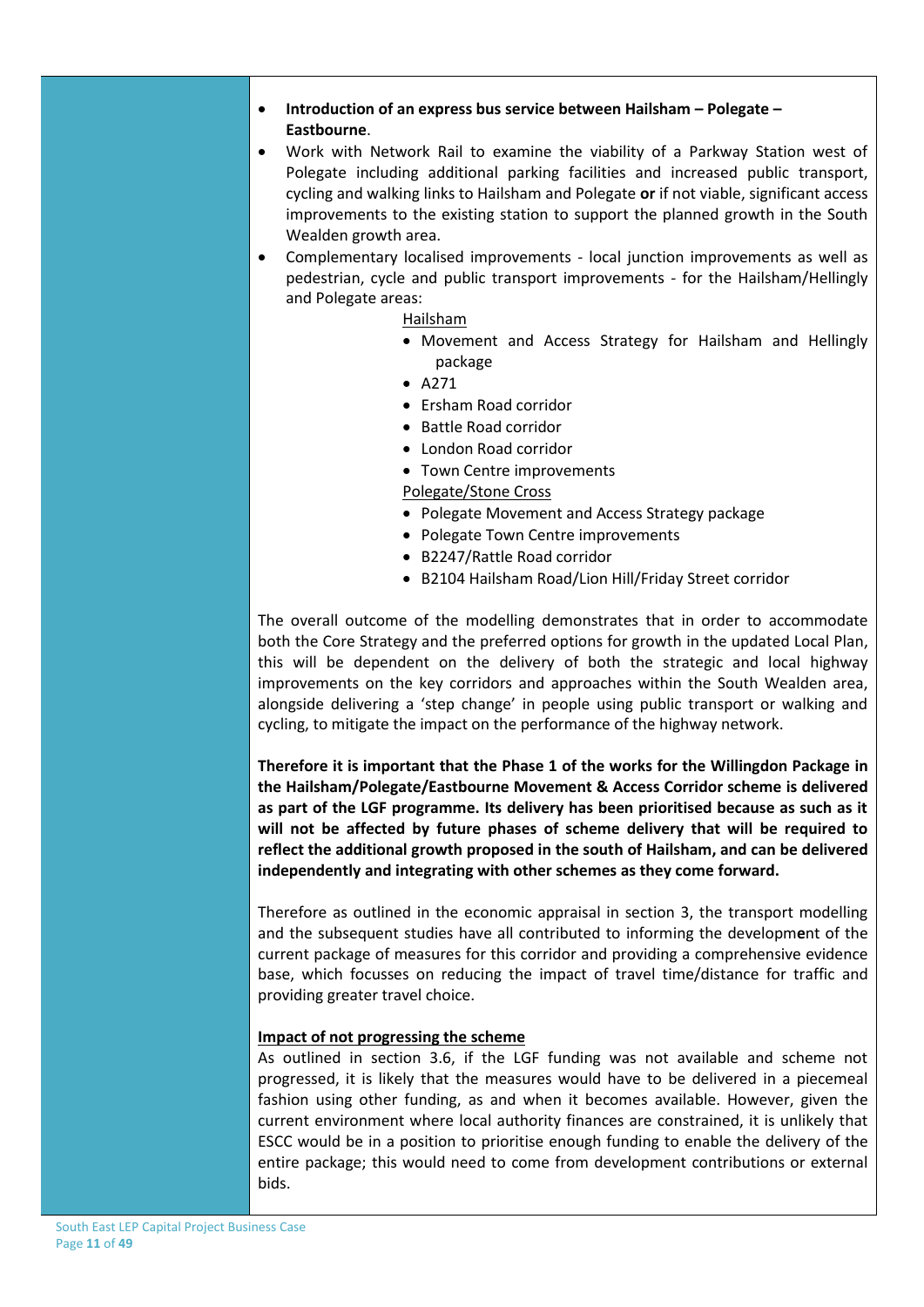|      |                                                                      | Therefore the impact would result in ESCC not having the ability to support the<br>movement and access of residents to employment, education and training and other<br>key services along with supporting the business sector across the area. This would<br>reduce the contribution to supporting local health and wellbeing and restrict<br>accessibility and local mobility, and potentially undermine business confidence and<br>investment within this area of the county.<br>As previously outlined in this section, this package of measures is a critical element of a<br>wider package of schemes to mitigate planned growth in the South Wealden area,<br>where the most significant development in the county is proposed. Therefore if the<br>scheme is not progressed there will be a greater impact from planned growth, including<br>reduced highway capacity, increasing congestion and a lack of access to sustainable<br>transport choices. |
|------|----------------------------------------------------------------------|---------------------------------------------------------------------------------------------------------------------------------------------------------------------------------------------------------------------------------------------------------------------------------------------------------------------------------------------------------------------------------------------------------------------------------------------------------------------------------------------------------------------------------------------------------------------------------------------------------------------------------------------------------------------------------------------------------------------------------------------------------------------------------------------------------------------------------------------------------------------------------------------------------------------------------------------------------------|
|      |                                                                      | For more information around the potential opportunities, which this scheme will<br>contribute to, please refer to section 3.3, Wider Benefits.                                                                                                                                                                                                                                                                                                                                                                                                                                                                                                                                                                                                                                                                                                                                                                                                                |
| 2.2. | <b>Description of</b><br>project aims and<br><b>SMART objectives</b> | As outlined in table 1, the overall aim of the Hailsham/Polegate/Eastbourne Movement<br>& Access Corridor is to deliver a complementary package of junction improvements and<br>integrated sustainable transport measures, on the A22/A2270/A2021 corridor linking<br>Hailsham, Polegate and Eastbourne, and the Cuckoo Trail between Hailsham and<br>Eastbourne to mitigate future planned growth.                                                                                                                                                                                                                                                                                                                                                                                                                                                                                                                                                           |
|      |                                                                      | This corridor scheme was identified as part of the South Wealden Eastbourne Transport<br>Study (SWETS) undertaken as part of the development of Wealden's Core Strategy<br>Local Plan and Eastbourne Borough Local Plan. This scheme alongside a number of<br>other strategic and local transport schemes, as outlined in section 2.1, were identified<br>as critical to enable the delivery of planned housing and employment growth in this<br>part of the county.                                                                                                                                                                                                                                                                                                                                                                                                                                                                                          |
|      |                                                                      | The further transport modelling work undertaken to support Wealden's Local Plan<br>review also identifies the need for the Hailsham/Polegate/Eastbourne Movement &<br>Access corridor package as part of the overall strategic and local transport package,<br>required to mitigate the impact of the additional housing being proposed in the South<br>Wealden growth area.                                                                                                                                                                                                                                                                                                                                                                                                                                                                                                                                                                                  |
|      |                                                                      | The overall package is underpinned by a number of strategic objectives. These have<br>been developed to address the key problems and opportunities that have been<br>identified for the scheme as outlined in 2.1, along with being in alignment with ESCC<br>Local Transport Plan 2011-2026. They will contribute to delivering the following:-                                                                                                                                                                                                                                                                                                                                                                                                                                                                                                                                                                                                              |
|      |                                                                      | Table 6 - Strategic Objectives                                                                                                                                                                                                                                                                                                                                                                                                                                                                                                                                                                                                                                                                                                                                                                                                                                                                                                                                |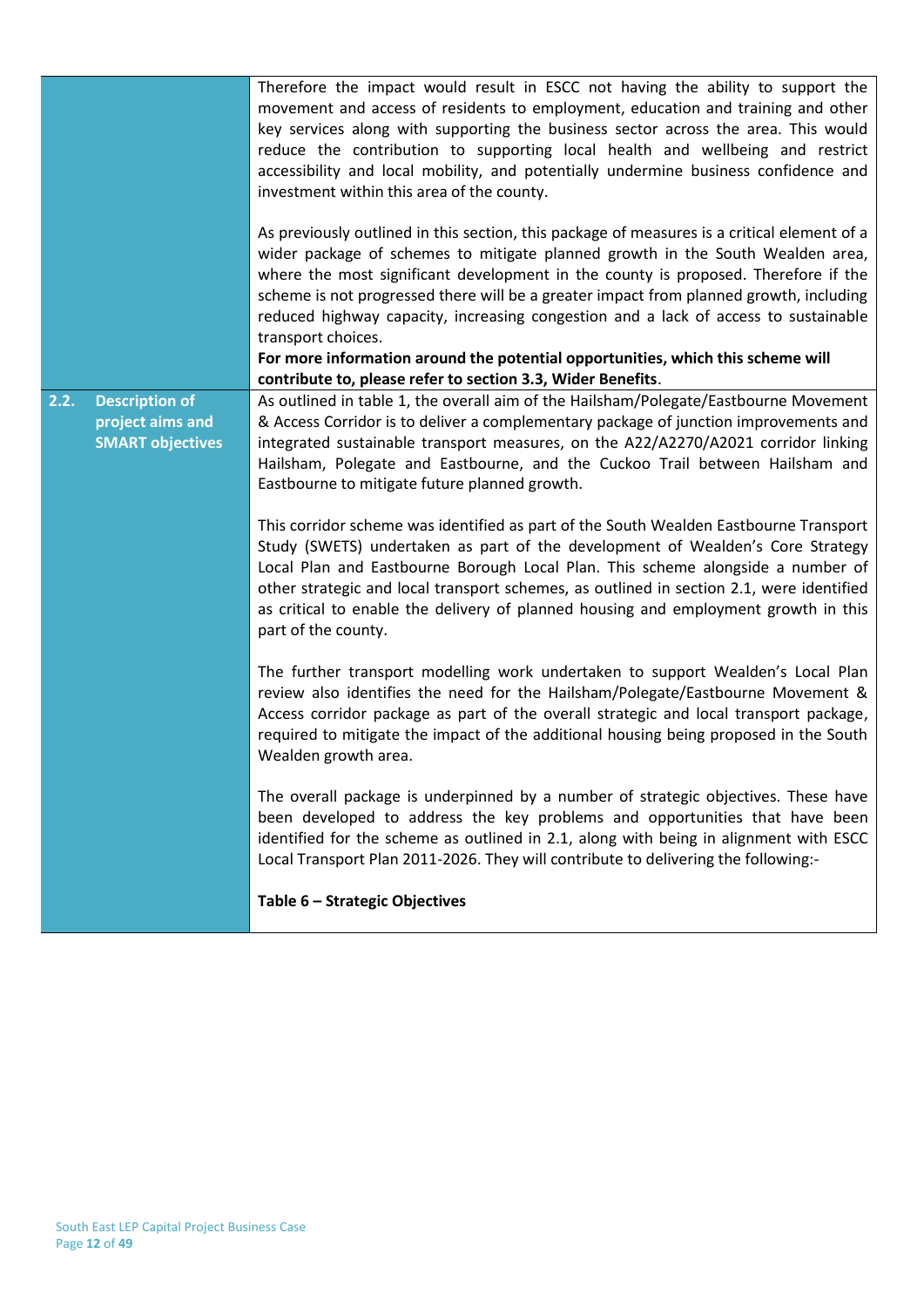|                              | <b>STRATEGIC OBJECTIVES</b><br>No.                                                                                                                                                                                                                                                                                                                                                                                                                                                                                                                                                                                                                                                                                                                                  |                                                                                                                                            |  |  |
|------------------------------|---------------------------------------------------------------------------------------------------------------------------------------------------------------------------------------------------------------------------------------------------------------------------------------------------------------------------------------------------------------------------------------------------------------------------------------------------------------------------------------------------------------------------------------------------------------------------------------------------------------------------------------------------------------------------------------------------------------------------------------------------------------------|--------------------------------------------------------------------------------------------------------------------------------------------|--|--|
|                              | 1.                                                                                                                                                                                                                                                                                                                                                                                                                                                                                                                                                                                                                                                                                                                                                                  | Support the release of economic growth by reducing traffic congestion at<br>key pinch points on the corridor.                              |  |  |
|                              | 2.                                                                                                                                                                                                                                                                                                                                                                                                                                                                                                                                                                                                                                                                                                                                                                  | Support accessibility and enhance social inclusion with access to<br>improved public transport provision and infrastructure.               |  |  |
|                              | 3.                                                                                                                                                                                                                                                                                                                                                                                                                                                                                                                                                                                                                                                                                                                                                                  | Improve safety, accessibility and health and wellbeing through improved<br>provision for pedestrians.                                      |  |  |
|                              | 4.                                                                                                                                                                                                                                                                                                                                                                                                                                                                                                                                                                                                                                                                                                                                                                  | Support improvements to safety, accessibility, health and wellbeing<br>through the provision of cycle infrastructure linking key services. |  |  |
|                              | 5.<br>Ensure integration of the scheme to support the delivery other key<br>transport infrastructure projects being delivered to support future<br>planned growth.                                                                                                                                                                                                                                                                                                                                                                                                                                                                                                                                                                                                  |                                                                                                                                            |  |  |
|                              |                                                                                                                                                                                                                                                                                                                                                                                                                                                                                                                                                                                                                                                                                                                                                                     | The objectives are integral to the monitoring and evaluation of the scheme, and this is<br>outlined in section 6.9.                        |  |  |
| <b>Strategic fit</b><br>2.3. |                                                                                                                                                                                                                                                                                                                                                                                                                                                                                                                                                                                                                                                                                                                                                                     | This package of measures strongly aligns to both SE LEP and local strategic policy and<br>programmes of work, as outlined below.           |  |  |
|                              |                                                                                                                                                                                                                                                                                                                                                                                                                                                                                                                                                                                                                                                                                                                                                                     | <b>SE LEP STRATEGIC FIT</b>                                                                                                                |  |  |
|                              | The package of measures strongly aligns with the strategic objectives of the SELEP<br>Strategic Economic Plan, and includes the following:-                                                                                                                                                                                                                                                                                                                                                                                                                                                                                                                                                                                                                         |                                                                                                                                            |  |  |
|                              | South East Local Enterprise Partnership (SELEP) Strategic Economic Plan (SEP)<br>East Sussex County Council is part of the South East Local Economic Partnership. The<br>government required the development of a Strategic Economic Plan (SEP), which<br>outlines a multi-year local growth strategy and includes actions to deliver key<br>infrastructure projects, to achieve the overarching aims of the Local Enterprise<br>Partnership's (LEP's), which are to support business growth, create jobs and enable the<br>delivery of new homes. The submission of this enabled the LEP to negotiate a local<br>growth deal with the government.<br>The SE LEP SEP Programme for East Sussex focuses on four key components to achieve<br>growth, which include:- |                                                                                                                                            |  |  |
|                              |                                                                                                                                                                                                                                                                                                                                                                                                                                                                                                                                                                                                                                                                                                                                                                     | Investing in Our Growth Corridors;                                                                                                         |  |  |
|                              |                                                                                                                                                                                                                                                                                                                                                                                                                                                                                                                                                                                                                                                                                                                                                                     | Boosting Our Productivity with our Universities Driving Growth                                                                             |  |  |
|                              |                                                                                                                                                                                                                                                                                                                                                                                                                                                                                                                                                                                                                                                                                                                                                                     | Enhancing Our Wealth: Improving Our Skills;                                                                                                |  |  |
|                              |                                                                                                                                                                                                                                                                                                                                                                                                                                                                                                                                                                                                                                                                                                                                                                     | Accelerating Investment in Housing.<br>$\bullet$                                                                                           |  |  |
|                              | For Eastbourne and South Wealden it focuses on the A22/A27 Eastbourne -South<br>Wealden Growth Corridor. The A22/A27 Growth corridor straddles south Wealden,<br>Lewes District and Eastbourne. The A27 corridor suffers from journey reliability and<br>network resilience issues and needs to be fit for purpose for its function of carrying long<br>distance strategic traffic.<br>The SEP includes a number of proposed transport infrastructure investments for this<br>corridor including highway improvements alongside measures to improve sustainable<br>travel infrastructure. This first tranche of schemes demonstrates that there is a need for                                                                                                       |                                                                                                                                            |  |  |
|                              |                                                                                                                                                                                                                                                                                                                                                                                                                                                                                                                                                                                                                                                                                                                                                                     |                                                                                                                                            |  |  |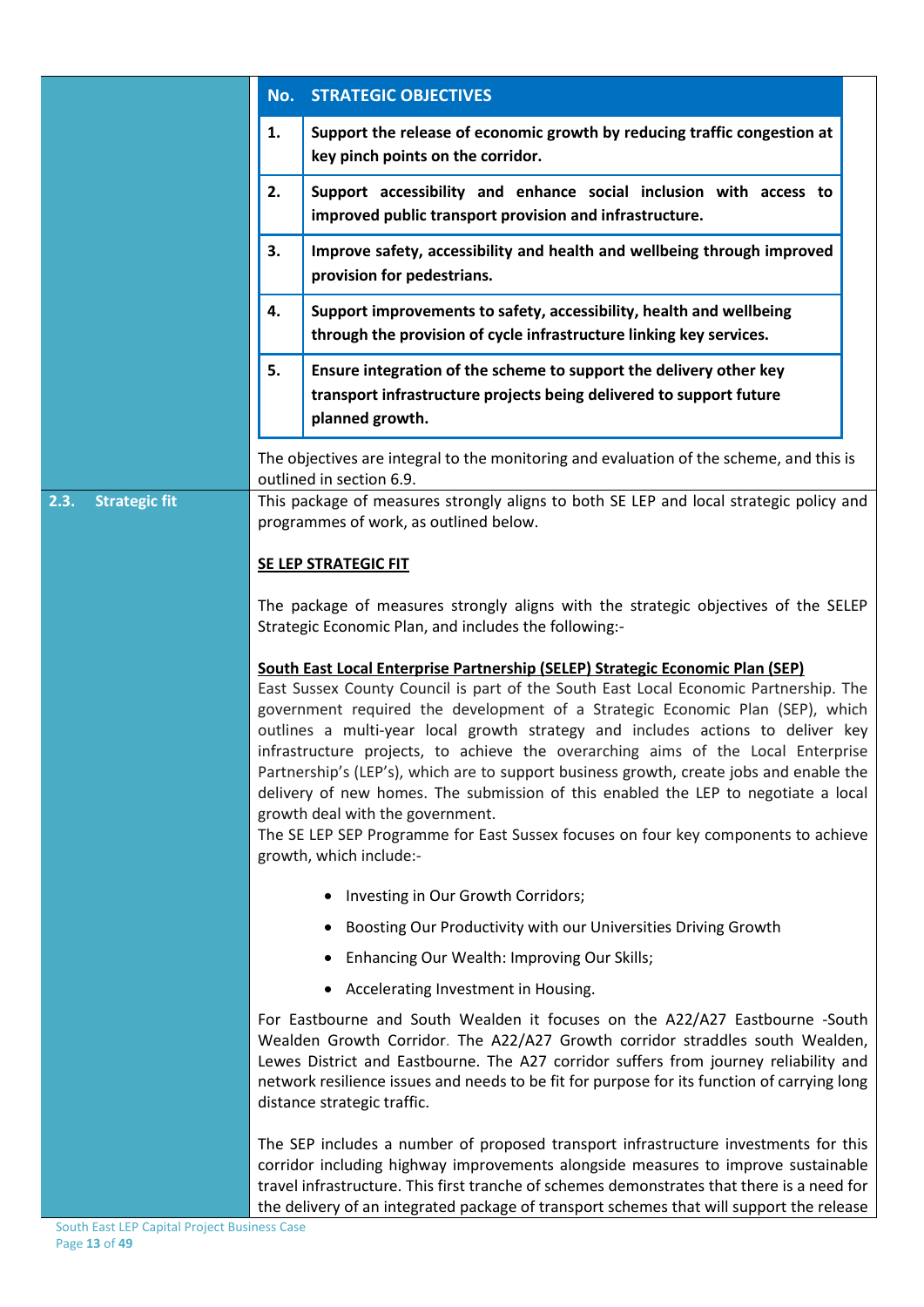of economic growth and improve strategic access for all within Eastbourne/South Wealden. This includes: Hailsham/Polegate/Eastbourne Movement & Access Corridor, the Eastbourne & South Wealden Walking & Cycling Package and the Eastbourne Town Centre Movement & Access Package.

#### **STRATEGIC FIT – LOCAL STRATEGIES AND PROGRAMMES OF WORK**

**The package is also in alignment with a number of local strategies and programmes of work, which the investment will support, these include:-**

#### **East Sussex County Council – Council Plan 2016/17**

The Hailsham – Polegate - Eastbourne Movement & Access Corridor is in alignment with the 2016/17 Council Plan. It supports the key priority of 'driving economic growth', particularly in relation to improving accessibility for pedestrians and cyclists and public transport users, together with traffic movement along the corridor and to the town centre, which will improve sustainable access to the town centre services, employment, shopping and leisure.

#### **East Sussex Local Transport Plan 2011 – 2026 & Implementation Plan 2016 - 2021**

The LTP recognises that investment in the integrated package of measures along this corridor will support improvements to accessibility to key services, especially employment sites and education, skills and training facilities. This will contribute to the delivery of all of the high-level objectives. Therefore this scheme will provide the following benefits:

- **Improve economic competitiveness and growth** Improving access along this corridor by public transport, walking and cycling and delivering junction improvements will contribute to tackling congestion hotspots and make local road networks function more efficiently, which is good for journey time reliability and supporting local economic growth
- **Improve safety, health and security** –Delivering measures to facilitate safer pedestrian and cyclist access will contribute to local health and wellbeing. Walking is the most achievable and accessible alternative travel choice for the majority of people and cycling is a low-impact activity, which can significantly support health and wellbeing and create healthier communities. It can help to reduce the risk or improve a range of health problems, most notably heart disease, cancer, strokes, hypertension and mental health problems.
- **Tackling Climate Change** Improving walking and cycling access along the corridor with more reliable public transport and reduced levels of traffic congestion, will contribute to reducing local levels of pollution and CO2 emissions.
- **Improve accessibility and social inclusion** With the provision of safer access for pedestrians and cyclists, this will support independent mobility for many local people who choose not to drive, cannot drive or who do not have access to their own private transport, including children, people on low incomes, older or disabled people, to access employment, education, shopping, and leisure facilities.
- **Improve Quality of Life** –Improvements to transport access along this key corridor between Hailsham and Eastbourne will reduce local traffic congestion, reduce carbon emissions and improve air quality. This will all help to contribute towards improving people's quality of life.

The LTP identifies Eastbourne and South Wealden as a priority area for investment, and within the draft Implementation Plan 2016/17 – 2020/21, a range of measures are included to deliver integrated transport measures within the town centre, including: improve accessibility for pedestrians, cyclists and public transport users as well as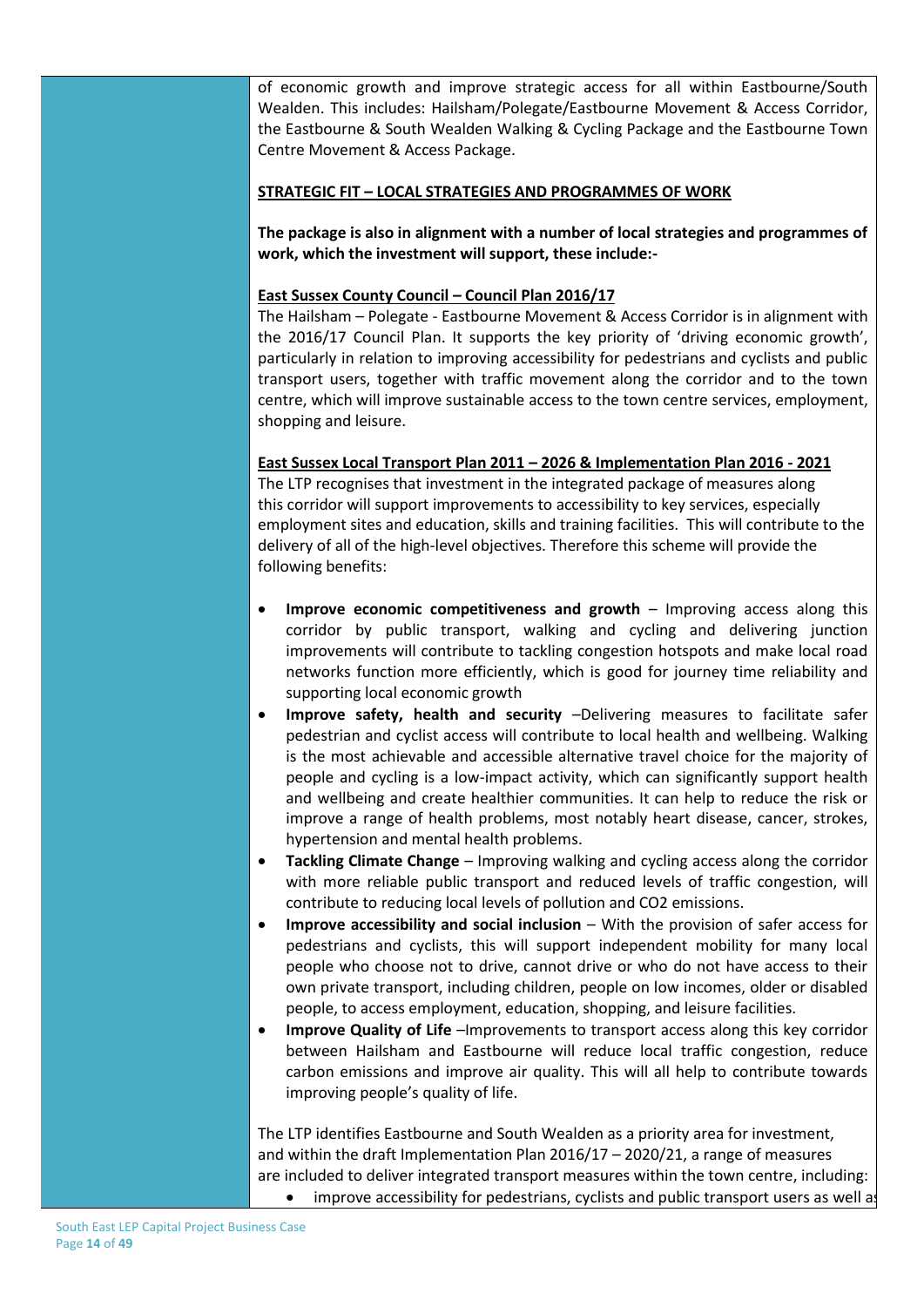traffic movement into and within Eastbourne town centre,

- support a Quality Bus Partnership for Eastbourne focused on improving services and infrastructure on key bus corridors:
- focus on improvements to and safety of key walking routes and corridors of movement,
- Improving accessibility for cyclists,
- Developing a cycle strategy and implementing a network of routes which focus on the National Cycle Network routes and key routes into Eastbourne town centre and along the seafront, with links to residential areas in Eastbourne and neighbouring settlements in the South Wealden area, and

#### **East Sussex County Council's Growth Strategy**

The most significant recent policy document that demonstrates the commitment to driving economic development across the county is the East Sussex Growth Strategy, which is owned by Team East Sussex, the local federated board of SE LEP. It aspires to easy movement around East Sussex, being well served by road and rail infrastructure and sustainable travel providing good access to all markets.

The county's growth strategy identifies the A22/A26/A27 Eastbourne-Polegate-Uckfield-Crowborough corridor as having the greatest capacity to unlock major new commercial and residential development in the county.

In terms of transport, whilst the strategy outlines the need for major transport investment, particularly to the A27, it also identifies smaller scale transport interventions to address 'pinch points' combined with packages of sustainable integrated transport measures that improve travel choices, accessibility and safety and support the vitality of the key trip attractor of Eastbourne, as being a key element to supporting growth. The Growth Strategy outlines these smaller scale interventions, are less costly, but can make important contributions to improving traffic flow and journey times across an integrated network'.

#### **East Sussex Public Transport Commissioning Strategy**

The project supports all the principles of East Sussex County Council's Public Transport Commissioning Strategy. The County Council's role in the commercial bus network is to facilitate the operation of commercial services. This assistance to the commercial bus network strengthens its viability and enables it to continue its contribution to the delivery of our policies.

East Sussex County Council has strong partnership arrangements with commercial operators, including Stagecoach, which significantly enhance the services that are available. It is in the County Council's interest to encourage growth in the commercial network so as to benefit service users. To achieve this, we undertake to support the commercial market through a number of initiatives:

- Developing and supporting Quality Bus Partnerships, where our investment is matched by enhanced commercial services.
- Developing and supporting Punctuality Improvement Partnerships in those parts of the county which suffer from adverse traffic conditions, so as to deliver more punctual bus services.
- Providing and maintaining the infrastructure for bus operations, such as the investment in real time passenger information systems (RTPI) and introducing new bus priority and infrastructure upgrade schemes.

Making effective use of development contributions, which enable the "pump priming"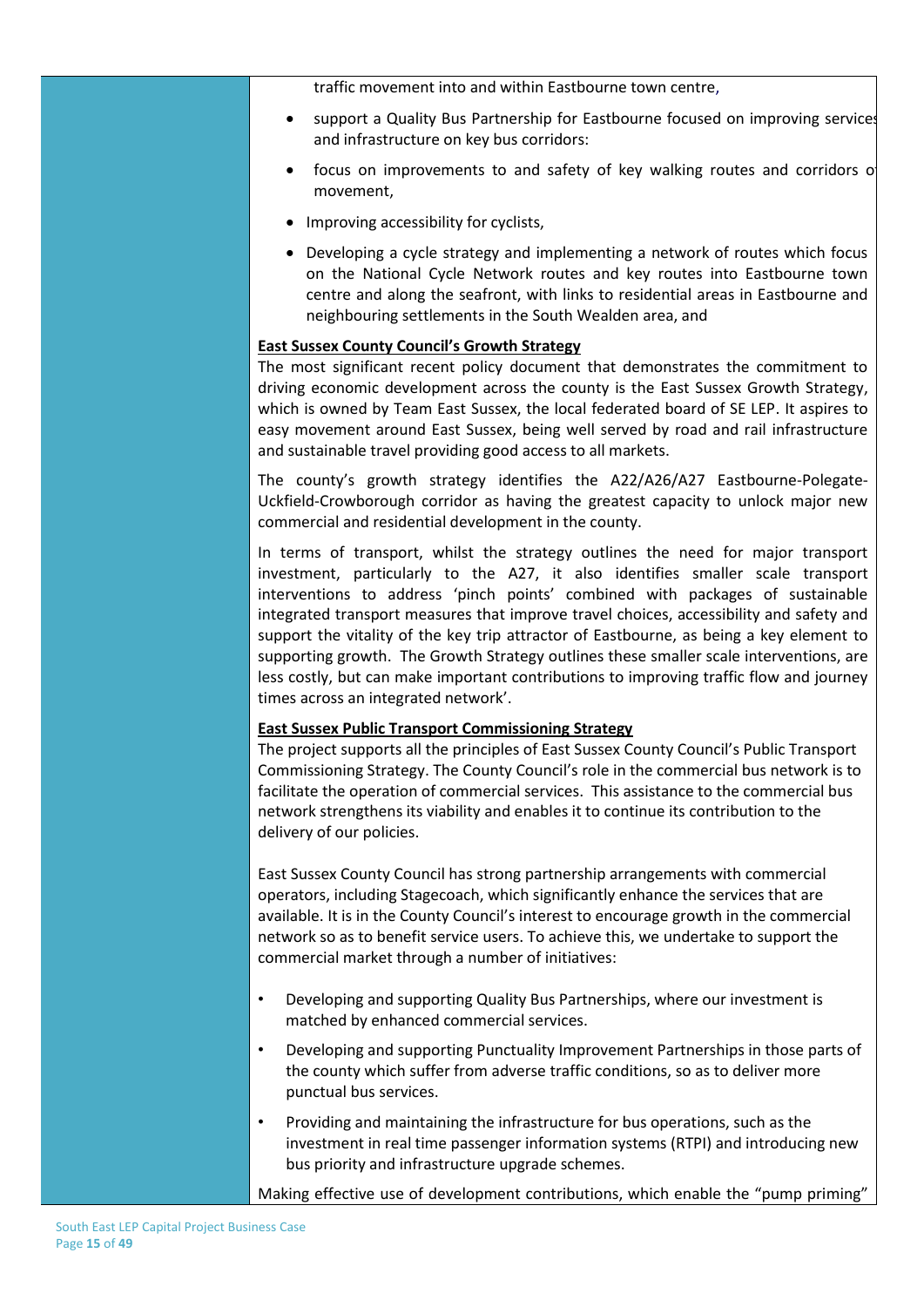of new and enhanced bus services

#### **'Healthy Lives, Healthy People' – ESCC Health and Wellbeing Strategy 2013 – 2016**

This scheme is in alignment with the priorities of the County's Health and Wellbeing Strategy and will support the key focus areas of this key county council public health strategy, which include:

- enabling people of all ages to live healthy lives and have healthy lifestyles,
- enabling people to manage and maintain their mental health and wellbeing.

#### **Highway Asset Management Strategy 2015-2023**

This package links to the objectives contained within the County Council's Highway Asset Management Strategy. The strategy sets out how an asset management approach to highway maintenance will be utilised to support the priorities of the County Council Plan. By employing an asset management approach, East Sussex County Council, will continue to improve network resilience, safety and accessibility for its users, creating the right conditions for economic growth and prosperity.

#### **East Sussex Cultural Strategy 2013-2023**

This scheme is in alignment with the priorities of the County's Cultural Strategy, which proposes to create an environment which enables the cultural and creative economy to expand, including further enhancements to the county's tourism offer. The scheme will also enhance public access to Eastbourne's and South Wealden's key tourist attractions/businesses, meeting the dual aim of improving the overall visitor experience and supporting local cultural attractions and businesses.

#### **Eastbourne Cycle Strategy**

Whilst cycle access is one aspect of the package of measures for this scheme, it is important in terms of the linkages to the wider cycle network in Eastbourne.

Eastbourne Borough Council (EBC) and East Sussex County Council (ESCC) have worked in partnership to develop a cycling strategy approved in 2012, which sets out the county councils overall approach to improving cycling in the town up until 2027.

The key focus of the Strategy was the identification of a borough-wide network of priority and secondary cycle routes, to ensure that funding secured through the planning process from developer contributions, can be used as effectively as possible. This network of proposed routes was developed by a working group comprising officers from ESCC, EBC, the Eastbourne Community Environment Partnership and the local cycling campaign group (Bespoke).

Priority routes which are being developed and implemented first are defined as those that will improve the existing key strategic cycle routes into and within Eastbourne. They will provide an enhanced network of dedicated or signed routes that allow cyclists to move between principal areas of housing, employment and leisure. Some new priority routes are already programmed for construction but the remainder will be subject to feasibility studies.

Secondary routes are those that (generally) link to the Priority Routes and provide locally signed or dedicated routes for cyclists to access places of education or work. These have already been identified but no specific feasibility work has yet been carried out. Therefore they should be considered as aspirational routes that will require further analysis before being included in a list of future schemes for feasibility and delivery as funding becomes available.

#### **East Sussex County Council – Emerging Cycling & Walking Investment Plan**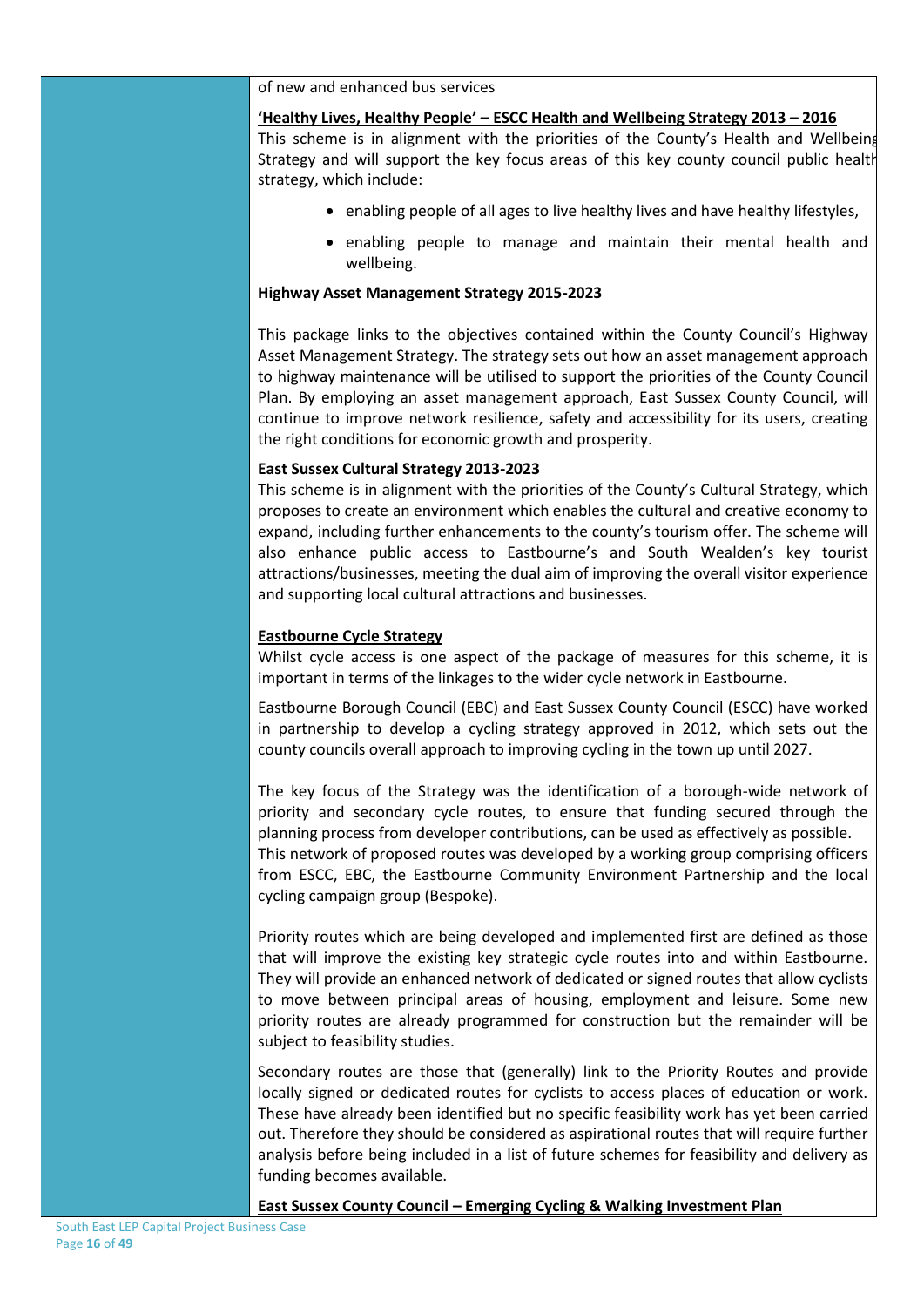The Infrastructure Bill became an act in February 2015, and following considerable national lobbying, cycling and walking was included, alongside road infrastructure. Therefore the government are required to develop a National Cycling and Walking Investment Strategy (CWIS) to outline how the funding associated with this will be allocated. As of a result of the emerging national CWIS and to ensure that the County Council is prepared to bid for any funding associated with this, the County Council is developing a county wide Cycling & Walking Investment Strategy.

The purpose of this strategy is to develop a strategic network of cycling and walking routes and measures across the boroughs and districts, where there is a propensity to increase walking and cycling, especially key towns, which focus on supporting short local journeys to existing employment, education and retail, and future commercial and housing development sites. The walking and cycling networks will provide a critical element of the wider approach for tackling traffic congestion in the county, and supporting sustainable economic growth and health and wellbeing. To date, strategy documents have been developed and approved for Eastbourne and Hastings, and these will be integrated into the county wide strategy.

#### **A27 East of Lewes Improvement Scheme - Consultation**

Highways England has allocated £75m towards small scale improvements on the A27 east of Lewes (to Polegate) in Highways England's Roads Investment Strategy. Consultants are currently looking at a range of improvements including:-

- Walking & Cycling path between Lewes and Polegate
- Highway Capacity improvements at Selmeston, Drusillas Roundabout, Wilmington Junction and the Polegate Junction.

Whilst the County Council acknowledges that some of the smaller scale improvements being put forward will have some benefits and others less so. The County Council with the partners will continue to lobby, and make the case for, a more comprehensive solution, in the form of an offline dual carriageway between Lewes and Polegate

#### **ESCC Access Fund Bid – 'Active Access for Growth' – East Sussex**

ESCC submitted a  $£1.417.5m$  revenue bid on  $9<sup>th</sup>$  September 2016 to the DfT Access Fund. The key objectives of the bid are focused on delivering cycling and walking initiatives which:-

- improve access to jobs, skills, training and education
- seek to grow the economy by boosting levels of cycling and walking, along with
- demonstrating an alignment to health, air quality, and reduced vehicle emissions.

The programme will enable the delivery of cycling and walking initiatives within the county growth areas of Newhaven, Eastbourne & South Wealden and Bexhill/Hasting, integrated alongside County Council programmes of work focused on employment and skills, work force development and public health led community development projects.

The outcome of the bid will be known in November/December 2016, and if successful, it will maximise the LGF investment by enabling greater use of the cycling and walking infrastructure.

**The linkages of the Local Plans for Eastbourne Borough and Wealden District Councils are outlined in section 2.5.**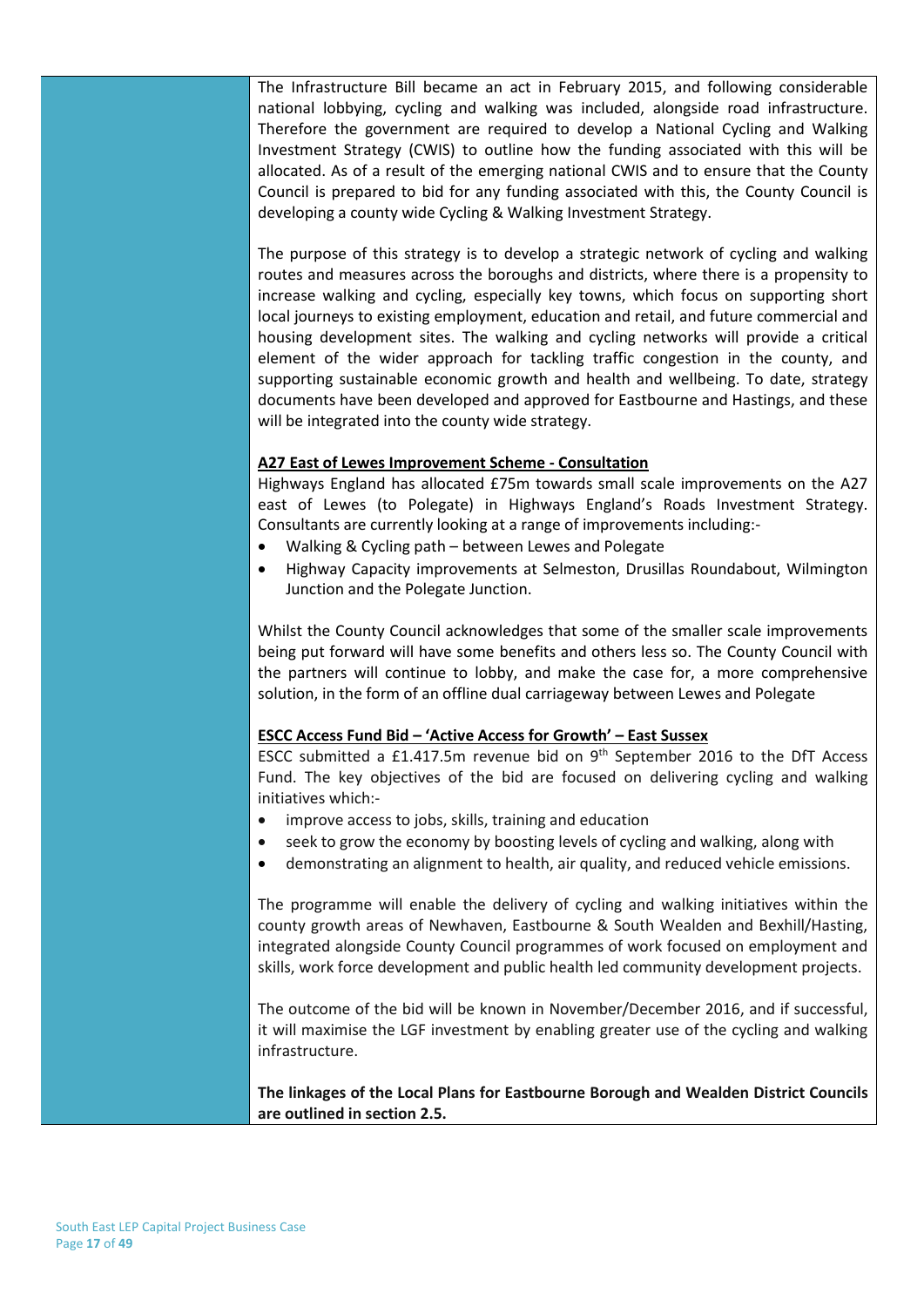**2.4. Summary outputs (3.2 will contain more detail)**

The package will deliver a number of key outputs, many of these are also outlined in 3.2, the economic appraisal, but these have been cross referenced in this section, as shown below.

#### **Jobs & Homes**

**This package is not expected to directly deliver specific housing or jobs, BUT it is part of a wider package of measures, which will provide integrated transport infrastructure and greater highway capacity within this area, which will support the delivery of homes, employment space and jobs in the South Wealden and Eastbourne area.**

The gross job outputs which this package will **deliver indirectly** either **within the LGF funding period** and beyond, as well as the employment space, is as set out below.

# **2016/17 2017/18 2018/19 2019/2020 2020/2021 Total Jobs** 163 113 132 898 113 1,557 **Homes** 290 95 278 200 256 1,332

#### **Table 7 - Eastbourne Jobs/Homes Figures**

#### **Table 8 - Wealden Jobs/Homes Figures**

|              |     |     |     | 2016/17 2017/18 2018/19 2019/2020 2020/2021 |       | Total |
|--------------|-----|-----|-----|---------------------------------------------|-------|-------|
| <b>Jobs</b>  | 0   | 50  | 50  | 50                                          | 50    | 150   |
| <b>Homes</b> | 546 | 898 | 884 | 961                                         | 1,010 | 5,309 |

In addition to the above figures Wealden District Council are proposing 60,000 sq.m of additional employment space and 21,245 sq.m of additional retail space in the Wealden Districts Draft Local Plan. This is currently not proposed to come forward within the LGF period, but this scheme and future phases of the scheme will support this.

#### **Local Economy Outputs**

As identified in the economic appraisal the works associated with the delivery of This scheme will have a direct impact on the local economy, by providing an opportunity to increase 'in construction jobs' in the local area and within the supply chain, and based on a full programme spend for the package the total employment impact per year during construction is 40 FTE jobs.

#### **Cycling, Walking Outputs**

The walking, cycling and public transport elements of the package would improve travel choices in Eastbourne and South Wealden. The key output from these elements would be a step change towards modal shift on this key corridor between Hailsham and Eastbourne, with an increase in walking, cycling and public transport movements contributing to reducing congestion on the local network and improving health and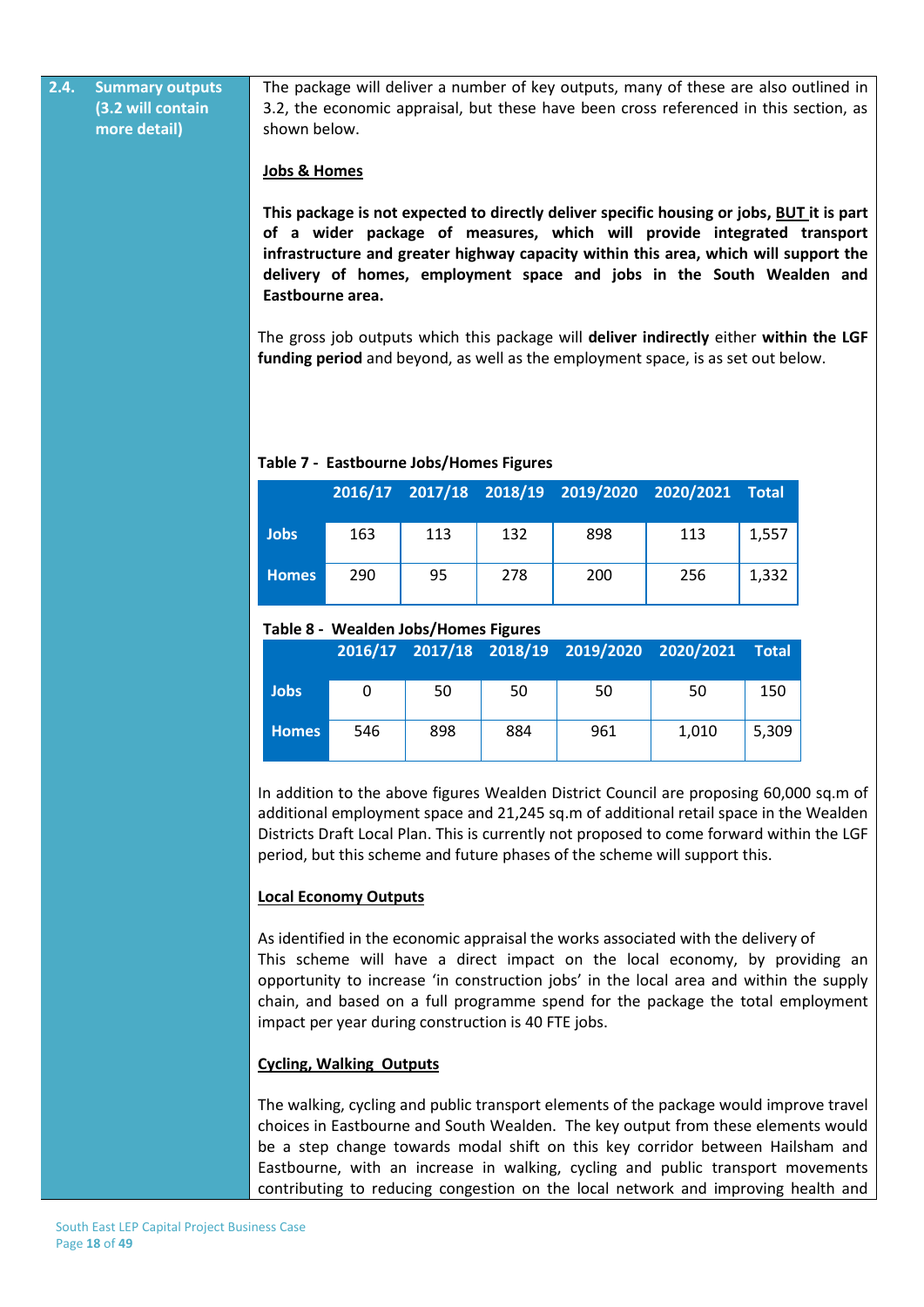|                                                                        | wellbeing.                                                                                                                                                                                                                                                                                                                                                                                                                                                                                                                                          |
|------------------------------------------------------------------------|-----------------------------------------------------------------------------------------------------------------------------------------------------------------------------------------------------------------------------------------------------------------------------------------------------------------------------------------------------------------------------------------------------------------------------------------------------------------------------------------------------------------------------------------------------|
|                                                                        | Central government has commissioned different types of major sustainable transport<br>demonstration projects in recent years. Overall, the initiatives resulted in an increase<br>in cycling, walking and bus use and a decrease in car use and the amount of traffic on<br>the roads. The number of cycle trips per head of population grew substantially by 26%-<br>30% whilst walking trips increased 10%-13% per head.                                                                                                                          |
|                                                                        | The economic appraisal was based on the uptake of walking and cycling journeys in the<br>future. The economic appraisal for this element of the package indicates that on this<br>basis the scheme represents a good benefit cost ratio, with a BCR of 2.18.                                                                                                                                                                                                                                                                                        |
|                                                                        | <b>Public Transport &amp; Junction Improvement Outputs</b>                                                                                                                                                                                                                                                                                                                                                                                                                                                                                          |
|                                                                        | The improvements to public transport infrastructure, combined with improvements for<br>highway capacity, will result in improving journey time reliability and making it more<br>attractive to use public transport, through the provision of improved information;<br>which will support a move towards an increase in bus patronage on this corridor.                                                                                                                                                                                             |
|                                                                        | The economic appraisal was based on the increase in fare box revenues due to an<br>increase in bus passengers along the corridor. The economic appraisal indicates that on<br>this basis the scheme represents a good benefit cost ratio, with a BCR of 2.58.                                                                                                                                                                                                                                                                                       |
|                                                                        | <b>Social Outputs</b><br>Alongside the economic benefits the scheme has the opportunity to improve road<br>safety and reduce the number of accidents, by providing improved and dedicated<br>infrastructure to enable more people to choose to walk or cycle in the corridor. The<br>package will also provide greater accessibility to local services, especially employment<br>and education and reduce local severance.                                                                                                                          |
|                                                                        | The Economic Appraisal is included within Appendix 6.                                                                                                                                                                                                                                                                                                                                                                                                                                                                                               |
| <b>Planning policy</b><br>2.5.<br>context, consents<br>and permissions | Wealden District Council - Core Strategy & Infrastructure Delivery Plan<br>Wealden's Local Plan seeks to discourage the need to travel by car, by making it easier<br>to travel by more sustainable modes of transport, including by public transport walking<br>and cycling to access key services locally and within the key centre of Eastbourne. The<br>Local Plan also seeks to contribute to mitigating climate change by seeking to reduce<br>carbon emissions and other greenhouse gases through the provision of sustainable<br>transport. |
|                                                                        | <u> Wealden Local Plan Infrastructure Background Paper - October 2015</u><br>As part of the review of Wealden District Council's Core Strategy and the development<br>of an updated Local Plan, extending the timescale of the plan up to 2037, a background<br>paper has been developed, which outlines the infrastructure issues that need to be<br>considered as part of the development of the Local Plan to support existing and future<br>communities.                                                                                        |
|                                                                        | The Local Plan is proposing substantial growth of around 13,000 additional dwellings in<br>total. Further transport modelling has been undertaken, to identify the impacts of this<br>additional housing, and is outlined in section 2.1. In addition to the above figures<br>Wealden District Council are also proposing 60,000 sq.m of additional employment<br>space and 21,245 sq.m of additional retail space                                                                                                                                  |
|                                                                        | The growth is proposed to be concentrated within the south of the District, mainly in<br>the form of sustainable/mixed use urban extensions in the Hailsham and Polegate                                                                                                                                                                                                                                                                                                                                                                            |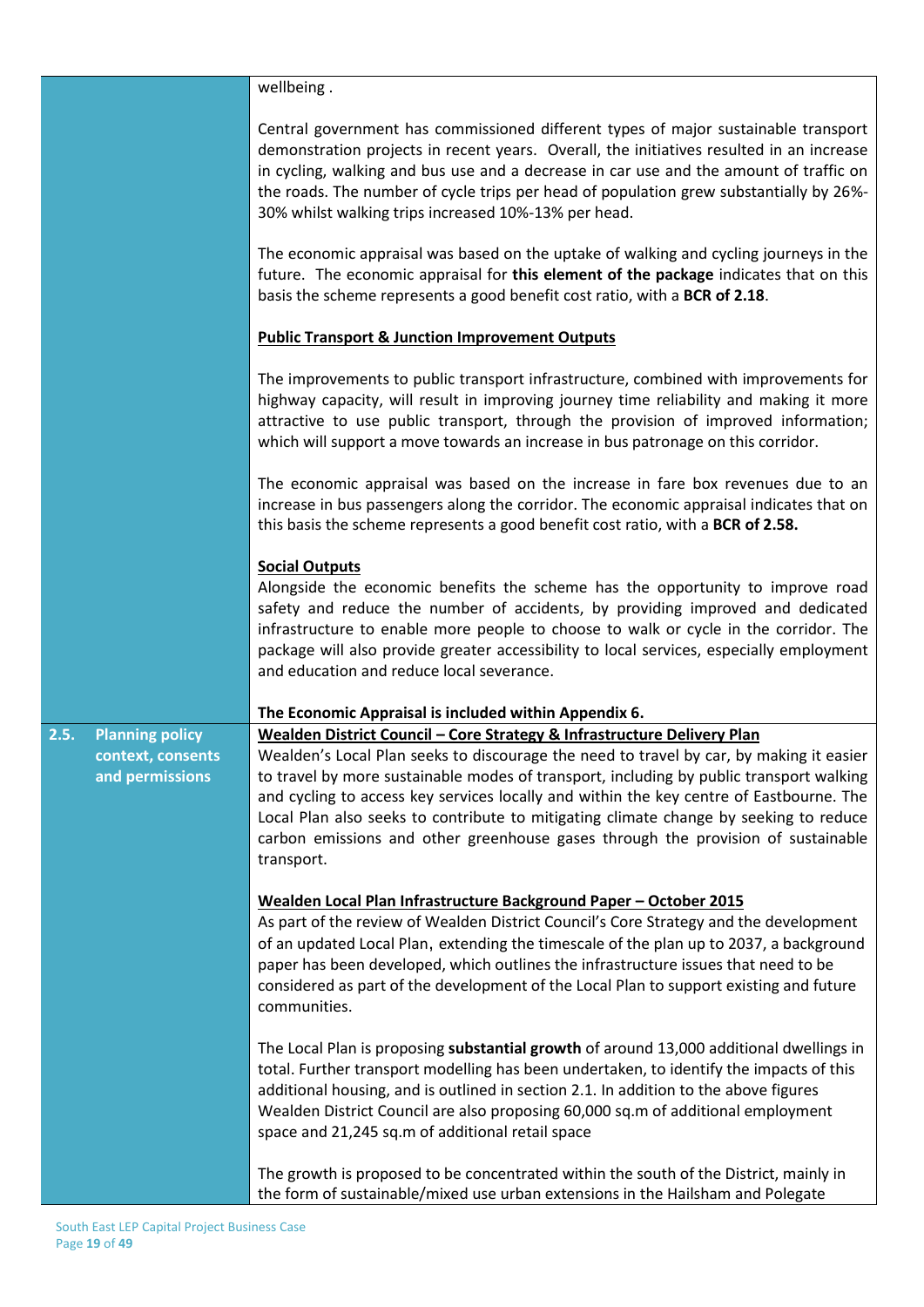areas. As outlined in the document these areas are less constrained, and will support the viability and sustainability of existing settlements.

The proposed level of growth, although figures are emerging and will potentially change, will have an impact on infrastructure provision, especially for transport.

The document identifies the Hailsham/Polegate/Eastbourne corridor as a key location where transport infrastructure improvements will be required, especially in relation to bus infrastructure.

Wealden District Council's Local Plan is proposed to be available for consultation during 2017.

#### **Eastbourne Borough Council – Local Plan & Infrastructure Delivery Plan**

This scheme has the opportunity to improve connectivity to Eastbourne town centre, and one of the key elements of Eastbourne's Core Strategy Local Plan (2013) for the town centre is to 'stimulate regeneration and renewal'. It outlines that the Town Centre is currently under performing relative to many other similar sized towns, and that there are opportunities to increase the retail offer.

The key spatial objective for 'Town Centre Regeneration' includes the need to 'strengthen Eastbourne's Town Centre as a leading sub-regional shopping and leisure destination'.

Therefore any new retail development should ensure that it:-

- makes a positive contribution to improving the Town Centre's viability and
- vitality;
- supports the creation of a comfortable, safe, attractive and accessible
- shopping environment;
- improves the overall mix of land uses in the Town Centre; and
- strengthens the town's independent retail offer, and improves the integration between the primary shopping area and the seafront.

The Infrastructure Delivery Plan (IDP) recognises that Transport Infrastructure 'goes beyond' providing extra capacity on the network and that there will be a need to improve accessibility and packages of integrated sustainable travel, including walking, cycling and interchange between modes at key destinations.

#### **Eastbourne Town Centre Local Plan**

The Town Centre Local Plan (TCLP) is a formal Development Plan Document (DPD), and forms part of the **Local Plan** for Eastbourne. It establishes a planning framework for Eastbourne Town Centre.

The purpose of the TCLP is to set out a strategy and proposals for the regeneration of the Town Centre to 2027. The Eastbourne Core Strategy Local Plan has adopted a sustainable neighbourhood based approach to development within Eastbourne. The Town Centre is identified as one of fourteen neighbourhoods in Eastbourne.

#### **The vision for the Town Centre Local Plan is:-**

*By 2027, Eastbourne Town Centre will be a place that attracts more shoppers, workers, residents and visitors to spend more time enjoying a vibrant and varied offer and mix of uses in a well-connected series of attractive streets and public spaces. Increasing investment in the town will bring wide-ranging benefits and will allow Eastbourne to respond positively to climate change.*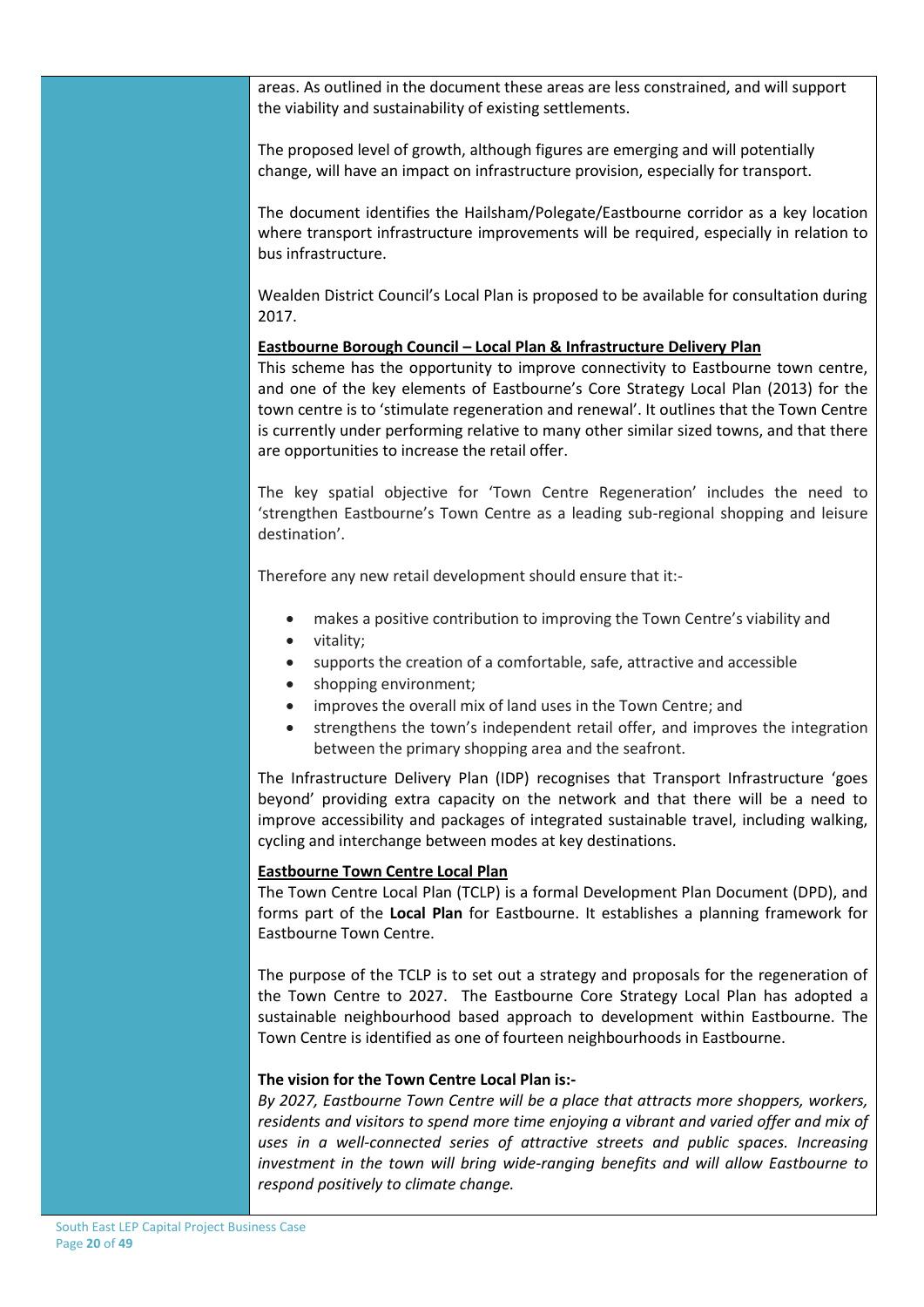**The approaches for town centre re-development include:-**

- Establishing a stronger Town Centre identity and structure by reinforcing the interrelationship between key locations including the railway station, the primary and secondary retail areas, and the Seafront, and by identifying distinct character areas and making the Town Centre a more cohesive and legible neighbourhood.
- Improving and increasing the mix of uses in the Town Centre particularly retail, employment, community, residential, leisure, recreation, cultural and tourist facilities through maximizing development around key Development Opportunity Sites.
- Strengthening the pattern of existing land uses within the Town Centre, supporting existing functions, independent retailers and the resident community and proactively addressing locations where change is likely to happen during the lifetime of the TCLP.
- Preserving and enhancing the character of the Town Centre by delivering development, which has high architectural, urban design and environmental performance and sustainability standards.
- Making it easier and more convenient to move around and spend time in the Town Centre by identifying key public realm enhancements, opportunities for new public spaces and improving sustainable movement patterns particularly pedestrian, cycle and public transport provision.

A number of policies have been developed to guide development, and these are grouped into four themes:-

- **Supporting a mix of uses** which includes retail development, living and working in the Town Centre, and enjoying the Town Centre.
- **Town Centre identity** which sets out policies for achieving appropriate highquality development standards for buildings in the Town Centre.
- **Town Centre public realm** which considers design quality and public realm priorities.
- **The Town Centre** which sets out policies concerning arriving.

#### **Eastbourne Seafront Local Plan**

The Seafront Local Plan is in the early stages of development; it recognises the seafront as a significant asset for Eastbourne. The Borough Council is developing the plan to maximise its contribution to the tourism economy.

The Seafront Local Plan will develop a strategy for the seafront area of Eastbourne and will provide a framework to guide planning decisions in the area. A key focus of the plan will be identifying how the seafront is used by local people, with access being a key element along with the linkages to the town centre and the visitor economy. Therefore this scheme will contribute to delivering the aims of this emerging policy document

#### **Powers and consents**

East Sussex County Council is the Highway Authority and will be working closely with Wealden District Council and Eastbourne Borough Council, the local planning authority, in the delivery of these measures.

In most cases planning consent will not be required, but further details are provided in section 2.6. If planning consent is required this will identified early on in the development of the schemes; therefore this will not impede the deliverability of these schemes.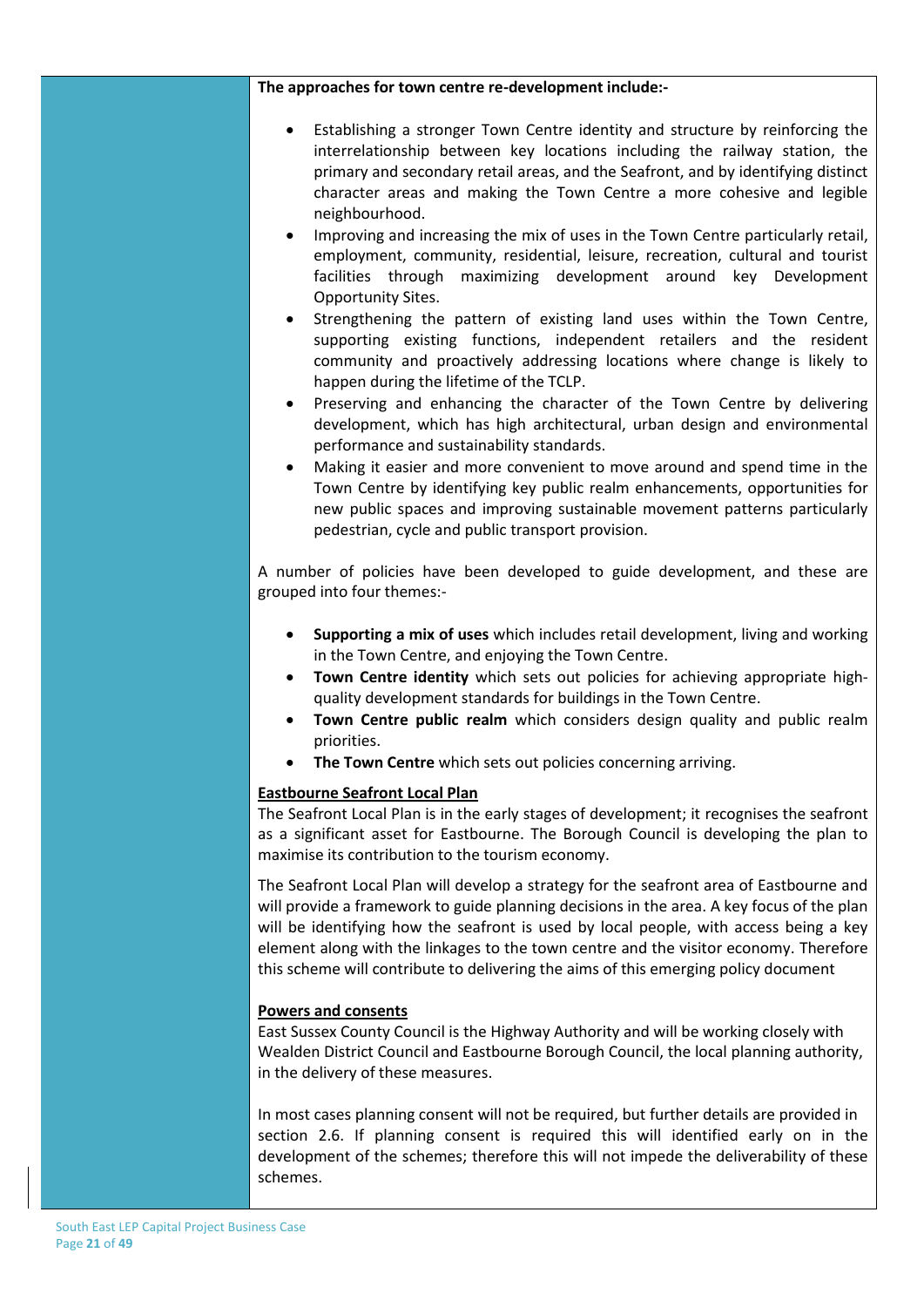|      |                                           | This is also referenced as part of the risk assessment as outlined in Appendix 13.                                                                                                                                                                                                                                                                                                                                                                                                                                                                                                                                                                                                                                                                                                                                                                                                                                                                                            |
|------|-------------------------------------------|-------------------------------------------------------------------------------------------------------------------------------------------------------------------------------------------------------------------------------------------------------------------------------------------------------------------------------------------------------------------------------------------------------------------------------------------------------------------------------------------------------------------------------------------------------------------------------------------------------------------------------------------------------------------------------------------------------------------------------------------------------------------------------------------------------------------------------------------------------------------------------------------------------------------------------------------------------------------------------|
| 2.6. | <b>Delivery constraints</b>               | There are no major delivery constraints related to this scheme; there are-may be some<br>minor land issues to resolve, but these are currently being assessed. In order to<br>mitigate the impact of this, negotiations are currently being-will be undertaken-shortly<br>to secure agreement in principle, before public consultation on the scheme is                                                                                                                                                                                                                                                                                                                                                                                                                                                                                                                                                                                                                       |
|      |                                           | progressed. Agreement will be secured by April 2017, prior to engagement with key<br>stakeholders.                                                                                                                                                                                                                                                                                                                                                                                                                                                                                                                                                                                                                                                                                                                                                                                                                                                                            |
| 2.7. | <b>Scheme</b><br>dependencies             | There are no overall related or dependent activities, which will result in the full<br>economic benefits of this package of measures not being realised.                                                                                                                                                                                                                                                                                                                                                                                                                                                                                                                                                                                                                                                                                                                                                                                                                      |
|      |                                           | As outlined in section 1.5, this phase of the package was selected, because it can be<br>delivered independently of other schemes, which are being proposed in the South<br>Wealden area.                                                                                                                                                                                                                                                                                                                                                                                                                                                                                                                                                                                                                                                                                                                                                                                     |
|      |                                           | As identified in Appendix 13, the Risk Management Plan, a number of risks have been<br>identified which have the potential to impact on scheme deliverability.                                                                                                                                                                                                                                                                                                                                                                                                                                                                                                                                                                                                                                                                                                                                                                                                                |
|      |                                           | The key risks which have been identified, and which the scheme will be dependent on<br>to ensure effective delivery, include those associated with:-                                                                                                                                                                                                                                                                                                                                                                                                                                                                                                                                                                                                                                                                                                                                                                                                                          |
|      |                                           | Stakeholder management/Public Consultation and the timescales associated<br>with this to ensure, that construction commences in 2018/19,<br>Minor land negotiations undertaken and agreement sought, prior to<br>stakeholder and public consultation,<br>Quality of design and the associated resources for this, to ensure stakeholder<br>acceptability of the design and ensuring that the work is undertaken within the<br>available timescales, enabling the spending of the LGF funding.<br>Management of the impact of scheme construction on the general public.<br>With this being a key corridor of movement between Hailsham, Polegate and<br>Eastbourne, delays to traffic on this corridor during construction are inevitable.<br>Therefore careful management by the key risk owners will be essential to<br>mitigate the impact of this, with particular attention to stakeholder<br>management and information through the public consultation and thereafter. |
|      |                                           | The scheme dependencies associated with the identified risks will largely depend on<br>the resources available to develop, monitor and manage the delivery of the scheme.<br>The resources available and the governance structure, which the scheme is being<br>manage by is clearly outlined in section 6 Delivery/Management Case.                                                                                                                                                                                                                                                                                                                                                                                                                                                                                                                                                                                                                                          |
| 2.8. | <b>Scope of scheme</b><br>and scalability | The overall geographical scope of the package is located within the Hailsham/Polegate<br>/Eastbourne Movement & Access Corridor, from the A22 at Hailsham to A2270 at<br>Polegate and Willingdon, through to the urban fringe of Eastbourne, and the A2021<br>down to the edge of Eastbourne Town Centre, and on the Cuckoo Trail between<br>Hailsham and Eastbourne.                                                                                                                                                                                                                                                                                                                                                                                                                                                                                                                                                                                                         |
|      |                                           | The package will include junction improvements that will provide an increase in vehicle<br>capacity on this corridor and improved vehicle flow, along with bus lanes that will result<br>in a significant reduction in bus journey times and improve journey time reliability. Bus<br>infrastructure, off road dedicated cycle routes, and pedestrian improvements will<br>enhance the comfort and attractiveness of sustainable travel on this corridor                                                                                                                                                                                                                                                                                                                                                                                                                                                                                                                      |
|      |                                           | The scope of the package will include a number of measures as outlined including the<br>following:-                                                                                                                                                                                                                                                                                                                                                                                                                                                                                                                                                                                                                                                                                                                                                                                                                                                                           |
|      |                                           | Table 9 - Phase 1 Willingdon Package                                                                                                                                                                                                                                                                                                                                                                                                                                                                                                                                                                                                                                                                                                                                                                                                                                                                                                                                          |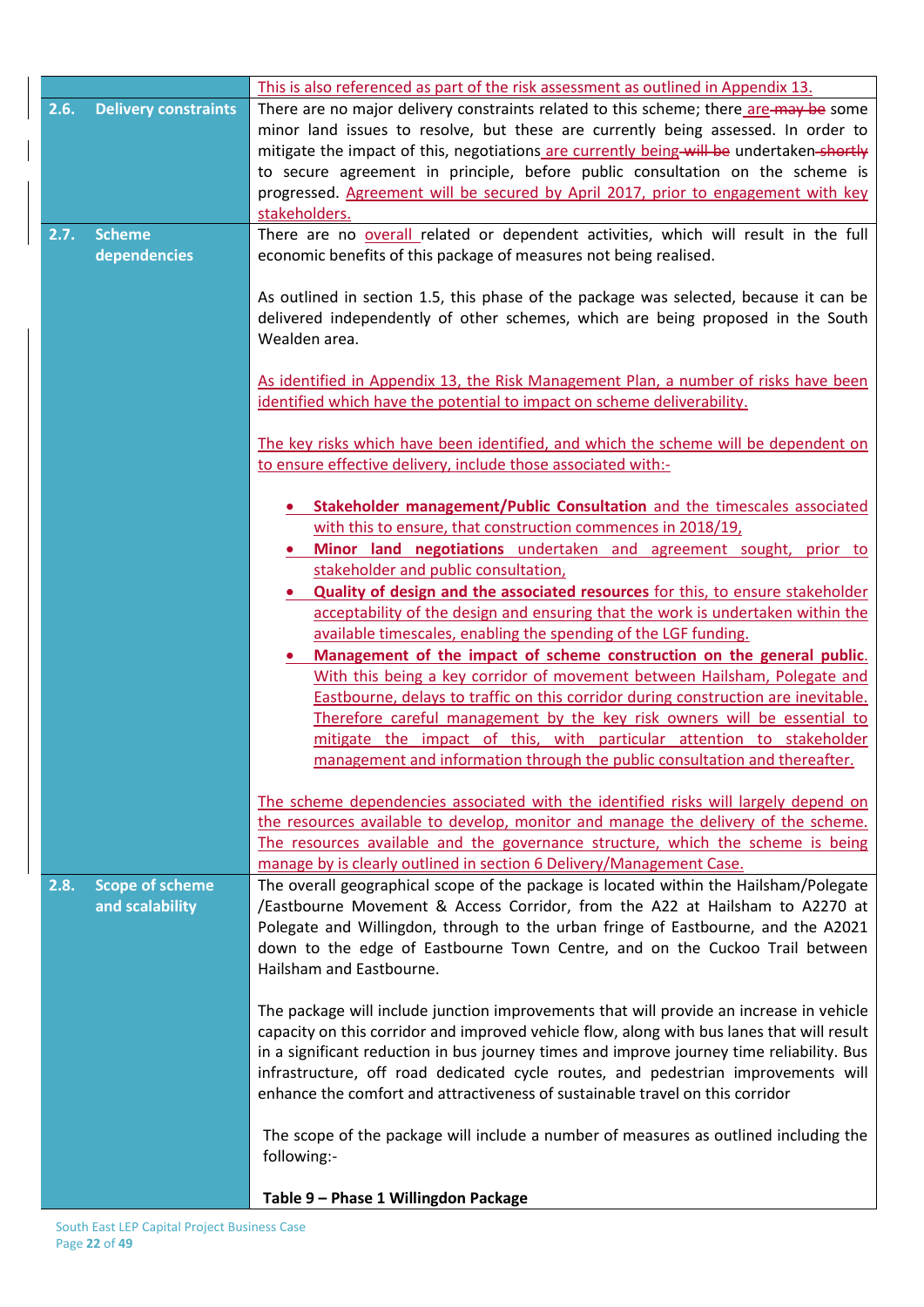| <b>Section</b>                                                                                                                                                                                                                                                                                                                                                            | <b>Measures</b>                                                                                                                                                                                                                                                                                                                   |  |  |
|---------------------------------------------------------------------------------------------------------------------------------------------------------------------------------------------------------------------------------------------------------------------------------------------------------------------------------------------------------------------------|-----------------------------------------------------------------------------------------------------------------------------------------------------------------------------------------------------------------------------------------------------------------------------------------------------------------------------------|--|--|
| 1                                                                                                                                                                                                                                                                                                                                                                         | Wannock Road/Eastbourne Road/High Street junction -<br><b>Junction</b>                                                                                                                                                                                                                                                            |  |  |
|                                                                                                                                                                                                                                                                                                                                                                           | capacity & bus priority improvements                                                                                                                                                                                                                                                                                              |  |  |
|                                                                                                                                                                                                                                                                                                                                                                           | High Street/Eastbourne Road left slip road                                                                                                                                                                                                                                                                                        |  |  |
|                                                                                                                                                                                                                                                                                                                                                                           | Widening of lanes from 2 to 3 to provide an additional ahead only<br>٠                                                                                                                                                                                                                                                            |  |  |
|                                                                                                                                                                                                                                                                                                                                                                           | lane                                                                                                                                                                                                                                                                                                                              |  |  |
|                                                                                                                                                                                                                                                                                                                                                                           | Inclusion of a short bus lane on the northbound approach to the                                                                                                                                                                                                                                                                   |  |  |
|                                                                                                                                                                                                                                                                                                                                                                           | junction together with a bus pre-signal                                                                                                                                                                                                                                                                                           |  |  |
| 2                                                                                                                                                                                                                                                                                                                                                                         | Huggett's Lane - Bus priority & cycle route                                                                                                                                                                                                                                                                                       |  |  |
|                                                                                                                                                                                                                                                                                                                                                                           | Upgrade junction to incorporate a short (200m) northbound bus<br>lane on the approach to the junction and the incorporation of a<br><b>Toucan Crossing</b>                                                                                                                                                                        |  |  |
|                                                                                                                                                                                                                                                                                                                                                                           | Northbound bus lane - Thurrock Close to Broad Road<br>٠                                                                                                                                                                                                                                                                           |  |  |
|                                                                                                                                                                                                                                                                                                                                                                           | Southbound bus lane Thurrock Close to Merchants Lane<br>$\bullet$                                                                                                                                                                                                                                                                 |  |  |
|                                                                                                                                                                                                                                                                                                                                                                           | Bus lane on Victoria Drive on the approach to Willingdon Road.<br>٠                                                                                                                                                                                                                                                               |  |  |
|                                                                                                                                                                                                                                                                                                                                                                           | An off-road cycle route running from Cooper's Lane to near Broad                                                                                                                                                                                                                                                                  |  |  |
|                                                                                                                                                                                                                                                                                                                                                                           | Road (1.2m distance)                                                                                                                                                                                                                                                                                                              |  |  |
| 3                                                                                                                                                                                                                                                                                                                                                                         | Willingdon Road - Cycle route & improvements to pedestrian<br>infrastructure                                                                                                                                                                                                                                                      |  |  |
|                                                                                                                                                                                                                                                                                                                                                                           | Cycle route alongside Willingdon Road between Wish Hill and                                                                                                                                                                                                                                                                       |  |  |
|                                                                                                                                                                                                                                                                                                                                                                           | Victoria Drive                                                                                                                                                                                                                                                                                                                    |  |  |
|                                                                                                                                                                                                                                                                                                                                                                           | Park Avenue cycle route<br>٠                                                                                                                                                                                                                                                                                                      |  |  |
|                                                                                                                                                                                                                                                                                                                                                                           | Pedestrian footway improvements                                                                                                                                                                                                                                                                                                   |  |  |
| 4                                                                                                                                                                                                                                                                                                                                                                         | Victoria Drive - Bus Lane                                                                                                                                                                                                                                                                                                         |  |  |
|                                                                                                                                                                                                                                                                                                                                                                           | Bus lane on Victoria Drive on the approach to Willingdon Road                                                                                                                                                                                                                                                                     |  |  |
|                                                                                                                                                                                                                                                                                                                                                                           |                                                                                                                                                                                                                                                                                                                                   |  |  |
| 5                                                                                                                                                                                                                                                                                                                                                                         | Willingdon Corridor Length - Bus Infrastructure Improvements                                                                                                                                                                                                                                                                      |  |  |
|                                                                                                                                                                                                                                                                                                                                                                           | Bus infrastructure improvements - bus stop                                                                                                                                                                                                                                                                                        |  |  |
|                                                                                                                                                                                                                                                                                                                                                                           | shelter/seating/information                                                                                                                                                                                                                                                                                                       |  |  |
| design stage.                                                                                                                                                                                                                                                                                                                                                             | Appendix 4 outlines each elements of the scheme according to the mode of travel it<br>will support, and the types of measures which have been identified at preliminary                                                                                                                                                           |  |  |
| <b>Scalability</b>                                                                                                                                                                                                                                                                                                                                                        |                                                                                                                                                                                                                                                                                                                                   |  |  |
| In terms of the scalability of this scheme elements could potentially be removed to<br>reflect the level of funding available.                                                                                                                                                                                                                                            |                                                                                                                                                                                                                                                                                                                                   |  |  |
| However this would not directly or indirectly influence the housing and jobs outputs.<br>The overarching impact would result in a reduced ability to achieve modal shift<br>(increases in walking, cycling and public transport) and the lack of opportunity to<br>contribute to reducing congestion within this corridor and on the overall network<br>within this area. |                                                                                                                                                                                                                                                                                                                                   |  |  |
|                                                                                                                                                                                                                                                                                                                                                                           | If scalability is required to mitigate the risk of not spending the funding allocated, or the<br>risk of cost overruns, ESCC would liaise closely with SE LEP to prioritise which measures<br>could potentially be either reduced or enhanced, to ensure that the remaining<br>programme elements support the key LEP objectives. |  |  |

|             | 2.9. Options if funding is A range of potential intervention options were explored in determining a preferred way |  |  |  |
|-------------|-------------------------------------------------------------------------------------------------------------------|--|--|--|
| not secured | forward for scheme delivery. These include:                                                                       |  |  |  |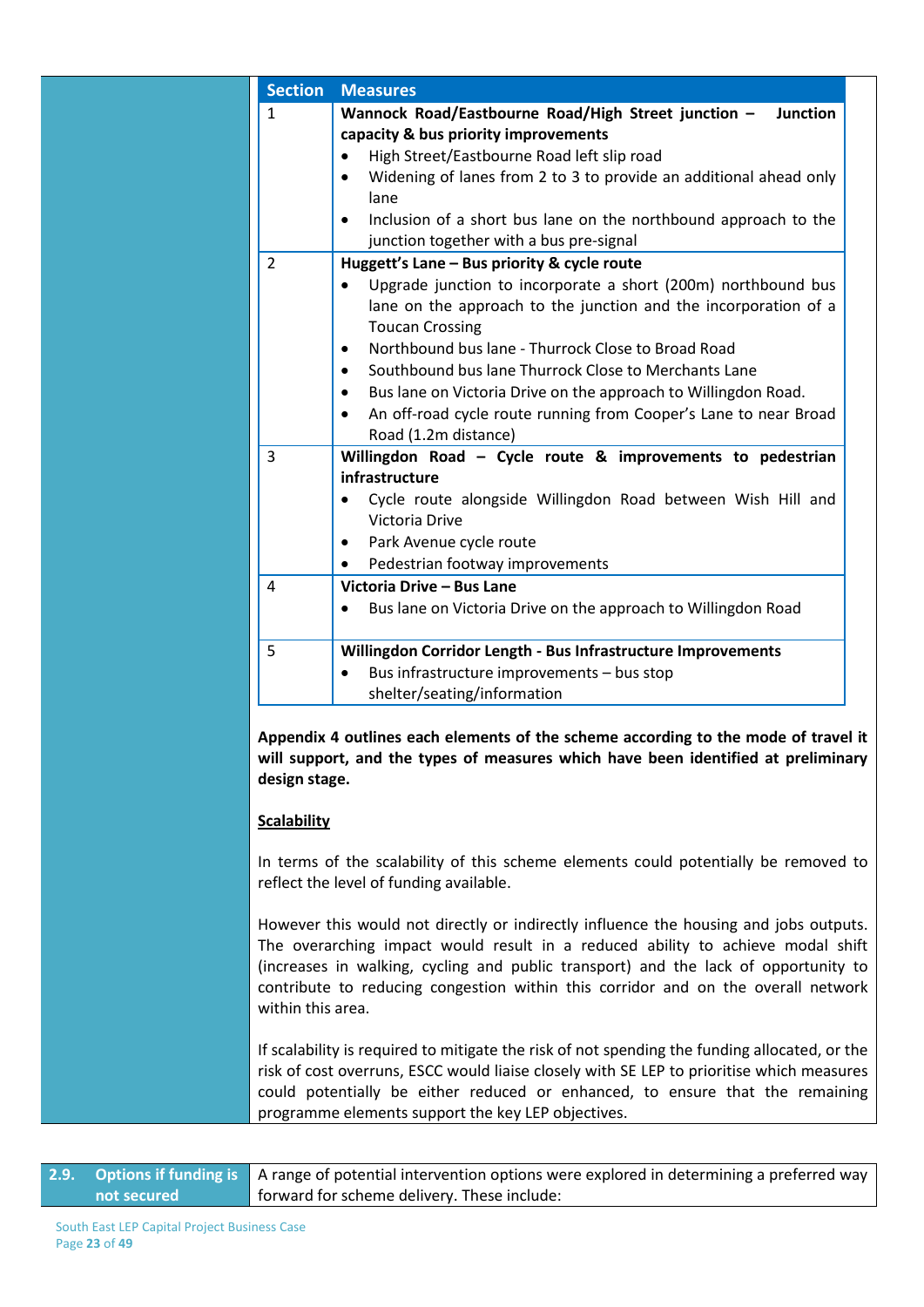#### **1. Do nothing, no LGF funding (the reference case)**

- **2. Do minimum – reduced LGF funding**
- **3. Full scheme LGF funding**
- **4. Do more – increased LGF funding**

Further details of these are set out below:

#### **1. Do nothing, no LGF funding (the reference case)**

If LGF funding was not available, the package of measures for the Hailsham/Polegate/Eastbourne Movement and Access corridor would have to be delivered as individual measures, i.e. separate package for walking and cycling, bus package etc., or as and when other funding sources are available.

This may include the County Council's Local Transport Capital Programme, development contributions (CIL/s106) or other external funding, which could potentially be secured. However, given the current environment where local authority finances are constrained, it is unlikely that ESCC would be in a position to prioritise enough funding to enable the delivery of the entire package.

As clearly outlined as part of the strategic case this package of measures is a critical element of a wider package of schemes to mitigate planned growth in the South Wealden area. Therefore if funding is not secured this will have a significant impact on the provision of access to sustainable transport choices alongside providing greater highway capacity.

#### **2. Do minimum – reduced LGF funding**

If only a portion of the funding was allocated through the LGF, then a prioritisation process based on the economic appraisal and objectives of the SE LEP would be utilised to develop a new package, which could be brought forward in the LGF period.

With the funding available this smaller package would ultimately only impact on a portion of the corridor between Hailsham and Eastbourne, and not address all of the challenges identified in section 2.1, and more specifically it is likely that it would only provide benefits for some road users.

#### **3. Full scheme LGF funding**

With this being ESCC preferred option it will allow the full package of measures in the Phase 1 Willingdon Package to be delivered. This will maximise the benefits along the corridor as outlined in section 3, the economic appraisal, and as outlined in section 2.1, contribute to facilitating the planned housing and employment development proposed across Eastbourne and South Wealden outlined in the adopted Local Plan Core Strategy documents, and the preferred options for growth in Wealden's Draft Local Plan.

#### **4. Do more – increased LGF funding**

This option would allow the council to bring forward other identified schemes which have been identified within the Hailsham/Polegate/Eastbourne corridor, but which have not been included within this business case, but are outlined within Appendix 1. These include the following measures on the following corridors:-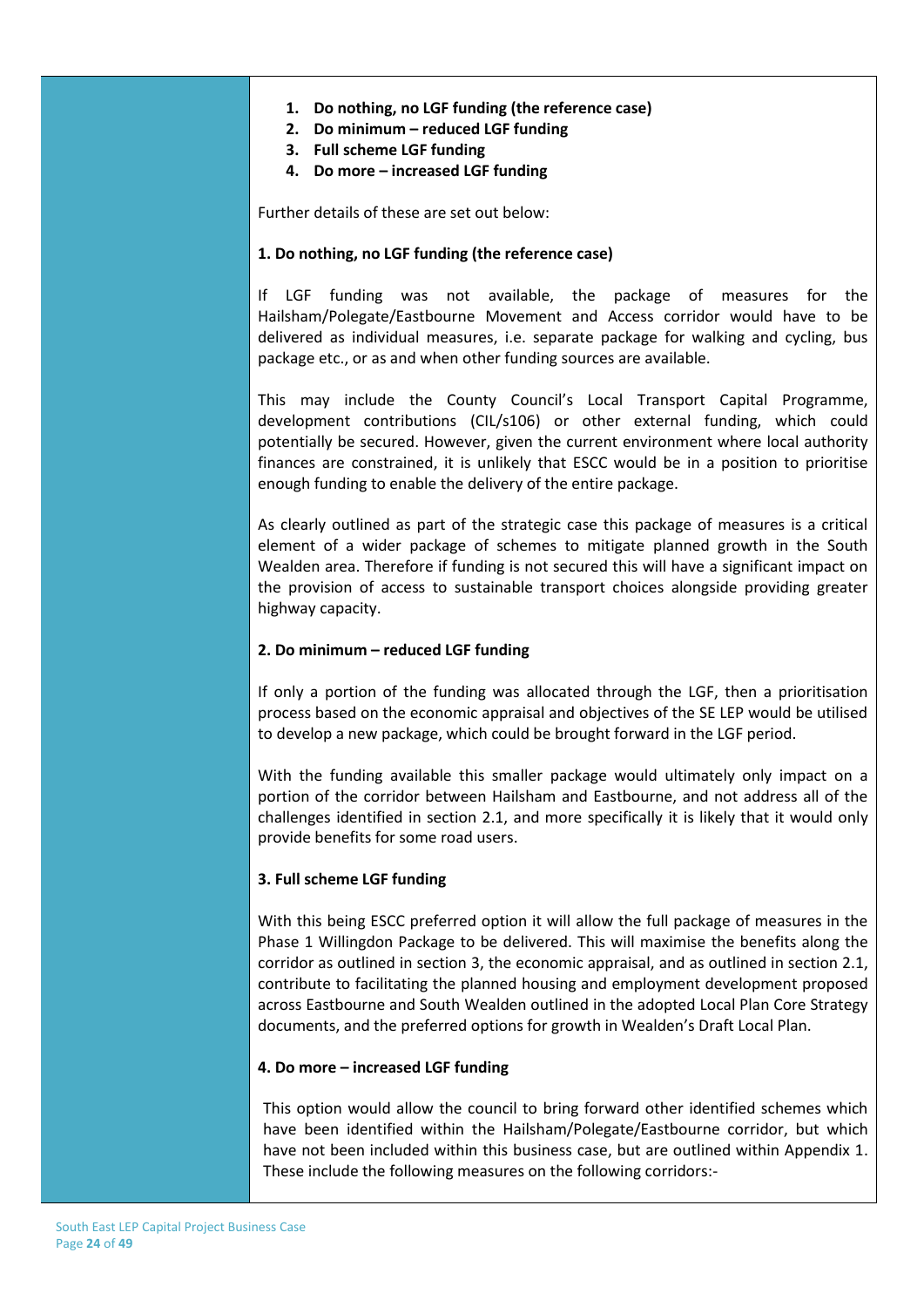| 1. Bus stop infrastructure and Real Time Passenger Information (RTPI)            |
|----------------------------------------------------------------------------------|
| 2. Bus lanes, junction improvements and Advance Vehicle Detection infrastructure |
| 3. Cycling Infrastructure Improvements - Cuckoo Trail - Hailsham - Polegate and  |
| Polegate - Cross Levels Way, Eastbourne                                          |
| 4. Walking Infrastructure Improvements - corridor length                         |
|                                                                                  |
| 1. Phase 2 - Kings Drive                                                         |
| 2. Phase 3 - Old Town                                                            |
| 3. Phase 4 - Polegate                                                            |
| 4. Phase 5 - Hailsham                                                            |
|                                                                                  |

| 3.1.<br><b>Impact Assessment</b> | negative impacts outlined below:-                                                                                                                                                                                                                     | An impact assessment of the scheme has been undertaken and the key positive and                                                        |  |  |  |  |
|----------------------------------|-------------------------------------------------------------------------------------------------------------------------------------------------------------------------------------------------------------------------------------------------------|----------------------------------------------------------------------------------------------------------------------------------------|--|--|--|--|
|                                  | <b>Table 10 - Impact Assessment</b><br><b>Positive impacts</b>                                                                                                                                                                                        | <b>Negative impacts</b>                                                                                                                |  |  |  |  |
|                                  | Indirectly supports delivery of jobs.                                                                                                                                                                                                                 | Disruption during construction<br>- impact on general public<br>using the highway corridor<br>between<br>Hailsham/Polegate/Eastbourne. |  |  |  |  |
|                                  | Indirectly supports delivery of new homes<br>in Eastbourne & South Wealden.                                                                                                                                                                           |                                                                                                                                        |  |  |  |  |
|                                  | Indirectly supports delivery of commercial<br>floor space.                                                                                                                                                                                            |                                                                                                                                        |  |  |  |  |
|                                  | Reduced congestion on this key highway<br>corridor between<br>Hailsham/Polegate/Eastbourne and within<br>the wider area.                                                                                                                              |                                                                                                                                        |  |  |  |  |
|                                  | Enable delivery of a critical element of the<br>wider package of measures proposed to<br>mitigate the considerable planned housing<br>and employment growth in the area.                                                                              |                                                                                                                                        |  |  |  |  |
|                                  | Improve accessibility to key trip attractors,<br>including employment, education,<br>healthcare, shopping facilities and leisure in<br>the area and directly located within the<br>corridor, for pedestrians, cyclists and public<br>transport users. |                                                                                                                                        |  |  |  |  |
|                                  | Improve road safety with improved<br>provision for pedestrians and cyclists.<br>Improved journey time reliability for bus                                                                                                                             |                                                                                                                                        |  |  |  |  |
|                                  | users.<br>Facilitate greater integrated travel<br>provision through improvements to the<br>pedestrian and public transport<br>infrastructure.                                                                                                         |                                                                                                                                        |  |  |  |  |
|                                  | Enables the delivery of a higher frequency<br>and more punctual bus service on this<br>corridor between                                                                                                                                               |                                                                                                                                        |  |  |  |  |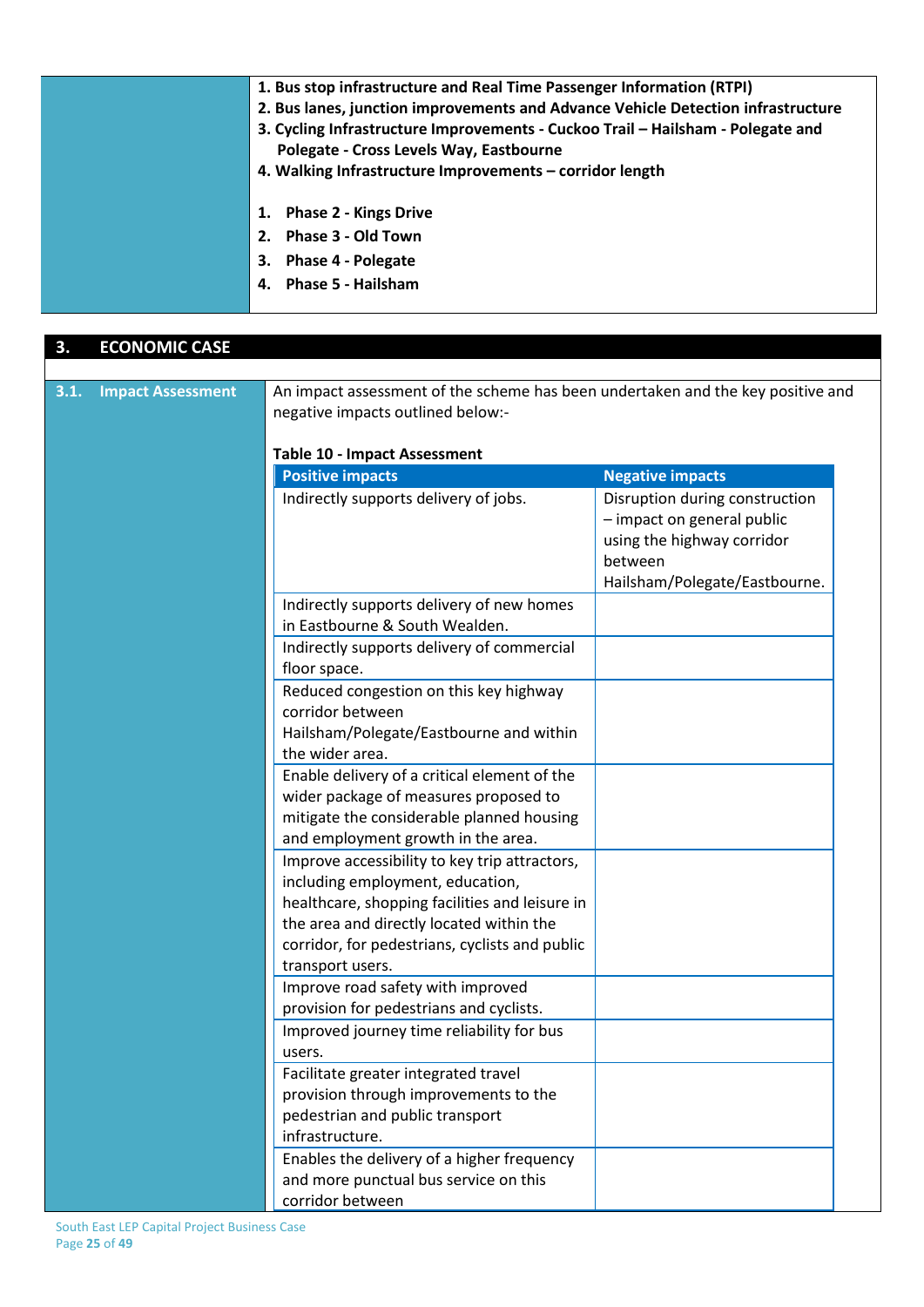|                               |                                                                                                                                                                     |         | Hailsham/Polegate/Eastbourne.                            |                                                  |                                                                                       |           |              |  |
|-------------------------------|---------------------------------------------------------------------------------------------------------------------------------------------------------------------|---------|----------------------------------------------------------|--------------------------------------------------|---------------------------------------------------------------------------------------|-----------|--------------|--|
|                               |                                                                                                                                                                     |         | Improves the commercial viability of bus                 |                                                  |                                                                                       |           |              |  |
|                               | services in the area, allowing operators to                                                                                                                         |         |                                                          |                                                  |                                                                                       |           |              |  |
|                               | invest in new buses with better features for                                                                                                                        |         |                                                          |                                                  |                                                                                       |           |              |  |
|                               | passengers, and lower vehicle emissions.                                                                                                                            |         |                                                          |                                                  |                                                                                       |           |              |  |
|                               |                                                                                                                                                                     |         | Reduces the likelihood of bus service                    |                                                  |                                                                                       |           |              |  |
|                               |                                                                                                                                                                     |         | reductions resulting from services being                 |                                                  |                                                                                       |           |              |  |
|                               |                                                                                                                                                                     |         | unviable due to traffic congestion and                   |                                                  |                                                                                       |           |              |  |
|                               | falling use.                                                                                                                                                        |         |                                                          |                                                  |                                                                                       |           |              |  |
|                               |                                                                                                                                                                     |         |                                                          |                                                  |                                                                                       |           |              |  |
|                               |                                                                                                                                                                     |         |                                                          |                                                  | The modelling approach used to forecast the impacts is outlined in 3.7.               |           |              |  |
| 3.2.<br><b>Outputs</b>        |                                                                                                                                                                     |         |                                                          |                                                  | The number of jobs and commercial floor space is as identified below. The package     |           |              |  |
|                               |                                                                                                                                                                     |         |                                                          |                                                  | will indirectly support the delivery of these jobs and the employment space.          |           |              |  |
|                               |                                                                                                                                                                     |         |                                                          |                                                  |                                                                                       |           |              |  |
|                               |                                                                                                                                                                     |         |                                                          |                                                  | The gross job outputs which the package will deliver indirectly either within the LGF |           |              |  |
|                               |                                                                                                                                                                     |         |                                                          |                                                  | funding period and beyond, as well as the employment space, is as set out below.      |           |              |  |
|                               |                                                                                                                                                                     |         |                                                          |                                                  |                                                                                       |           |              |  |
|                               |                                                                                                                                                                     |         |                                                          | Table 11 - Eastbourne Jobs/Homes Figures         |                                                                                       |           |              |  |
|                               |                                                                                                                                                                     | 2016/17 | 2017/18                                                  | 2018/19                                          | 2019/2020                                                                             | 2020/2021 | <b>Total</b> |  |
|                               |                                                                                                                                                                     |         |                                                          |                                                  |                                                                                       |           |              |  |
|                               | <b>Jobs</b>                                                                                                                                                         | 163     | 113                                                      | 132                                              | 898                                                                                   | 113       | 1,557        |  |
|                               |                                                                                                                                                                     |         |                                                          |                                                  |                                                                                       |           |              |  |
|                               | <b>Homes</b>                                                                                                                                                        | 290     | 95                                                       | 278                                              | 200                                                                                   | 256       | 1,332        |  |
|                               |                                                                                                                                                                     |         |                                                          |                                                  |                                                                                       |           |              |  |
|                               |                                                                                                                                                                     |         |                                                          |                                                  |                                                                                       |           |              |  |
|                               |                                                                                                                                                                     |         | Table 12 - Wealden Jobs/Homes Figures<br>2016/17 2017/18 | 2018/19                                          | 2019/2020                                                                             | 2020/2021 | <b>Total</b> |  |
|                               |                                                                                                                                                                     |         |                                                          |                                                  |                                                                                       |           |              |  |
|                               | <b>Jobs</b>                                                                                                                                                         | 0       | 50                                                       | 50                                               | 50                                                                                    | 50        | 150          |  |
|                               |                                                                                                                                                                     |         |                                                          |                                                  |                                                                                       |           |              |  |
|                               | <b>Homes</b>                                                                                                                                                        | 546     | 898                                                      | 884                                              | 961                                                                                   | 1,010     | 5,309        |  |
|                               |                                                                                                                                                                     |         |                                                          |                                                  |                                                                                       |           |              |  |
|                               |                                                                                                                                                                     |         |                                                          |                                                  |                                                                                       |           |              |  |
|                               |                                                                                                                                                                     |         |                                                          |                                                  | As outlined in section 2.5, Wealden District Council is currently in the process of   |           |              |  |
|                               |                                                                                                                                                                     |         |                                                          |                                                  | updating their Local Plan, extending the timescale to 2037, therefore the figures     |           |              |  |
|                               |                                                                                                                                                                     |         |                                                          |                                                  | above are from the emerging document, and subject to change.                          |           |              |  |
|                               |                                                                                                                                                                     |         |                                                          |                                                  |                                                                                       |           |              |  |
|                               |                                                                                                                                                                     |         |                                                          |                                                  | As part of this process they are proposing substantial growth in the south of the     |           |              |  |
|                               |                                                                                                                                                                     |         |                                                          | District, of around 13,000 additional dwellings. |                                                                                       |           |              |  |
|                               |                                                                                                                                                                     |         |                                                          |                                                  |                                                                                       |           |              |  |
|                               |                                                                                                                                                                     |         |                                                          |                                                  | In addition to the above figures Wealden District Council are also proposing 60,000   |           |              |  |
|                               |                                                                                                                                                                     |         |                                                          |                                                  | sq.m of additional employment space and 21,245 sq.m of additional retail space in the |           |              |  |
|                               |                                                                                                                                                                     |         |                                                          |                                                  | Wealden Districts Draft Local Plan. This is currently not proposed to come forward    |           |              |  |
|                               |                                                                                                                                                                     |         |                                                          |                                                  | within the LGF period, but this scheme and future phases of the scheme will support   |           |              |  |
|                               | this.                                                                                                                                                               |         |                                                          |                                                  |                                                                                       |           |              |  |
|                               |                                                                                                                                                                     |         |                                                          |                                                  |                                                                                       |           |              |  |
|                               | The number of new homes identified above is set out in Eastbourne's Local Plan and                                                                                  |         |                                                          |                                                  |                                                                                       |           |              |  |
|                               | Wealden's Draft Local Plan and the package will indirectly support the delivery of                                                                                  |         |                                                          |                                                  |                                                                                       |           |              |  |
|                               | these homes. The package will serve to improve the capacity across all modes of                                                                                     |         |                                                          |                                                  |                                                                                       |           |              |  |
|                               | travel on the key highway corridor between Hailsham and Eastbourne, and will                                                                                        |         |                                                          |                                                  |                                                                                       |           |              |  |
|                               | facilitate future development coming forward to support greater accessibility.<br>The delivery of this package will directly support (but not directly deliver) the |         |                                                          |                                                  |                                                                                       |           |              |  |
| <b>Wider benefits</b><br>3.3. |                                                                                                                                                                     |         |                                                          |                                                  |                                                                                       |           |              |  |
|                               |                                                                                                                                                                     |         |                                                          |                                                  | creation of new employment floor space, jobs and a considerable number of new         |           |              |  |
|                               | homes, particularly in the South Wealden area.                                                                                                                      |         |                                                          |                                                  |                                                                                       |           |              |  |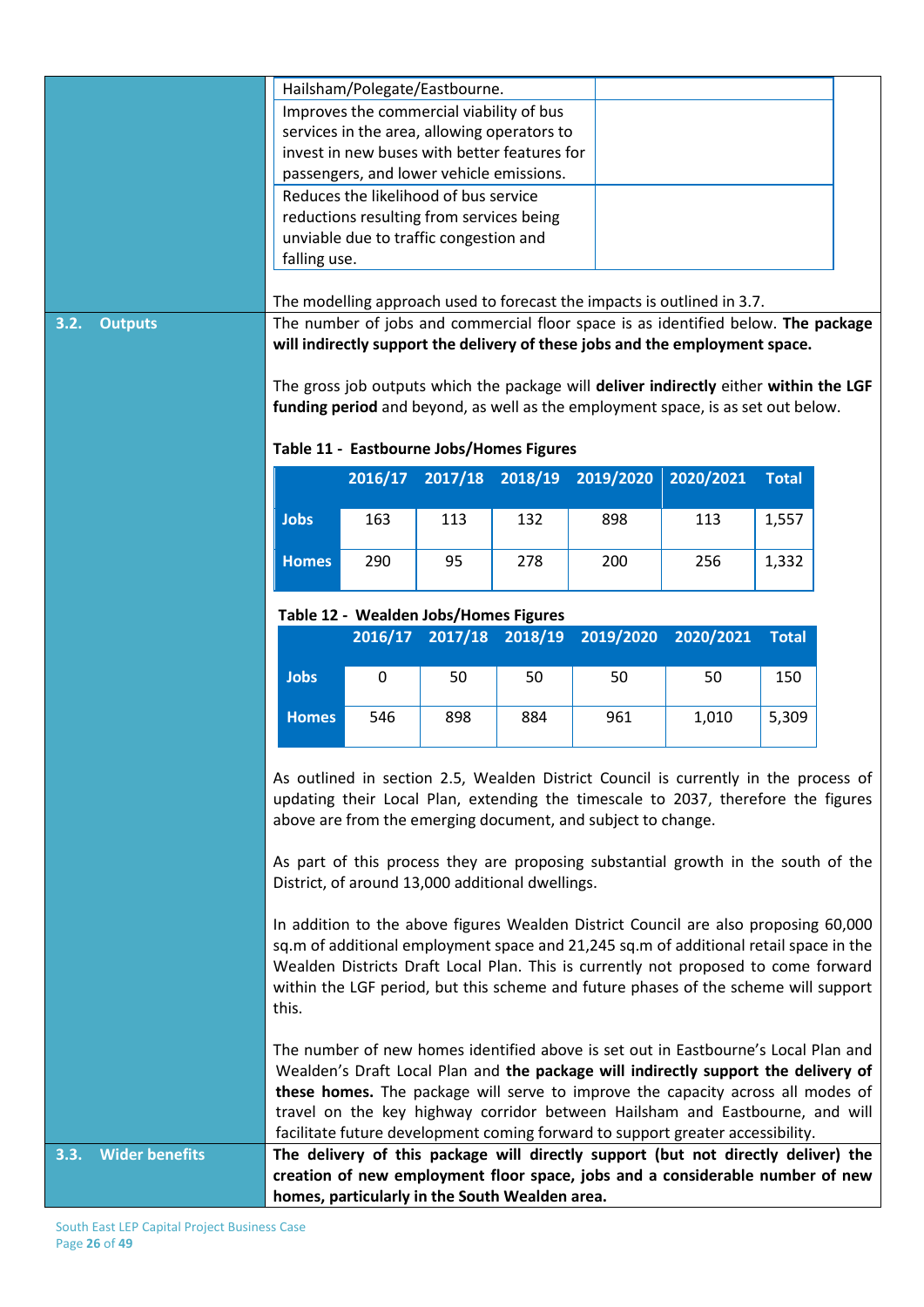|                                              | The package will deliver a number of wider benefits, these include:-                                                                                                                                                                                                                                                           |
|----------------------------------------------|--------------------------------------------------------------------------------------------------------------------------------------------------------------------------------------------------------------------------------------------------------------------------------------------------------------------------------|
|                                              | <b>Wider Benefits</b><br>A positive construction-related impact on sector-specific employment, as<br>well as use of local suppliers and sub-contractors (where possible).                                                                                                                                                      |
|                                              | Increase accessibility to Eastbourne, Hailsham and Polegate town centres -<br>$\bullet$<br>contributing to stimulating regeneration and renewal within the town<br>centres, and raising Eastbourne's profile as a sub regional destination on the<br>south coast.                                                              |
|                                              | Support local business retention/expansion and inward investment through<br>$\bullet$<br>improved accessibility for goods and services and commuter travel.                                                                                                                                                                    |
|                                              | Increase local mobility and life chances through improved connectivity to key<br>$\bullet$<br>services, including education, training and employment.                                                                                                                                                                          |
|                                              | Improve journey experience and making cycling, walking and public<br>$\bullet$<br>transport more attractive within this corridor, by providing a step change in<br>the provision for sustainable travel infrastructure.                                                                                                        |
|                                              | Provide greater integration and priority on this highway corridor for<br>$\bullet$<br>pedestrians, cyclists and public transport users, supporting a more efficient<br>use of the highway network.                                                                                                                             |
|                                              | Improve safer walking and cycling on this corridor and support the growing<br>$\bullet$<br>demand to enable greater levels of cycling within this area, which has a<br>largely flat topography.                                                                                                                                |
|                                              | Improve health and wellbeing by supporting physical activity for everyday<br>journeys on this corridor.                                                                                                                                                                                                                        |
|                                              | Improve the perception of this growth corridor by improving movement and<br>$\bullet$<br>access, which will improve perceptions around quality of life and attract<br>people to live and work in the area.                                                                                                                     |
|                                              | Appendix 5 outlines additional evidence to support the wider benefits, which have<br>been identified above.                                                                                                                                                                                                                    |
| <b>Standards</b><br>3.4.                     | The schemes will be designed and delivered in accordance with DfT/national road<br>design standards.                                                                                                                                                                                                                           |
| <b>Value for money</b><br>3.5.<br>assessment | A full Economic Assessment Report has been completed and is included in Appendix<br>6.                                                                                                                                                                                                                                         |
|                                              | Value for Money Assessment - Approach<br>The scheme costs were discounted to present value costs (PVCs) utilising WebTAG<br>guidance unit A1.1 to 2010 values. An optimum bias level of 15% has been included in<br>all assessments.                                                                                           |
|                                              | The sunk costs are expenditure that has been incurred, in the past these would<br>include initial route design and development of the business case. These are<br>generally written off as part of the day to day business of the transport planning<br>responsibilities of ESCC. No sunk costs were included in the analysis. |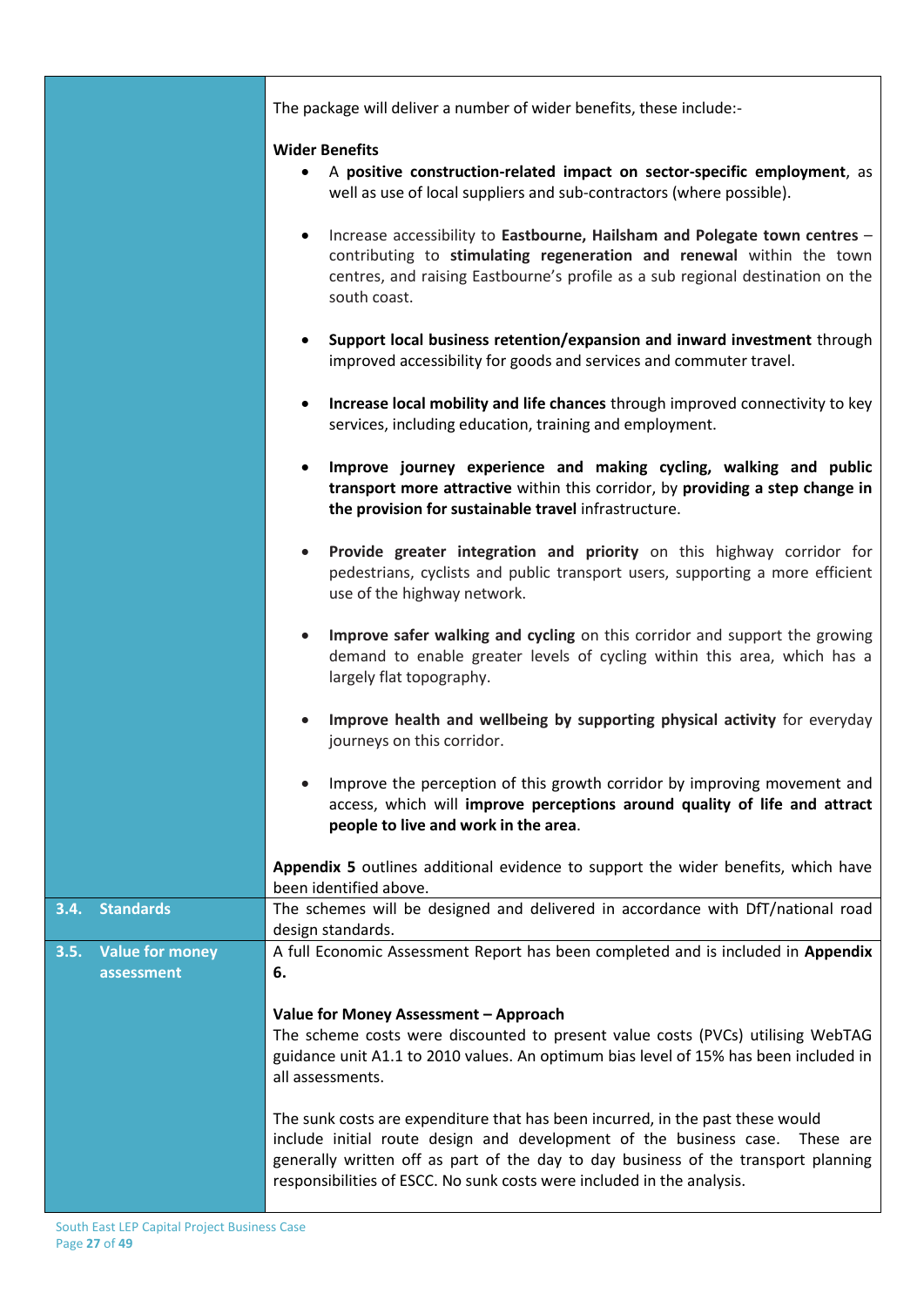In 2010 values the overall scheme costs for all five phases is estimated at £5,611,274741.

The economic case assessment has provided details of the benefits of the Hailsham/ Polegate/Eastbourne Movement & Access corridor package scheme for the following:

#### **Fare box revenue**

• Estimating the increase in public transport patronage and calculating the additional fare box revenue;

#### **Transport User Benefits Appraisal (TUBA)**

• Modelling of bus lanes, junction improvements and advanced vehicle detection;

#### **Active Mode Appraisal**

- Estimating the increase in usage of walking and cycling network, including the measurement of existing walking and cycling trips;
- Application of the Active Mode Appraisal Toolkit; and
- The expected impacts of the scheme have been assessed and, where possible, expressed in monetary terms. These include:
	- Fare box Revenues
	- Economic Efficiency: Consumer Users (Commuting)
	- Economic Efficiency: Consumer Users (Other)
	- Economic Efficiency: Business Users and Providers
	- Noise;
	- Local Air Quality;
	- Greenhouse Gases;
	- Journey Quality;
	- Physical Activity (including absenteeism);
	- Accidents;
	- Decongestion; and
	- Indirect taxation.

Where impacts have not been quantified, the benefits have been described in qualitative terms in the economic appraisal document, and as outlined in section 3.3 'Wider Benefits'.

#### **Transport Modelling Tools Applied**

The South Wealden and Eastbourne Transport Study (SWETS) model was used for testing a number of the elements of the package. Full details are included in the Economic Assessment Report.

#### **Optimum Bias and Risk**

Optimism bias (OB) is essentially an 'uplift factor' applied to account for the demonstrated systematic tendency for appraisers to be overly optimistic about key parameters. Experience shows that construction costs often increase for reasons that cannot be anticipated. For the purposes of this business case and taking into consideration the design stage of the scheme, it was proposed to include a 15% optimism bias as part of all of the assessments.

#### **Sensitivity Tests**

A 'high' and 'low' scenario was tested as part of each schemes appraisal to reflect alternative assumptions in terms of traffic growth, uptake of the new scheme, or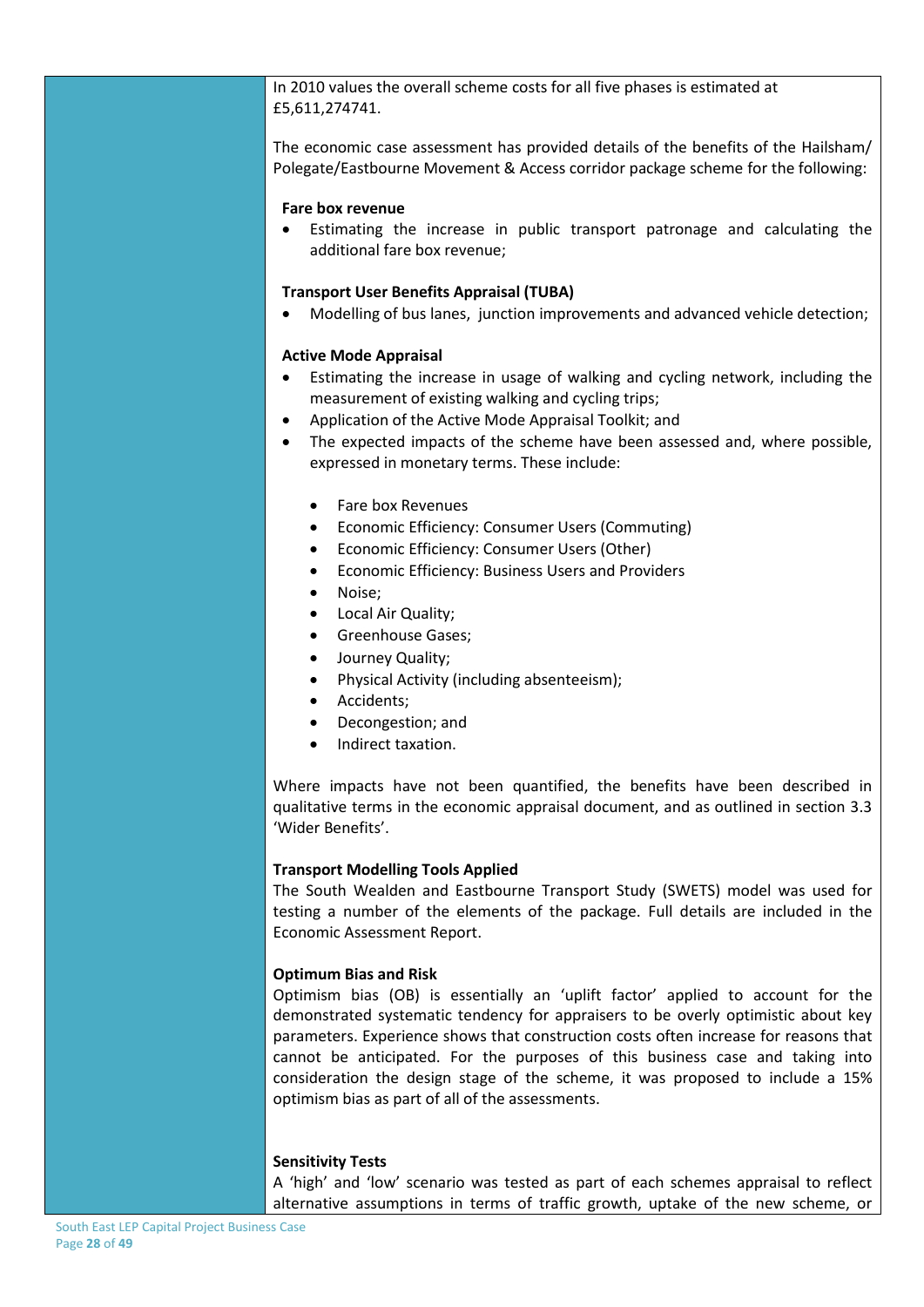|                                 | other key influencing factors.                                                                                                                                                                                                                                                                                                                                                                                                                                                                                                                      |
|---------------------------------|-----------------------------------------------------------------------------------------------------------------------------------------------------------------------------------------------------------------------------------------------------------------------------------------------------------------------------------------------------------------------------------------------------------------------------------------------------------------------------------------------------------------------------------------------------|
| <b>Options assessed</b><br>3.6. | A range of potential options were assessed in determining a recommended option.<br>These include:                                                                                                                                                                                                                                                                                                                                                                                                                                                   |
|                                 | 1. Do nothing, no LGF funding<br>Advantages: Would require no funding.                                                                                                                                                                                                                                                                                                                                                                                                                                                                              |
|                                 | Disadvantages: If funding was not available the measures would have to be delivered<br>in a piecemeal fashion using other funding if available. However, given the current<br>environment where local authority finances are constrained, it is unlikely that ESCC<br>would be in a position to prioritise enough funding to enable the delivery of the entire<br>package.                                                                                                                                                                          |
|                                 | Therefore this would not support the movement and access of residents to<br>employment, education and training and other key services along with supporting the<br>business sector across the area. This would reduce the contribution to supporting<br>local health and wellbeing and restrict accessibility, and potentially undermine<br>business confidence and investment.                                                                                                                                                                     |
|                                 | Most importantly as clearly outlined as part of the strategic case this package of<br>measures is a critical element of a wider package of schemes to mitigate planned<br>growth in the South Wealden area. Therefore if funding is not secured this will have a<br>significant impact on the provision of access to sustainable transport choices<br>alongside providing greater highway capacity.                                                                                                                                                 |
|                                 | 2. Do minimum - reduced LGF funding<br>Advantages: This will provide some improvement to movement and access for<br>residents and businesses within this corridor.                                                                                                                                                                                                                                                                                                                                                                                  |
|                                 | Disadvantages: This will only provide a limited improvement to movement and access<br>for residents and business in this corridor. It is unlikely that not all of the challenges<br>identified in section 2.1 would be able to be addressed. Therefore the impact of this<br>would result in benefits not being provided for all road users, based on which<br>measures are prioritised, according to the funding available.                                                                                                                        |
|                                 | 3. Full scheme LGF funding                                                                                                                                                                                                                                                                                                                                                                                                                                                                                                                          |
|                                 | <b>Advantages:</b><br>With this being ESCC recommended and preferred option it will allow the full<br>package of measures in the Phase 1 Willingdon Package to be delivered, within the<br>LGF SE LEP funding timescale. This will maximise the benefits along the corridor as<br>outlined in section 3, the economic appraisal, and as outlined in 2.1, contribute to<br>enabling the planned housing and employment development proposed across South<br>Wealden, and the preferred options for growth in Wealden's Emerging Draft Local<br>Plan. |
|                                 | <b>Disadvantages: None</b>                                                                                                                                                                                                                                                                                                                                                                                                                                                                                                                          |
|                                 | 4. Do more - increased LGF funding<br>Advantages: This option would allow the delivery of the recommended option -<br>Willingdon Phase 1, alongside potentially enabling ESCC to bring forward other<br>identified phases of this corridor scheme, which are currently being developed, but<br>which have not been included within this business case.                                                                                                                                                                                              |
|                                 | Disadvantages: There may be additional risks associated with this option in regards to                                                                                                                                                                                                                                                                                                                                                                                                                                                              |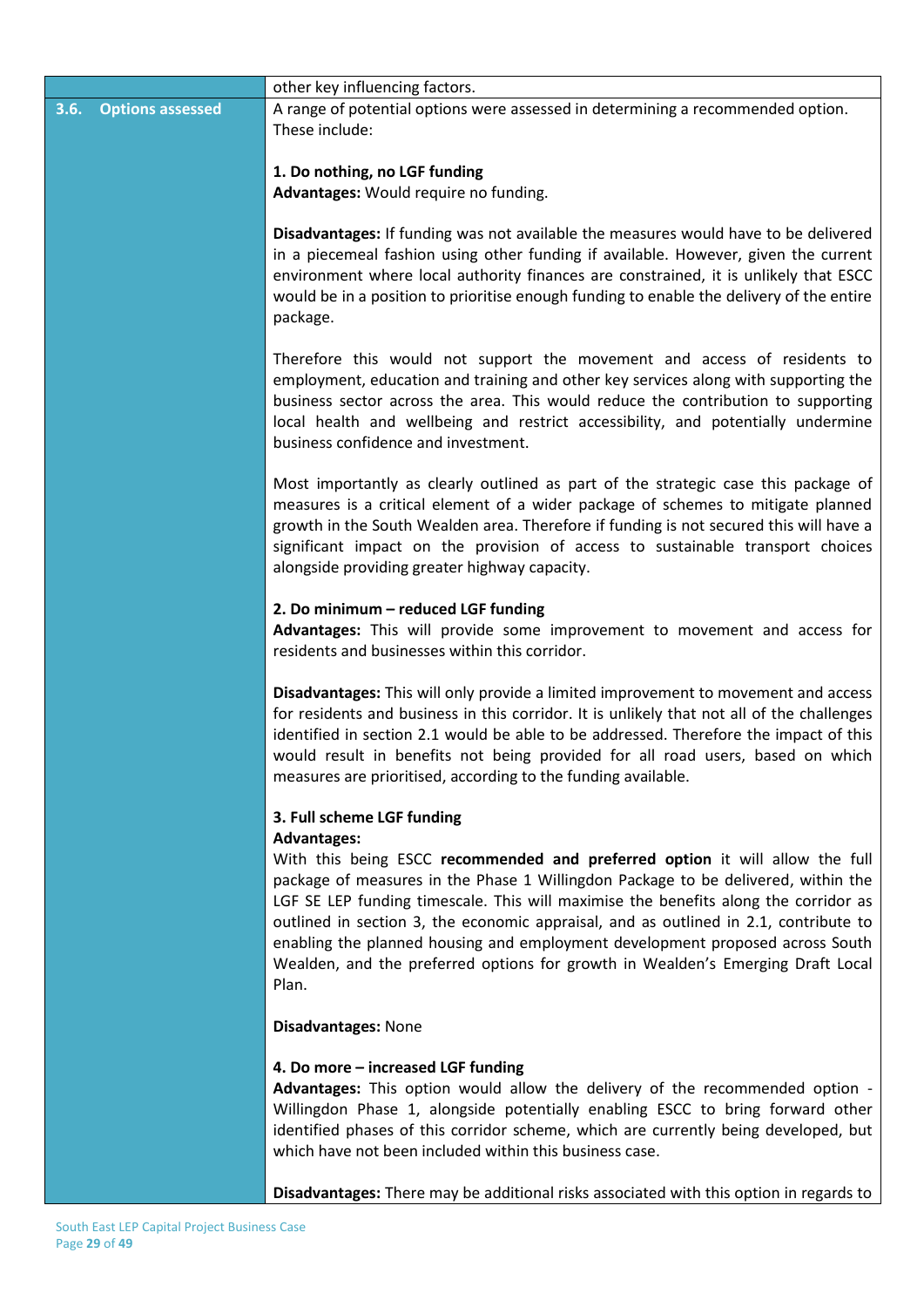|                                            |                      | the ability to deliver other phases of the scheme within the LGF timescale, and this<br>would need to be explored further. |                                                                                                                              |  |  |
|--------------------------------------------|----------------------|----------------------------------------------------------------------------------------------------------------------------|------------------------------------------------------------------------------------------------------------------------------|--|--|
|                                            |                      | Therefore option 3 which would provide the full scheme LGF funding is                                                      |                                                                                                                              |  |  |
|                                            |                      | benefits within the LGF timescale.                                                                                         | recommended, because this would provide the largest impact and provide the most                                              |  |  |
| 3.7. Scheme assessment                     |                      |                                                                                                                            | The full details of the economic appraisal are set out in the Economic Assessment                                            |  |  |
|                                            |                      | below.                                                                                                                     | Report in Appendix 6, and elements of this document are summarised in the sections                                           |  |  |
| 3.8. Table 13 - Transport KPIs             |                      |                                                                                                                            |                                                                                                                              |  |  |
| <b>Key performance</b>                     | <b>Unit</b>          | <b>AM Peak - Weekday</b>                                                                                                   | <b>PM Peak - Weekday</b><br><b>Interpeak - Weekday</b>                                                                       |  |  |
| indicators                                 |                      |                                                                                                                            |                                                                                                                              |  |  |
| <b>Congestion relief</b><br>road schemes   | Travel time<br>(s)   |                                                                                                                            | Reduction in travel time along the A22/A2270/A2021.                                                                          |  |  |
|                                            |                      |                                                                                                                            |                                                                                                                              |  |  |
|                                            |                      |                                                                                                                            |                                                                                                                              |  |  |
| <b>Congestion relief</b><br>through public | Passenger<br>count   | section of the bus corridor                                                                                                | A2021 Bus Corridor = increase in the number of bus passengers along this                                                     |  |  |
| transport, demand                          |                      |                                                                                                                            |                                                                                                                              |  |  |
| management and<br>others                   | Ped/cyclist<br>count |                                                                                                                            | Walking and cycling = increase in the number of people walking and<br>cycling along the A2270/A2021                          |  |  |
| <b>Access to</b>                           | <b>Travel Time</b>   |                                                                                                                            | Reduce travel times on A22/A2270/A2021.                                                                                      |  |  |
| development site                           | (s)                  |                                                                                                                            |                                                                                                                              |  |  |
| schemes                                    |                      |                                                                                                                            |                                                                                                                              |  |  |
| <b>Assumptions</b><br>3.9.                 |                      | <b>Table 14 - Input and Assumptions</b>                                                                                    |                                                                                                                              |  |  |
|                                            |                      | <b>INPUT</b>                                                                                                               | <b>DETAIL</b>                                                                                                                |  |  |
|                                            |                      | <b>Cost Profile</b>                                                                                                        | Costs have been taken from information provided by ESCC                                                                      |  |  |
|                                            |                      |                                                                                                                            | and utilises the available allocations from the SELEP.                                                                       |  |  |
|                                            |                      | <b>Appraisal Period</b>                                                                                                    | Costs and benefits have been appraised over a 20 year<br>period.                                                             |  |  |
|                                            |                      | Journeys                                                                                                                   | Pedestrian and Cycle Flows have been gathered from 5                                                                         |  |  |
|                                            |                      |                                                                                                                            | sites along the 10.5km route to provide baseline figures of                                                                  |  |  |
|                                            |                      |                                                                                                                            | 774 cycle trips and 4,093 walking trips.                                                                                     |  |  |
|                                            |                      |                                                                                                                            | Tests have been undertaken utilising the results of the                                                                      |  |  |
|                                            |                      |                                                                                                                            | initial investigations and the highest (56%) average (27%)                                                                   |  |  |
|                                            |                      |                                                                                                                            | lowest (10%) increases associated<br>with the<br>and<br>Sustainable Travel Towns projects <sup>1</sup> . Walking levels are  |  |  |
|                                            |                      |                                                                                                                            | predicted to rise by 10% as per levels of growth recorded                                                                    |  |  |
|                                            |                      |                                                                                                                            | in the Sustainable Travel Towns and Linking Communities                                                                      |  |  |
|                                            |                      |                                                                                                                            | projects.                                                                                                                    |  |  |
|                                            |                      |                                                                                                                            | It is the average increase that has been used in the final                                                                   |  |  |
|                                            |                      |                                                                                                                            | BCR.                                                                                                                         |  |  |
|                                            |                      | <b>Journey Quality</b><br><b>Impacts</b>                                                                                   | Journey quality impacts have been assessed utilising the<br>TAG green book <sup>2</sup> . The rule of half has been applied. |  |  |
|                                            |                      | <b>Decay Rate</b>                                                                                                          | A decay rate of 5% has been applied to the economic                                                                          |  |  |
|                                            |                      |                                                                                                                            | assessment.                                                                                                                  |  |  |
|                                            |                      |                                                                                                                            |                                                                                                                              |  |  |

<sup>1</sup> <https://www.gov.uk/government/publications/the-effects-of-smarter-choice-programmes-in-the-sustainable-travel-towns-full-report>

**.** 

<sup>2</sup> <https://www.gov.uk/government/publications/webtag-tag-data-book-november-2014>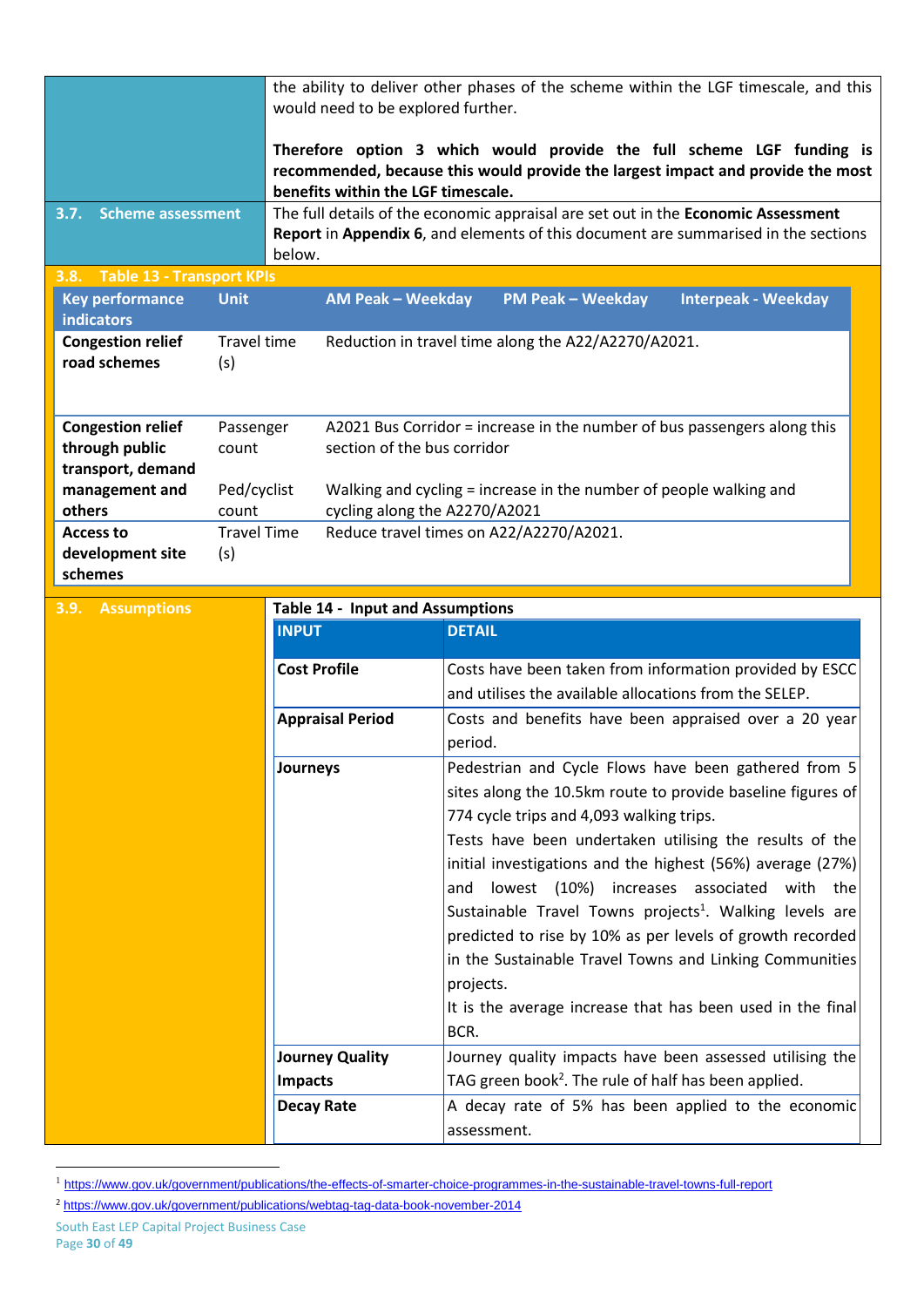|                                                                                                                                                                                                                                                                                                                                                                                                                                                                                                                                                                                                                                                                                                                                                                                                                                                                                     | <b>Background growth</b>                                                                                                                                                                                                                                                                                                                                                      | 0.16% over 20 years taken from National Transport Model                                                                                                                                                                                                                                                                                                                                                         |  |
|-------------------------------------------------------------------------------------------------------------------------------------------------------------------------------------------------------------------------------------------------------------------------------------------------------------------------------------------------------------------------------------------------------------------------------------------------------------------------------------------------------------------------------------------------------------------------------------------------------------------------------------------------------------------------------------------------------------------------------------------------------------------------------------------------------------------------------------------------------------------------------------|-------------------------------------------------------------------------------------------------------------------------------------------------------------------------------------------------------------------------------------------------------------------------------------------------------------------------------------------------------------------------------|-----------------------------------------------------------------------------------------------------------------------------------------------------------------------------------------------------------------------------------------------------------------------------------------------------------------------------------------------------------------------------------------------------------------|--|
|                                                                                                                                                                                                                                                                                                                                                                                                                                                                                                                                                                                                                                                                                                                                                                                                                                                                                     |                                                                                                                                                                                                                                                                                                                                                                               | (NTM) TEMPro 6.2. <sup>3</sup>                                                                                                                                                                                                                                                                                                                                                                                  |  |
|                                                                                                                                                                                                                                                                                                                                                                                                                                                                                                                                                                                                                                                                                                                                                                                                                                                                                     | No of days in the year                                                                                                                                                                                                                                                                                                                                                        | 220 - Number of working days.                                                                                                                                                                                                                                                                                                                                                                                   |  |
|                                                                                                                                                                                                                                                                                                                                                                                                                                                                                                                                                                                                                                                                                                                                                                                                                                                                                     | figures expected                                                                                                                                                                                                                                                                                                                                                              |                                                                                                                                                                                                                                                                                                                                                                                                                 |  |
|                                                                                                                                                                                                                                                                                                                                                                                                                                                                                                                                                                                                                                                                                                                                                                                                                                                                                     | <b>Discount rate</b>                                                                                                                                                                                                                                                                                                                                                          | 3.5%                                                                                                                                                                                                                                                                                                                                                                                                            |  |
|                                                                                                                                                                                                                                                                                                                                                                                                                                                                                                                                                                                                                                                                                                                                                                                                                                                                                     | <b>Optimum Bias</b>                                                                                                                                                                                                                                                                                                                                                           | A level of 15% <sup>4</sup> has been applied, due to the stage of                                                                                                                                                                                                                                                                                                                                               |  |
|                                                                                                                                                                                                                                                                                                                                                                                                                                                                                                                                                                                                                                                                                                                                                                                                                                                                                     |                                                                                                                                                                                                                                                                                                                                                                               | development of the scheme.                                                                                                                                                                                                                                                                                                                                                                                      |  |
| 3.10. Sensitivity tests                                                                                                                                                                                                                                                                                                                                                                                                                                                                                                                                                                                                                                                                                                                                                                                                                                                             | <b>Sensitivity Tests</b>                                                                                                                                                                                                                                                                                                                                                      |                                                                                                                                                                                                                                                                                                                                                                                                                 |  |
|                                                                                                                                                                                                                                                                                                                                                                                                                                                                                                                                                                                                                                                                                                                                                                                                                                                                                     | 1.5 ( <i>medium</i> value for money).                                                                                                                                                                                                                                                                                                                                         | Sensitivity tests have been undertaken to assess the influence of key assumptions<br>upon the benefits identified through the economic assessment.<br>1) Scheme cost sensitivity: scheme costs can rise to £6.55m (<9.5% increase) and<br>the scheme would still produce a BCR of greater than 2.0 (high value for money). If<br>scheme costs rise to £8.75m (a 46% increase) the scheme would produce a BCR of |  |
|                                                                                                                                                                                                                                                                                                                                                                                                                                                                                                                                                                                                                                                                                                                                                                                                                                                                                     | 2) Appraisal period sensitivity: Should a 60 year appraisal period (the traditional<br>period of appraisal for highway schemes) be utilised for the bus lanes, junction<br>improvements and advanced vehicle detection package then the benefits would rise<br>by £18,941,000 to £27,981,000. This would produce a BCR of 5.36 (very high value<br>for money) for the scheme. |                                                                                                                                                                                                                                                                                                                                                                                                                 |  |
| 3) TUBA future year scenario sensitivity: Should the TUBA assessment only utilise<br>2011 benefits expanded over a twenty year period (i.e. ignoring the benefits<br>accruing from the scheme under a more congested situation in 2027) then the<br>benefits of the scheme would reduce by £7,129,738 to £4,684,015. This would<br>provide a BCR of 0.78 (poor value for money) for the scheme.<br>4) Walking and cycling levels sensitivity: If a lower increase (10% as opposed to<br>27%) in the number of cyclists is applied then in the central case the benefits would<br>reduce by £708,260 and produce a BCR of 2.07, Should a higher increase (56% as<br>opposed to 27%) in the number of cyclists be assumed then the benefits would rise<br>by £1,201,920 and produce a BCR of 2.4. Both scenarios keep the overall scheme<br>within the high Value for Money category. |                                                                                                                                                                                                                                                                                                                                                                               |                                                                                                                                                                                                                                                                                                                                                                                                                 |  |
|                                                                                                                                                                                                                                                                                                                                                                                                                                                                                                                                                                                                                                                                                                                                                                                                                                                                                     |                                                                                                                                                                                                                                                                                                                                                                               |                                                                                                                                                                                                                                                                                                                                                                                                                 |  |

 $\overline{a}$ 

<sup>&</sup>lt;sup>3</sup> <https://www.gov.uk/government/collections/tempro>

<sup>4</sup> [https://www.gov.uk/government/uploads/system/uploads/attachment\\_data/file/372516/TAG\\_Unit\\_A1.2\\_-\\_Scheme\\_Costs\\_November2014.pdf](https://www.gov.uk/government/uploads/system/uploads/attachment_data/file/372516/TAG_Unit_A1.2_-_Scheme_Costs_November2014.pdf)

South East LEP Capital Project Business Case Page **31** of **49**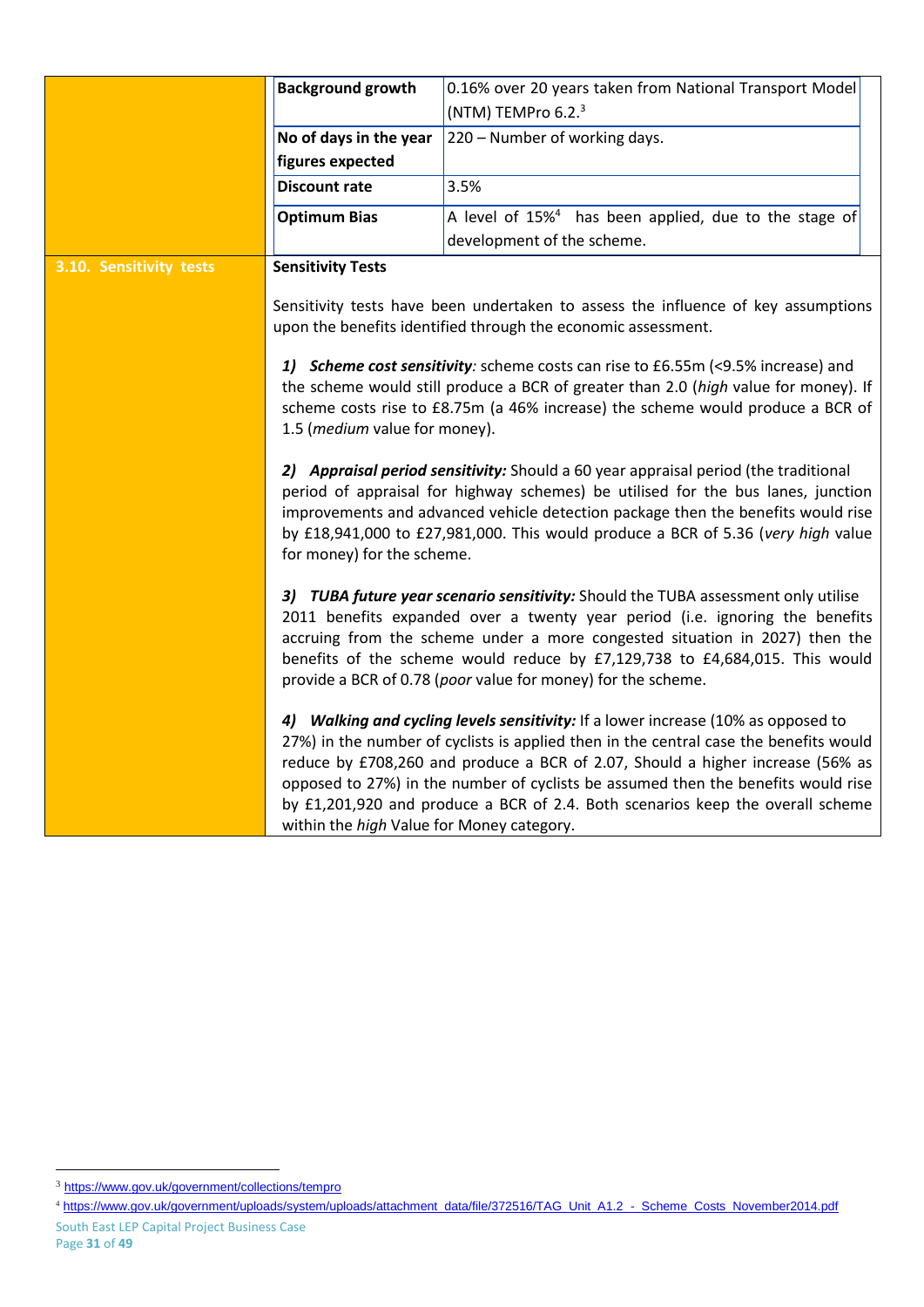#### **3.11. Appraisal summary**

| Table 15           | Provide positive and negative impacts of the scheme in the table below. Please adhere to WebTAG guidance.                                                                                                                                                                                                                                                                            |                                                                                                                                                                             |                                                                                                              |
|--------------------|--------------------------------------------------------------------------------------------------------------------------------------------------------------------------------------------------------------------------------------------------------------------------------------------------------------------------------------------------------------------------------------|-----------------------------------------------------------------------------------------------------------------------------------------------------------------------------|--------------------------------------------------------------------------------------------------------------|
| Category of impact | Impacts typically monetised                                                                                                                                                                                                                                                                                                                                                          | Impacts that can be<br>monetised                                                                                                                                            | Impacts currently normally<br>monetised                                                                      |
| <b>Economy</b>     | <b>Business users and</b><br>providers<br>A decrease in traffic<br>congestion on the corridor<br>= Moderate Beneficial                                                                                                                                                                                                                                                               | Reliability regeneration<br>Wider impacts<br>Value of Journey time<br>changes<br>Net journey time changes                                                                   | Townscape heritage<br><b>Biodiversity Water</b><br>Security Access to<br>Services Affordability<br>Severance |
|                    | Increase in numbers of<br>residents travelling<br>sustainably peak times =<br>Slight Beneficial<br>Bring forward development<br>= Moderate Beneficial                                                                                                                                                                                                                                | The corridor package of<br>measures is expected to<br>have a positive impact on<br>the wider economy by<br>improving connectivity and<br>supporting planned<br>development. | All schemes = neutral                                                                                        |
|                    | Increased cycle numbers =<br>Moderate Beneficial                                                                                                                                                                                                                                                                                                                                     |                                                                                                                                                                             |                                                                                                              |
| <b>Environment</b> | Improvement in air quality<br>= Slight Beneficial<br>Improvements to landscape<br>= Slight Beneficial<br>Improvements in noise<br>levels, slight improvements<br>in green gas emissions<br>resulting from a reduction<br>on traffic and an increase in<br>sustainable travel, adverse<br>effect on landscape, impact<br>on biodiversity, impact on<br>water environment =<br>neutral | Changes in non-traded<br>carbon over 60 years.<br>Changes in traded carbon<br>over 60 years.                                                                                |                                                                                                              |
| <b>Social</b>      | Commuting and other users<br>Affordability of walking &<br>cycling= neutral<br>Improvements to physical<br>health and activity = large<br>beneficial<br>Journey time reliability for<br>cyclists, journey quality,<br>improved cyclists facilities<br>decreasing the number of<br>accidents, positive impact<br>on security and crime,                                               | Value of journey time<br>changes<br>Net journey time changes                                                                                                                |                                                                                                              |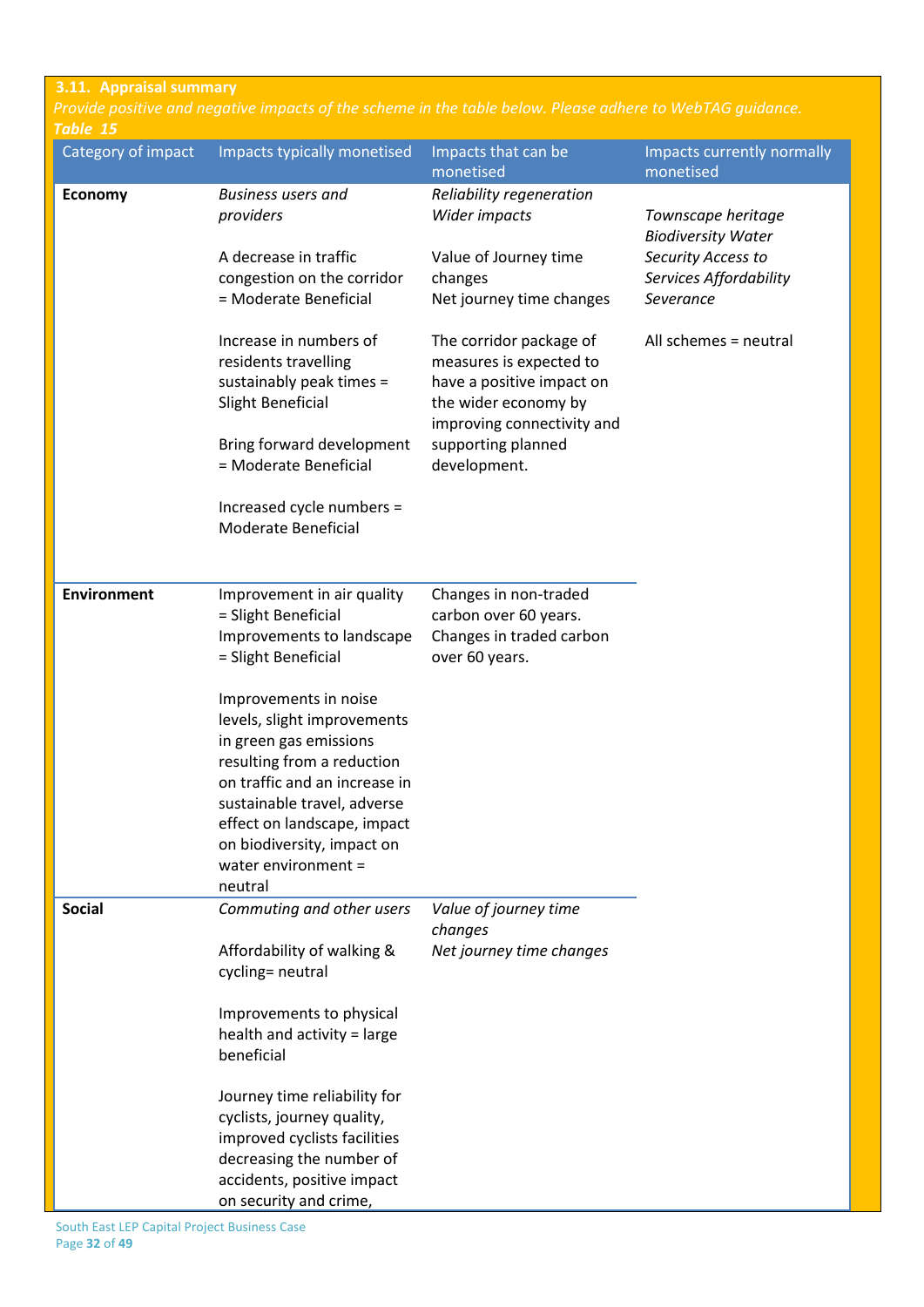|                                   | improve access to key                                                                  |               |                                                                                                           |
|-----------------------------------|----------------------------------------------------------------------------------------|---------------|-----------------------------------------------------------------------------------------------------------|
|                                   | services, reduce severance                                                             |               |                                                                                                           |
|                                   | = Slight Beneficial                                                                    |               |                                                                                                           |
| <b>Public accounts</b>            | Cost to broad transport                                                                |               |                                                                                                           |
|                                   | budget                                                                                 |               |                                                                                                           |
|                                   | All schemes assumed to be                                                              |               |                                                                                                           |
|                                   | constructed only with                                                                  |               |                                                                                                           |
|                                   | public funding for the                                                                 |               |                                                                                                           |
|                                   | purposes of appraisal.                                                                 |               |                                                                                                           |
|                                   | Indirect tax                                                                           |               |                                                                                                           |
|                                   | All schemes = £0 impact on                                                             |               |                                                                                                           |
|                                   | indirect tax                                                                           |               |                                                                                                           |
|                                   |                                                                                        |               | For more details included in the Appraisal Summary Table, please refer to Appendix 6, Economic Appraisal. |
|                                   |                                                                                        |               |                                                                                                           |
|                                   | 3.12. Table 16 - Transport value for money statement                                   |               |                                                                                                           |
|                                   | The table below outlines the transport value for money based on the sensitivity tests. |               |                                                                                                           |
|                                   |                                                                                        |               |                                                                                                           |
|                                   | LOW                                                                                    | <b>MEDIUM</b> | <b>HIGH</b>                                                                                               |
| <b>Present Value Benefits (a)</b> |                                                                                        |               |                                                                                                           |
|                                   | 2,825,700                                                                              | 3,533,650     | 4,735,030                                                                                                 |
|                                   |                                                                                        |               |                                                                                                           |
| <b>Present Value Costs (b)</b>    | 2,075,760                                                                              | 2,075,450     | 2,074,910                                                                                                 |
|                                   |                                                                                        |               |                                                                                                           |
| Net Present Value $(a - b)$       | 749,940                                                                                | 1,458,200     | 2,660,120                                                                                                 |
|                                   |                                                                                        |               |                                                                                                           |
| BCR(a/b)                          | 1.36                                                                                   | 1.70          | 2.28                                                                                                      |
|                                   |                                                                                        |               |                                                                                                           |
| <b>Value for Money category</b>   |                                                                                        |               |                                                                                                           |
|                                   | Low                                                                                    | Medium        | High                                                                                                      |
| Impact on central case            |                                                                                        |               |                                                                                                           |
|                                   | $2.07(-0.12)$                                                                          | N/A (2.19)    | $2.40 (+0.21)$                                                                                            |
|                                   |                                                                                        |               |                                                                                                           |
|                                   | 3.13. Table 17 - Value for money summary                                               |               |                                                                                                           |
| <b>Present Value Benefits (a)</b> |                                                                                        | £13,099,012   |                                                                                                           |
| <b>Present Value Costs (b)</b>    |                                                                                        | £5,969,274    |                                                                                                           |
|                                   |                                                                                        |               |                                                                                                           |
| Net Present Value $(a - b)$       |                                                                                        | £7,129,738    |                                                                                                           |
| <b>BCR</b> (a/b) [Central Case]   |                                                                                        | 2.19          |                                                                                                           |
|                                   |                                                                                        |               |                                                                                                           |
| <b>Value for Money category</b>   |                                                                                        | High          |                                                                                                           |
|                                   |                                                                                        |               |                                                                                                           |

# **4. COMMERCIAL CASE**

*The commercial case determines whether the scheme is commercially viable. It presents evidence on risk allocation and transfer, contract timescales, implementation timescales and details of the capability and skills of the team delivering the project.*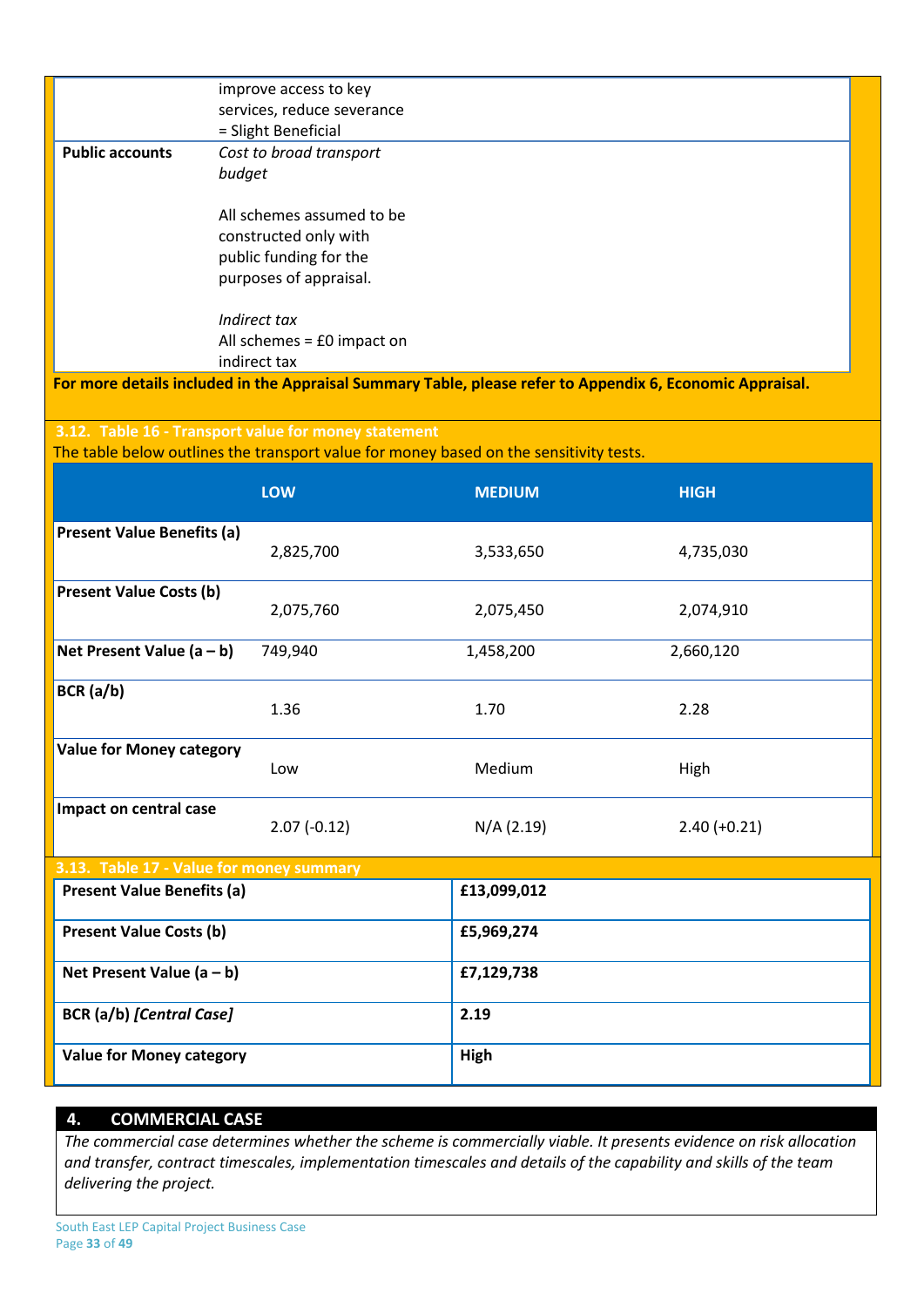| 4.1. | <b>Procurement</b>                | <b>Standard Approach to Project Delivery</b>                                                                                                                                                                                                                                                                                                                                                                                                                                                                          |
|------|-----------------------------------|-----------------------------------------------------------------------------------------------------------------------------------------------------------------------------------------------------------------------------------------------------------------------------------------------------------------------------------------------------------------------------------------------------------------------------------------------------------------------------------------------------------------------|
|      |                                   | As a result of the scale of the funding being sought through this business case, a<br>standard approach to project delivery will be taken.                                                                                                                                                                                                                                                                                                                                                                            |
|      |                                   | This includes the design through our East Sussex Highways joint venture with<br>Costain/CH2M. The various measures within the package will be delivered and<br>designed through CH2M's Infrastructure Design team within East Sussex. The team<br>comprises scheme project managers, who lead the community engagement for the<br>projects, and scheme designers, who undertake the design and engagement with the<br>contractor; all the team have had extensive experience in delivering these types of<br>schemes. |
|      |                                   | The scheme would be implemented by Costain.                                                                                                                                                                                                                                                                                                                                                                                                                                                                           |
|      |                                   | Using our highways contract joint venture means that officers can ensure that the<br>procurement strategy:                                                                                                                                                                                                                                                                                                                                                                                                            |
|      |                                   | Enables full project mobilisation within the funding period; the scheme have<br>already been programmed into the contractor's overall work programme for the<br>financial year as set out in the Employers Service Requirement Plan which is<br>signed off by the County Council;                                                                                                                                                                                                                                     |
|      |                                   | Has clearly defined financial implications;<br>٠                                                                                                                                                                                                                                                                                                                                                                                                                                                                      |
|      |                                   | Has clearly defined risk allocations;<br>$\bullet$                                                                                                                                                                                                                                                                                                                                                                                                                                                                    |
|      |                                   | Specific project timescales including implementation timeframes<br>$\bullet$                                                                                                                                                                                                                                                                                                                                                                                                                                          |
|      |                                   | As part of the Costain/CH2M Quality Management System, there is ongoing dialogue<br>between the professional services element and construction element of the joint<br>venture.                                                                                                                                                                                                                                                                                                                                       |
|      |                                   | This process enables the discussion of issues such as construction methodology,<br>traffic management, value engineering approaches, and communications with<br>stakeholders before and during construction.                                                                                                                                                                                                                                                                                                          |
|      |                                   | The contract has been let on a target cost basis. Therefore the risk allocation<br>throughout the scheme will be costed partially upfront based on the potential risks<br>and then as part of the detailed design process before the target cost is agreed in<br>response to the Employers Service Requirement Plan. A fully costed risk register will<br>be prepared as part of the overall project management process.                                                                                              |
|      |                                   | The County Council's Strategic Economic Infrastructure team who will manage the<br>overall programme and Costain/CH2M, our Highways Contract Joint Venture, who<br>will manage the delivery of the package, has a proven track record of successful<br>project delivery over a number of years, both in terms of delivering schemes on time<br>and to budget. The Management and Governance Arrangements set out in section 6<br>provides additional detail on the various roles in the project management structure. |
| 4.2. | <b>Commercial</b>                 | There are no commercial dependencies, which will affect this scheme.                                                                                                                                                                                                                                                                                                                                                                                                                                                  |
| 4.3. | dependencies<br><b>Commercial</b> | Once the package has been delivered it will require on-going maintenance as                                                                                                                                                                                                                                                                                                                                                                                                                                           |
|      | sustainability                    | highway assets. These will be added to the county's transport asset register and will                                                                                                                                                                                                                                                                                                                                                                                                                                 |
|      |                                   | be maintained in accordance with the County Council's Transport Asset Management                                                                                                                                                                                                                                                                                                                                                                                                                                      |
|      |                                   | Plan. The funding for maintenance will come from existing County Council highways<br>maintenance budgets.                                                                                                                                                                                                                                                                                                                                                                                                             |
| 4.4. | <b>Compatibility with</b>         | The project specifically involves the provision of general infrastructure that will be                                                                                                                                                                                                                                                                                                                                                                                                                                |
|      |                                   |                                                                                                                                                                                                                                                                                                                                                                                                                                                                                                                       |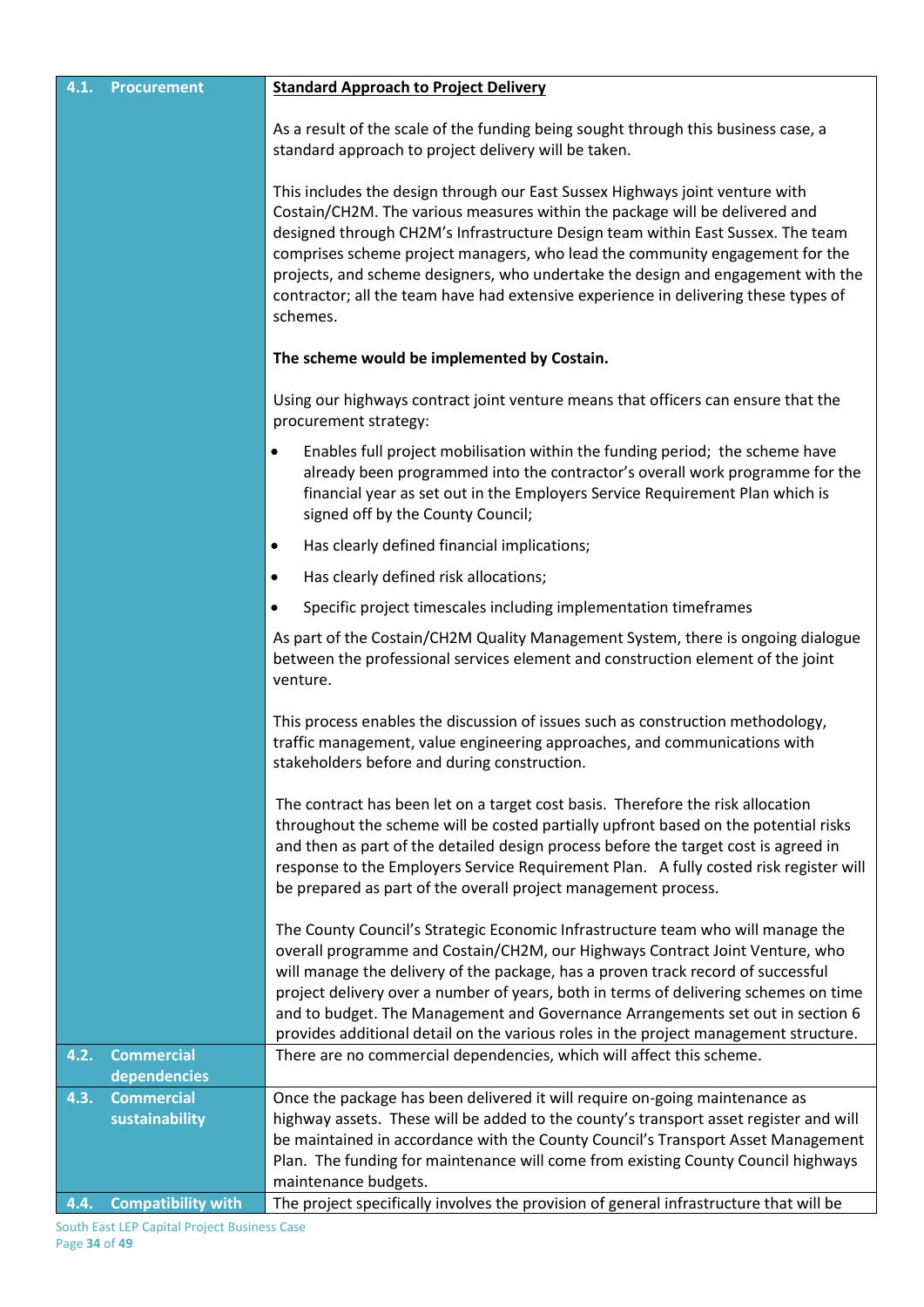| <b>State Aid rules</b>              | adopted by the County Council. On this basis, the public sector investment of £2.1m<br>in such infrastructure provision would not of itself constitute State Aid as the<br>infrastructure would be available to users on an open, transparent and non-<br>discriminatory basis.                                                                                                                                                                                                     |
|-------------------------------------|-------------------------------------------------------------------------------------------------------------------------------------------------------------------------------------------------------------------------------------------------------------------------------------------------------------------------------------------------------------------------------------------------------------------------------------------------------------------------------------|
| <b>Commercial viability</b><br>4.5. | Officers have engaged with the Council's Procurement Category Specialist in order to<br>carry out the necessary market assessment on the commercial viability of this<br>project. This included:                                                                                                                                                                                                                                                                                    |
|                                     | An appraisal of the current market conditions for the delivery of all aspects of the<br>scheme.<br>Consultation with project and performance management consultants for<br>$\bullet$<br>additional guidance on scheme procurement and best contracting methods.<br>An examination of the cost benefits of the scheme. The results of this analysis<br>which provide more specific details on the commercial viability and cost benefits<br>of the project are set out in section 3. |
|                                     | As outlined in 5.6 if the delivery of the scheme encounters cost overruns, these will<br>be met from the County Council's Local Transport capital programme.                                                                                                                                                                                                                                                                                                                        |
|                                     | The business case has been assessed by ESCC Finance and correspondence<br>confirming Section 151 Local Authority sign off, is included in Appendix 7.                                                                                                                                                                                                                                                                                                                               |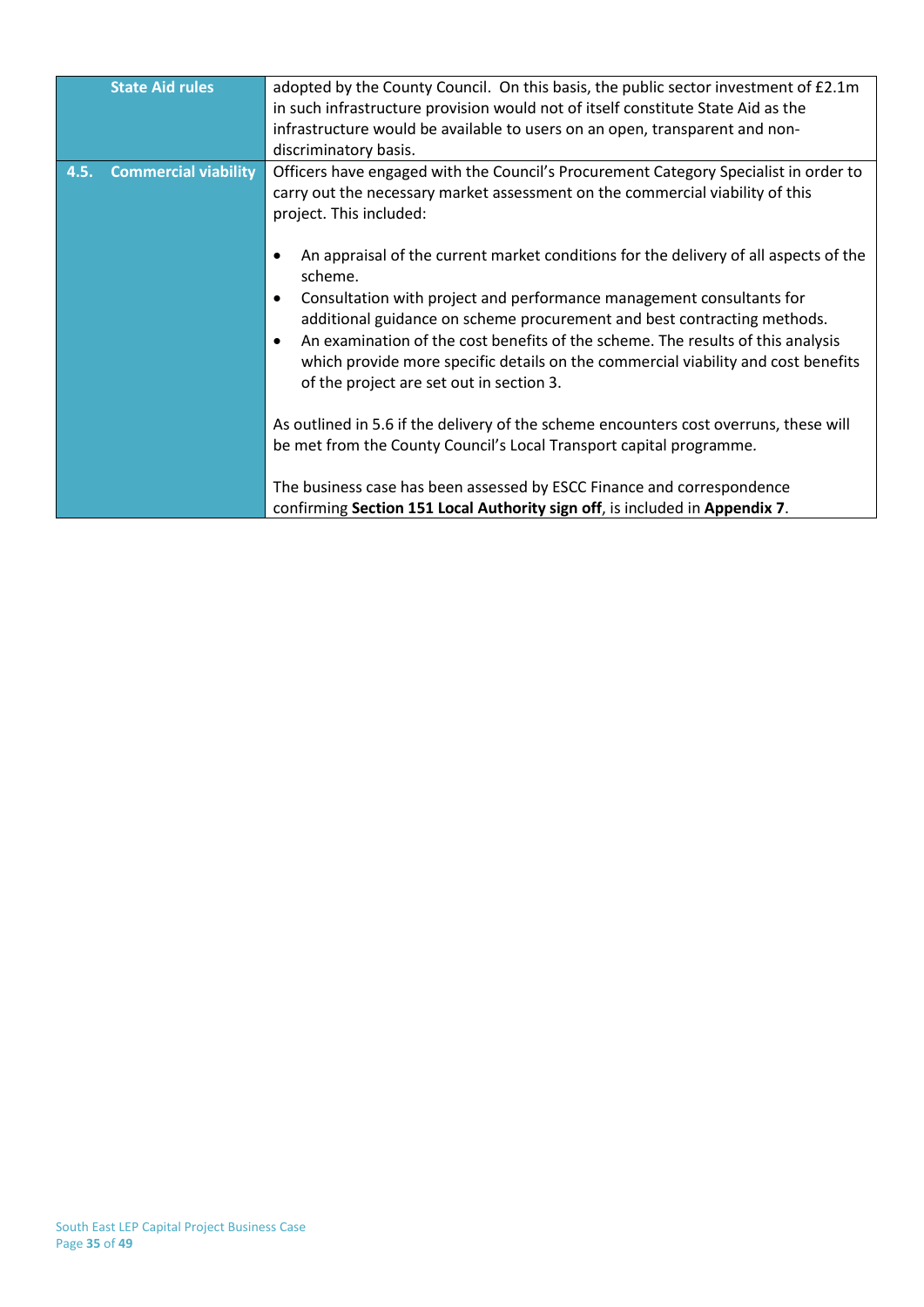| <b>Total project cost</b><br>5.1.<br>and basis for<br>estimates<br><b>Total SELEP funding</b><br>5.2.<br>request<br>5.3.<br><b>Other sources of</b><br>funding | budget.<br><b>Section</b><br>1<br>2<br>3<br>4 | Table 18 - HPE MAC - Package Costs<br><b>Measures</b><br>improvements<br>pedestrian infrastructure<br>Victoria Drive - Bus Lane                                                                                                                                                                                                                                                                             | Wannock Road/Eastbourne Road/High Street<br>junction - Junction capacity & bus priority<br>Huggett's Lane - Bus priority & cycle route<br>Willingdon Road - Cycle route & improvements to | The overall package cost is £2.3m; this includes a 15% programme contingency<br>Out turn<br>cost<br>estimate<br>675,967.70<br>1,241,948.25<br>295,459.15                                                                                            |              |  |  |
|----------------------------------------------------------------------------------------------------------------------------------------------------------------|-----------------------------------------------|-------------------------------------------------------------------------------------------------------------------------------------------------------------------------------------------------------------------------------------------------------------------------------------------------------------------------------------------------------------------------------------------------------------|-------------------------------------------------------------------------------------------------------------------------------------------------------------------------------------------|-----------------------------------------------------------------------------------------------------------------------------------------------------------------------------------------------------------------------------------------------------|--------------|--|--|
|                                                                                                                                                                |                                               |                                                                                                                                                                                                                                                                                                                                                                                                             |                                                                                                                                                                                           |                                                                                                                                                                                                                                                     |              |  |  |
|                                                                                                                                                                |                                               |                                                                                                                                                                                                                                                                                                                                                                                                             |                                                                                                                                                                                           |                                                                                                                                                                                                                                                     |              |  |  |
|                                                                                                                                                                |                                               |                                                                                                                                                                                                                                                                                                                                                                                                             |                                                                                                                                                                                           |                                                                                                                                                                                                                                                     |              |  |  |
|                                                                                                                                                                |                                               |                                                                                                                                                                                                                                                                                                                                                                                                             |                                                                                                                                                                                           |                                                                                                                                                                                                                                                     |              |  |  |
|                                                                                                                                                                |                                               |                                                                                                                                                                                                                                                                                                                                                                                                             |                                                                                                                                                                                           |                                                                                                                                                                                                                                                     |              |  |  |
|                                                                                                                                                                |                                               |                                                                                                                                                                                                                                                                                                                                                                                                             |                                                                                                                                                                                           |                                                                                                                                                                                                                                                     |              |  |  |
|                                                                                                                                                                |                                               |                                                                                                                                                                                                                                                                                                                                                                                                             |                                                                                                                                                                                           |                                                                                                                                                                                                                                                     |              |  |  |
|                                                                                                                                                                |                                               |                                                                                                                                                                                                                                                                                                                                                                                                             |                                                                                                                                                                                           | 17,813.50                                                                                                                                                                                                                                           |              |  |  |
|                                                                                                                                                                |                                               |                                                                                                                                                                                                                                                                                                                                                                                                             |                                                                                                                                                                                           |                                                                                                                                                                                                                                                     |              |  |  |
|                                                                                                                                                                | 5                                             | Willingdon Corridor Length - Bus Infrastructure<br>Improvements                                                                                                                                                                                                                                                                                                                                             |                                                                                                                                                                                           |                                                                                                                                                                                                                                                     |              |  |  |
|                                                                                                                                                                |                                               |                                                                                                                                                                                                                                                                                                                                                                                                             |                                                                                                                                                                                           |                                                                                                                                                                                                                                                     |              |  |  |
|                                                                                                                                                                |                                               | <b>TOTAL</b>                                                                                                                                                                                                                                                                                                                                                                                                |                                                                                                                                                                                           | 2,314,333.60                                                                                                                                                                                                                                        |              |  |  |
|                                                                                                                                                                |                                               |                                                                                                                                                                                                                                                                                                                                                                                                             |                                                                                                                                                                                           | The cost estimates include contingency of 15%. It excludes VAT and other typically<br>excluded cost items at this stage such as finance charges and planning fees etc.                                                                              |              |  |  |
|                                                                                                                                                                |                                               | through Local Growth Funding Round 1.                                                                                                                                                                                                                                                                                                                                                                       |                                                                                                                                                                                           | £2.1m of Local Growth Fund capital is being sought from SELEP; this was allocated                                                                                                                                                                   |              |  |  |
|                                                                                                                                                                |                                               |                                                                                                                                                                                                                                                                                                                                                                                                             |                                                                                                                                                                                           | The other funding sources that are available to support the delivery of the package                                                                                                                                                                 |              |  |  |
|                                                                                                                                                                |                                               |                                                                                                                                                                                                                                                                                                                                                                                                             | are development contributions, please refer to table 19.                                                                                                                                  |                                                                                                                                                                                                                                                     |              |  |  |
|                                                                                                                                                                |                                               | Table 19 - Development Contributions                                                                                                                                                                                                                                                                                                                                                                        |                                                                                                                                                                                           |                                                                                                                                                                                                                                                     |              |  |  |
|                                                                                                                                                                |                                               |                                                                                                                                                                                                                                                                                                                                                                                                             | <b>Held</b>                                                                                                                                                                               | <b>Potentially Available</b>                                                                                                                                                                                                                        | <b>Total</b> |  |  |
|                                                                                                                                                                |                                               | <b>Developer Contributions</b>                                                                                                                                                                                                                                                                                                                                                                              | £386,385                                                                                                                                                                                  | £622,550                                                                                                                                                                                                                                            | £1,008,935   |  |  |
|                                                                                                                                                                |                                               | included in Appendix 2.                                                                                                                                                                                                                                                                                                                                                                                     |                                                                                                                                                                                           | The £386,385 of development contributions are currently being held by Wealden<br>District Council and ESCC, with a further £622,550 potentially available through<br>The evidence outlining the development contributions which, are available, are |              |  |  |
|                                                                                                                                                                |                                               | developer contributions within the borough of Eastbourne. This totals £1,008,935.<br>For the purposes of this business case, based on the 15% contingency for the<br>programme, £214,334 of development contributions will be required. If scheme<br>construction costs increase following detailed design, this clearly outlines that<br>additional funding will be available to counteract any increases. |                                                                                                                                                                                           |                                                                                                                                                                                                                                                     |              |  |  |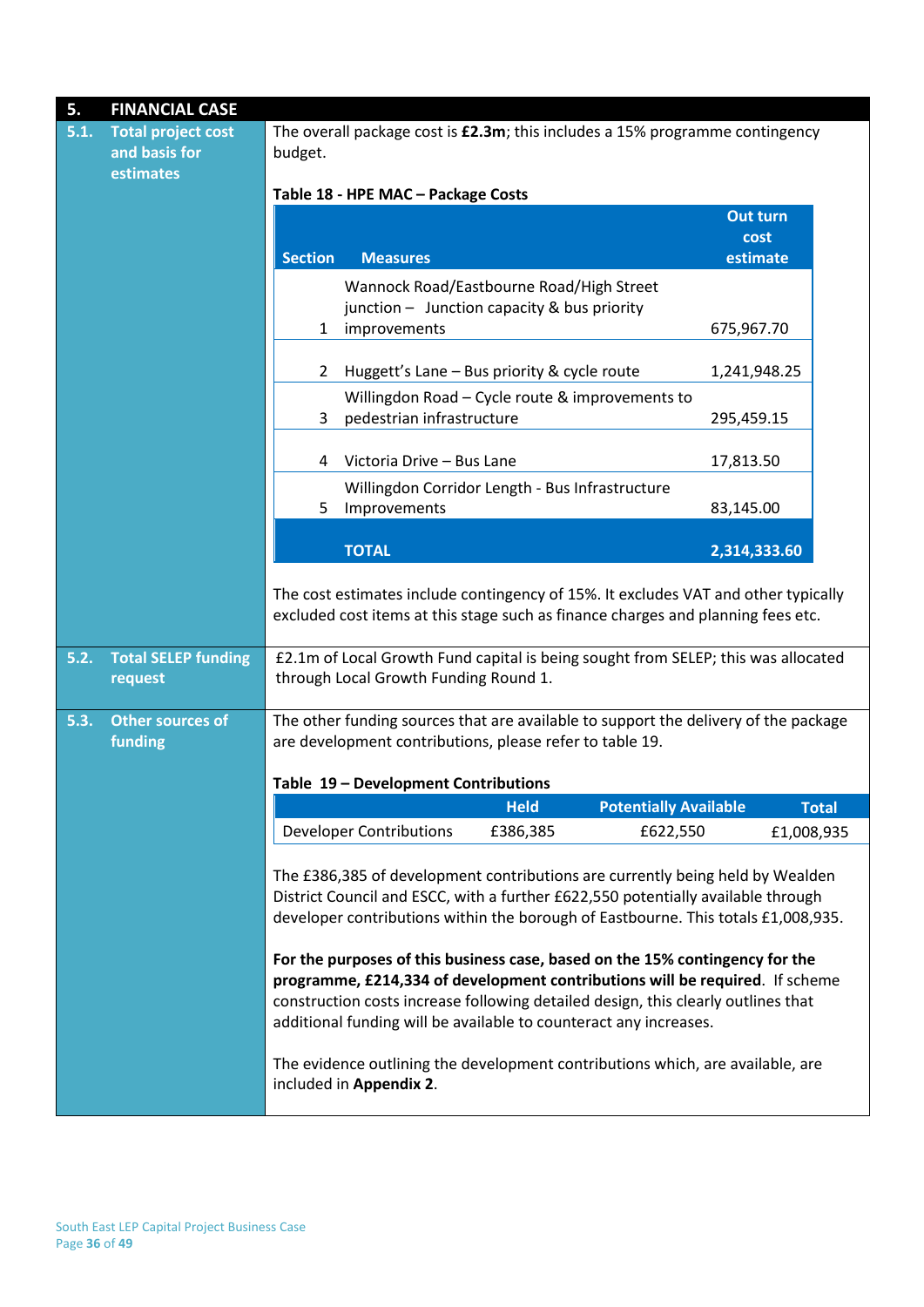| 5.4. Table 20 - Summary financial profile<br>The table below outlines the spend profile between 2017/18 & 2019/20, including a 15% contingency and 15%<br>optimism bias, but with the 15% optimism bias removed from the costs below.<br>Please note the spend in 2017/18 is attributed to detailed design, and S106 funding cannot be used for this aspect |                            |       |            |              |            |       |              |  |
|-------------------------------------------------------------------------------------------------------------------------------------------------------------------------------------------------------------------------------------------------------------------------------------------------------------------------------------------------------------|----------------------------|-------|------------|--------------|------------|-------|--------------|--|
| of the scheme, therefore 10% of SELEP LGF funding has been attributed to this.                                                                                                                                                                                                                                                                              |                            |       |            |              |            |       |              |  |
| (fm)                                                                                                                                                                                                                                                                                                                                                        |                            | 16/17 | 17/18      | 18/19        | 19/20      | 20/21 | <b>Total</b> |  |
| Source of funding - List here the amount of funding sought                                                                                                                                                                                                                                                                                                  |                            |       |            |              |            |       |              |  |
| SELEP request                                                                                                                                                                                                                                                                                                                                               |                            |       | 210,000.00 | 1,260,000.00 | 630,000.00 |       | 2,100,000.00 |  |
| Applicant<br>contribution                                                                                                                                                                                                                                                                                                                                   |                            |       |            | 336,890.18   | 224,593.46 |       | 561,483.64   |  |
| Third party &<br>other<br>contributions<br>(specify per row)                                                                                                                                                                                                                                                                                                |                            |       |            |              |            |       |              |  |
| <b>C2C Request</b>                                                                                                                                                                                                                                                                                                                                          |                            |       |            |              |            |       |              |  |
| Borrowing                                                                                                                                                                                                                                                                                                                                                   |                            |       |            |              |            |       |              |  |
| <b>Total</b>                                                                                                                                                                                                                                                                                                                                                |                            |       | 210,000.00 | 1,596,890.18 | 854,593.46 |       | 2,661,483.64 |  |
|                                                                                                                                                                                                                                                                                                                                                             |                            |       |            |              |            |       |              |  |
| (fm)                                                                                                                                                                                                                                                                                                                                                        | Cost<br>estimate<br>status | 16/17 | 17/18      | 18/19        | 19/20      | 20/21 | <b>Total</b> |  |
| Costs - List here the elements of gross costs, excluding optimism bias.                                                                                                                                                                                                                                                                                     |                            |       |            |              |            |       |              |  |
| e.g.                                                                                                                                                                                                                                                                                                                                                        |                            |       |            |              |            |       |              |  |
| Procurement                                                                                                                                                                                                                                                                                                                                                 |                            |       |            |              |            |       |              |  |
| Feasibility                                                                                                                                                                                                                                                                                                                                                 |                            |       |            |              |            |       |              |  |
| Detailed design                                                                                                                                                                                                                                                                                                                                             |                            |       | 210,000.00 |              |            |       | 210,000.00   |  |
| Management                                                                                                                                                                                                                                                                                                                                                  |                            |       |            | 452,263.37   | 222,128.75 |       | 674,392.12   |  |
| Construction                                                                                                                                                                                                                                                                                                                                                |                            |       |            | 736,197.09   | 386,953.25 |       | 1,123,150.34 |  |
| Contingency                                                                                                                                                                                                                                                                                                                                                 |                            |       |            | 200,139.54   | 106,651.00 |       | 306,750.54   |  |
| Other cost<br>elements                                                                                                                                                                                                                                                                                                                                      |                            |       |            |              |            |       |              |  |
| VAT                                                                                                                                                                                                                                                                                                                                                         |                            |       |            |              |            |       |              |  |
| <b>Total</b>                                                                                                                                                                                                                                                                                                                                                |                            |       | 210,000,00 | 1,388,600.00 | 715,733.00 |       | 2,314,333.60 |  |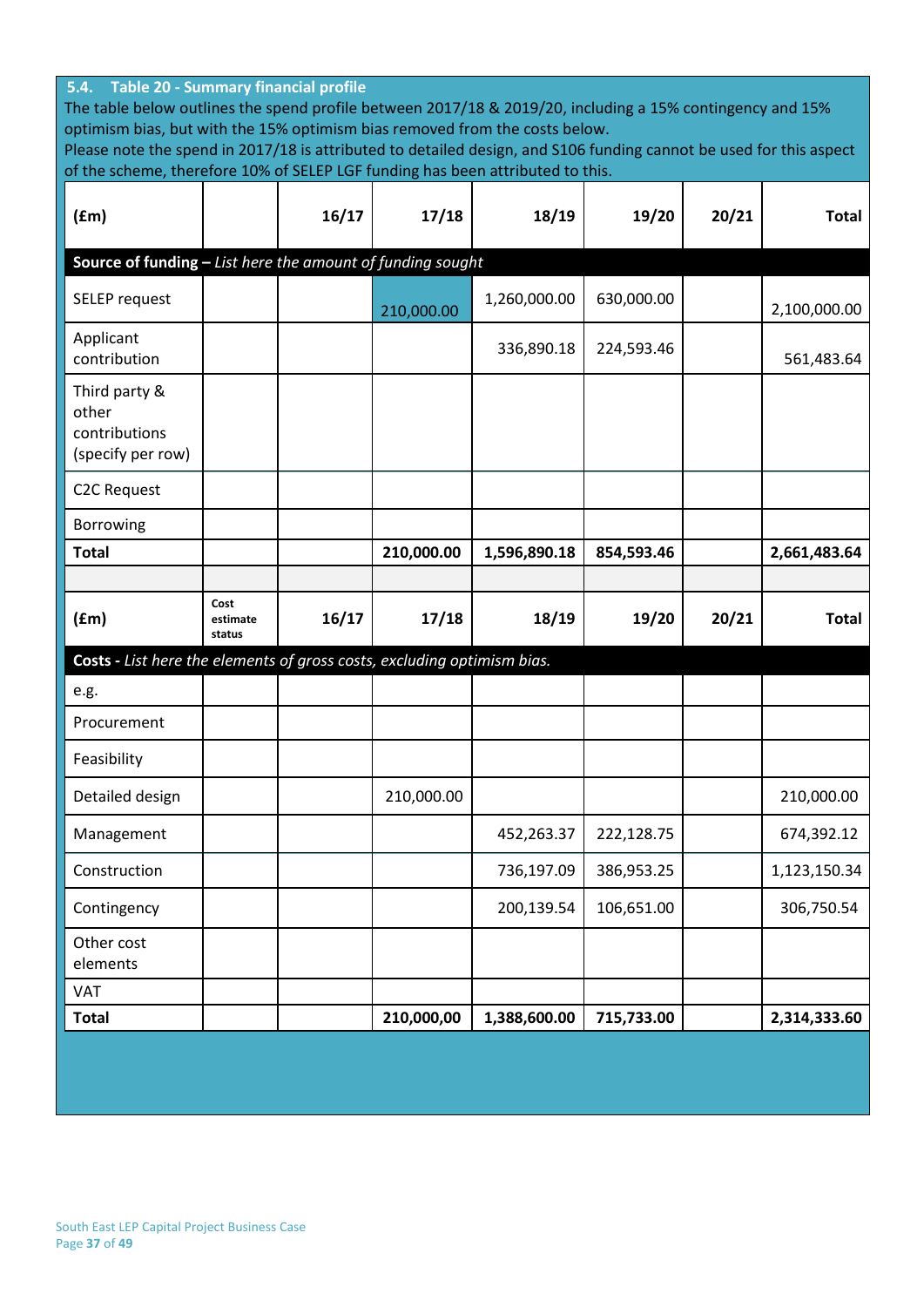| 5.5. | <b>Viability: How</b><br>secure are the | Please provide evidence of the security of the specified third party contributions<br><b>Table 21 - External Funding Sources</b>                                                                                                                                                                                                                                                                                                                                                                                                                                                                                                                                                                                                                                                                                                                                                                             |                |                                |                    |  |                                          |  |
|------|-----------------------------------------|--------------------------------------------------------------------------------------------------------------------------------------------------------------------------------------------------------------------------------------------------------------------------------------------------------------------------------------------------------------------------------------------------------------------------------------------------------------------------------------------------------------------------------------------------------------------------------------------------------------------------------------------------------------------------------------------------------------------------------------------------------------------------------------------------------------------------------------------------------------------------------------------------------------|----------------|--------------------------------|--------------------|--|------------------------------------------|--|
|      | external sources of<br>funding?         | <b>Type</b>                                                                                                                                                                                                                                                                                                                                                                                                                                                                                                                                                                                                                                                                                                                                                                                                                                                                                                  | <b>Source</b>  | <b>How secure?</b>             |                    |  | When will the<br>money be<br>available?  |  |
|      |                                         |                                                                                                                                                                                                                                                                                                                                                                                                                                                                                                                                                                                                                                                                                                                                                                                                                                                                                                              | e.g. SELEP LGF | Not secure $-$                 |                    |  | If the business                          |  |
|      |                                         | <b>Public</b>                                                                                                                                                                                                                                                                                                                                                                                                                                                                                                                                                                                                                                                                                                                                                                                                                                                                                                |                | dependent on<br>outcome of the |                    |  | case is approved,<br>the funding will be |  |
|      |                                         |                                                                                                                                                                                                                                                                                                                                                                                                                                                                                                                                                                                                                                                                                                                                                                                                                                                                                                              |                | business case                  |                    |  | available from<br>2017/18.               |  |
|      |                                         |                                                                                                                                                                                                                                                                                                                                                                                                                                                                                                                                                                                                                                                                                                                                                                                                                                                                                                              | e.g. Developer | $Secure - the$<br>development  |                    |  | From 2018/19,<br>when the scheme         |  |
|      |                                         |                                                                                                                                                                                                                                                                                                                                                                                                                                                                                                                                                                                                                                                                                                                                                                                                                                                                                                              |                |                                | contributions that |  | commences                                |  |
|      |                                         | <b>Private</b>                                                                                                                                                                                                                                                                                                                                                                                                                                                                                                                                                                                                                                                                                                                                                                                                                                                                                               |                | are available to               | deliver the scheme |  | construction.                            |  |
|      |                                         |                                                                                                                                                                                                                                                                                                                                                                                                                                                                                                                                                                                                                                                                                                                                                                                                                                                                                                              |                | WDC.                           | are held by ESCC & |  |                                          |  |
| 5.6. | <b>Cost overruns</b>                    | If there is cost over-runs these would be met from the County Council's Local<br>Transport capital programme and the additional held development contributions.                                                                                                                                                                                                                                                                                                                                                                                                                                                                                                                                                                                                                                                                                                                                              |                |                                |                    |  |                                          |  |
| 5.7. | <b>Delivery timescales</b>              | The delivery of the programme will be undertaken during the period 2017/18 to<br>2019/20, with the majority of on road construction focussed during 2018/19.                                                                                                                                                                                                                                                                                                                                                                                                                                                                                                                                                                                                                                                                                                                                                 |                |                                |                    |  |                                          |  |
|      |                                         | Table 22 - Spend Profile                                                                                                                                                                                                                                                                                                                                                                                                                                                                                                                                                                                                                                                                                                                                                                                                                                                                                     |                |                                |                    |  |                                          |  |
|      |                                         |                                                                                                                                                                                                                                                                                                                                                                                                                                                                                                                                                                                                                                                                                                                                                                                                                                                                                                              |                |                                |                    |  |                                          |  |
|      |                                         | <b>Funding</b>                                                                                                                                                                                                                                                                                                                                                                                                                                                                                                                                                                                                                                                                                                                                                                                                                                                                                               | 2017-2018      | 2018-2019                      | 2019-2020          |  | 2020-<br>2021                            |  |
|      |                                         | <b>SELEP LGF</b>                                                                                                                                                                                                                                                                                                                                                                                                                                                                                                                                                                                                                                                                                                                                                                                                                                                                                             | 10%            | 60%                            | 30%                |  | 0%                                       |  |
|      |                                         | <b>Developer</b><br><b>Contributions</b>                                                                                                                                                                                                                                                                                                                                                                                                                                                                                                                                                                                                                                                                                                                                                                                                                                                                     | 0%             | 60%                            | 40%                |  | 0%                                       |  |
|      |                                         | The main risks for the delivery of this package of measures, in relation to the<br>delivery timescale, are associated with the identification of utilities at the detailed<br>design phase. This could have an impact on costs and the delivery of the scheme,<br>alongside the need to manage the public acceptability of the scheme during scheme<br>delivery.<br>As outlined in section 7, Risk Assessment, the scheme will have a considerable<br>impact on the movement of traffic in this corridor during construction. Therefore, as<br>soon as detailed design commences, an assessment of the impact of Traffic<br>Management measures will need to be undertaken to mitigate the impact during<br>the scheme construction phase.<br>In terms of utility impacts; there will be a requirement to ensure early involvement<br>of utility companies in the preparation of the construction programme. |                |                                |                    |  |                                          |  |
| 5.8. | <b>Financial risk</b>                   | The key financial risk to the scheme funding is not being able to secure the potential                                                                                                                                                                                                                                                                                                                                                                                                                                                                                                                                                                                                                                                                                                                                                                                                                       |                |                                |                    |  |                                          |  |
|      | management                              | development contributions, which have been identified, if they are required.<br>To mitigate this, once detailed design has been undertaken, and the costs<br>potentially revised. If additional funding is required, ESCC will work actively with<br>Eastbourne Borough Council to secure additional development contributions, as<br>outlined as potential sources of funding in Appendix 2.                                                                                                                                                                                                                                                                                                                                                                                                                                                                                                                |                |                                |                    |  |                                          |  |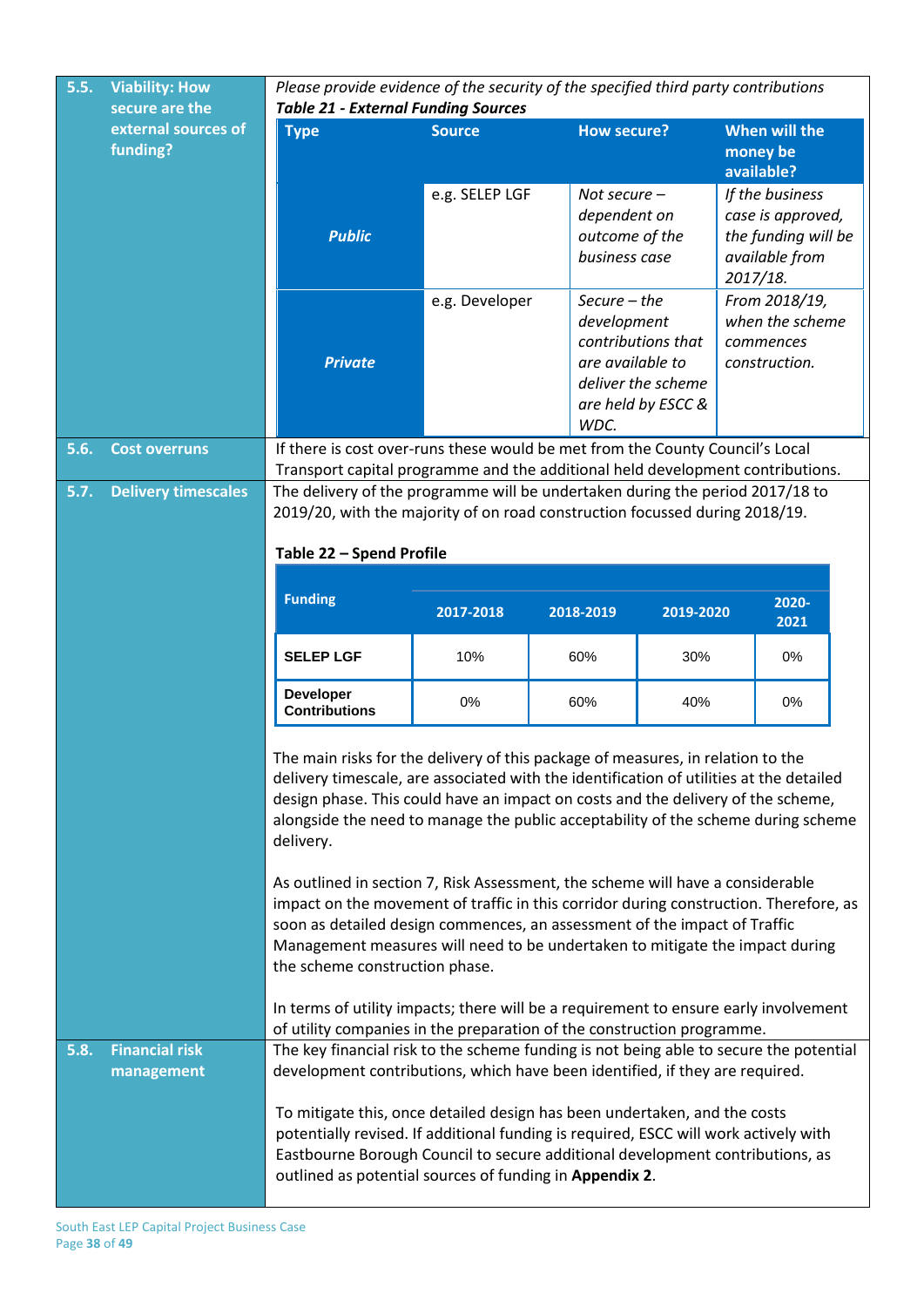|                                                  | In addition appropriate consultation with key officers will be an integral part of the<br>project management of the scheme. Therefore this will be undertaken at key stages<br>of design and build of the scheme to identify any potential issues related to the<br>costs early on in the scheme development. The highways contract joint venture is<br>focussed on provided target costs and therefore greater cost certainty. |
|--------------------------------------------------|---------------------------------------------------------------------------------------------------------------------------------------------------------------------------------------------------------------------------------------------------------------------------------------------------------------------------------------------------------------------------------------------------------------------------------|
|                                                  | However, if any issues do arise with any of the contributions, they could be offset<br>using monies from the County Council's Local Transport capital programme.                                                                                                                                                                                                                                                                |
| <b>Alternative funding</b><br>5.9.<br>mechanisms | Not applicable                                                                                                                                                                                                                                                                                                                                                                                                                  |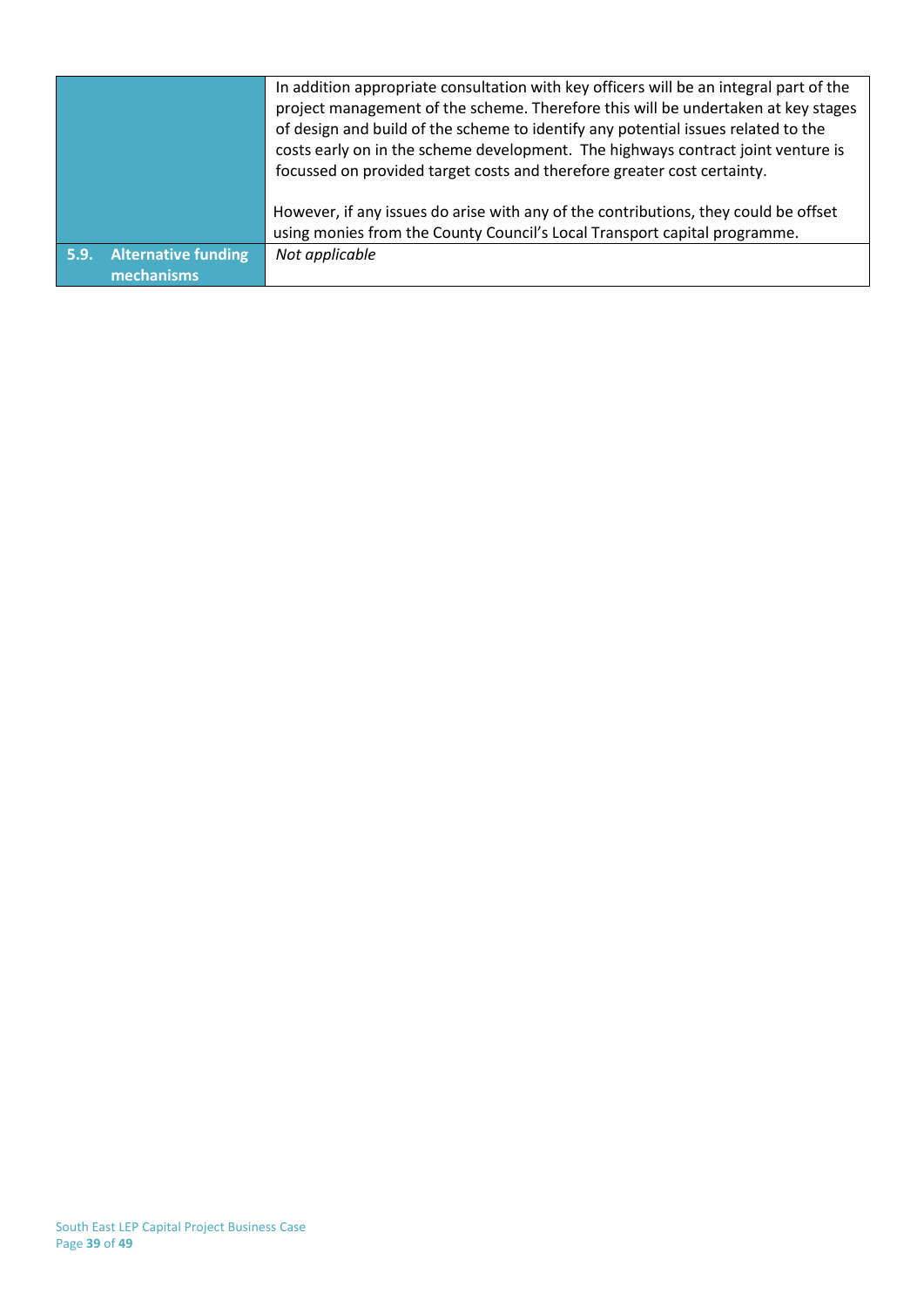# **6. DELIVERY/MANAGEMENT CASE**

| 6.1. | <b>Project</b><br>management | East Sussex County Council has effective project management and governance<br>arrangements in place to ensure effective delivery of LGF projects, including:                                                                                                                                |                                                                                                                                                                                                                                                                         |  |  |  |  |  |
|------|------------------------------|---------------------------------------------------------------------------------------------------------------------------------------------------------------------------------------------------------------------------------------------------------------------------------------------|-------------------------------------------------------------------------------------------------------------------------------------------------------------------------------------------------------------------------------------------------------------------------|--|--|--|--|--|
|      |                              | Project management: East Sussex County Council has an established project<br>$\bullet$<br>management toolkit based on PRINCE2 methodology. Information on the<br>County Council's project management toolkit is published on the council's staff<br>Intranet site which has six clear aims: |                                                                                                                                                                                                                                                                         |  |  |  |  |  |
|      |                              | To standardise our approach to managing a project with specific additional<br>$\bullet$<br>requirements for certain projects (e.g. building or ICT projects); this equally<br>can be applied to all projects.                                                                               |                                                                                                                                                                                                                                                                         |  |  |  |  |  |
|      |                              | $\bullet$<br>of a project or are project board members.                                                                                                                                                                                                                                     | To set out some of the key responsibilities of managers who are sponsors                                                                                                                                                                                                |  |  |  |  |  |
|      |                              | $\bullet$                                                                                                                                                                                                                                                                                   | To provide practical guidance for anyone who needs to manage a project.                                                                                                                                                                                                 |  |  |  |  |  |
|      |                              | $\bullet$                                                                                                                                                                                                                                                                                   | To provide examples and templates of documents used in the process.                                                                                                                                                                                                     |  |  |  |  |  |
|      |                              | $\bullet$<br>key stages of a project.                                                                                                                                                                                                                                                       | To provide helpful checklists for managers and sponsors/board members at                                                                                                                                                                                                |  |  |  |  |  |
|      |                              | Enable these processes to be applied to big or small projects and use them<br>$\bullet$<br>in a way that is most appropriate for the project                                                                                                                                                |                                                                                                                                                                                                                                                                         |  |  |  |  |  |
|      |                              |                                                                                                                                                                                                                                                                                             |                                                                                                                                                                                                                                                                         |  |  |  |  |  |
|      |                              | on a quarterly basis. The table below details the roles of responsibilities for each<br>responsible group or officer involved in the management and governance of East<br>Sussex LGF projects.                                                                                              | All LGF projects are following this process, with the addition that the LGF programme<br>is being reported to the CET Capital Board on a monthly basis and Team East Sussex                                                                                             |  |  |  |  |  |
|      |                              | Table 23                                                                                                                                                                                                                                                                                    |                                                                                                                                                                                                                                                                         |  |  |  |  |  |
|      |                              | <b>Responsible group or officer</b>                                                                                                                                                                                                                                                         | <b>Responsibility</b>                                                                                                                                                                                                                                                   |  |  |  |  |  |
|      |                              | <b>Cabinet</b>                                                                                                                                                                                                                                                                              | Member group that manages council<br>business including high value/high risk<br>procurement and projects including LGF<br>projects. Cabinet meets approximately<br>every month.                                                                                         |  |  |  |  |  |
|      |                              | <b>Lead Member for Economy</b>                                                                                                                                                                                                                                                              | Lead Cabinet Member whose<br>portfolio of responsibility includes<br>the County Council's<br>representation on the South East<br>Local Enterprise Partnership and<br>delivery of the Local Growth Fund<br>schemes. The Lead Cabinet<br>Member sits on Team East Sussex. |  |  |  |  |  |
|      |                              | <b>Team East Sussex</b>                                                                                                                                                                                                                                                                     | TES is a private/public body and is<br>the East Sussex 'sub-board' of the<br>South East Local Enterprise                                                                                                                                                                |  |  |  |  |  |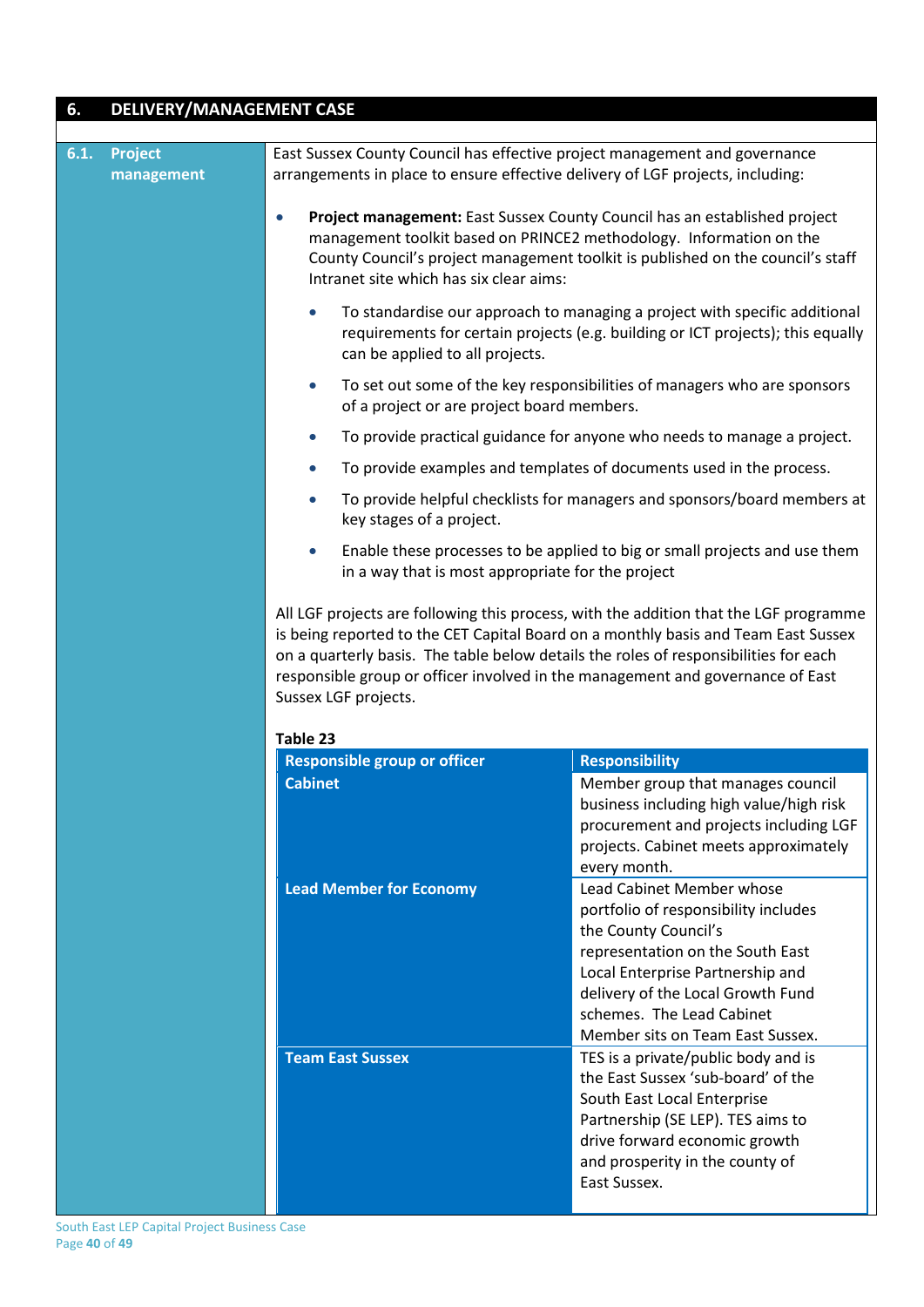In pursuit of these aims TES shall:

- Approve, drive forward and monitor the Delivery Plan (or its equivalent) for East Sussex;
- Provide an evidence based consideration of strategic economic investment priorities through funds such as the Local Growth Fund, European structural and investment funds and other public funding sources that may become available;
- Consider and develop responses to new economic opportunities and challenges in East Sussex;
- As appropriate, provide a strong voice at national, regional and SE LEP level on economic issues for East Sussex business and government;
- Agree TES representation at SE LEP Board meetings;
- Agree where possible an informed joint view or response in respect of East Sussex input to SE LEP Board meetings via the TES representatives.

**LGF Project Board** Senior officer project management responsible for all LGF projects. Project Board includes:

- Assistant Director, Economy
- Head of Economic Development, Skills, Culture and Infrastructure
- Team Manager, Strategic Economic Infrastructure
- Team Manager, Infrastructure Design and Delivery
- Head of Finance
- **ESCC Highway Authority**

The Project Board has the authority to co-opt other officers onto the Board as and when required.

The Project Board is responsible for the strategic management of the project and has authority to commit resources to the project in accordance with the Council's Constitution. General tasks include: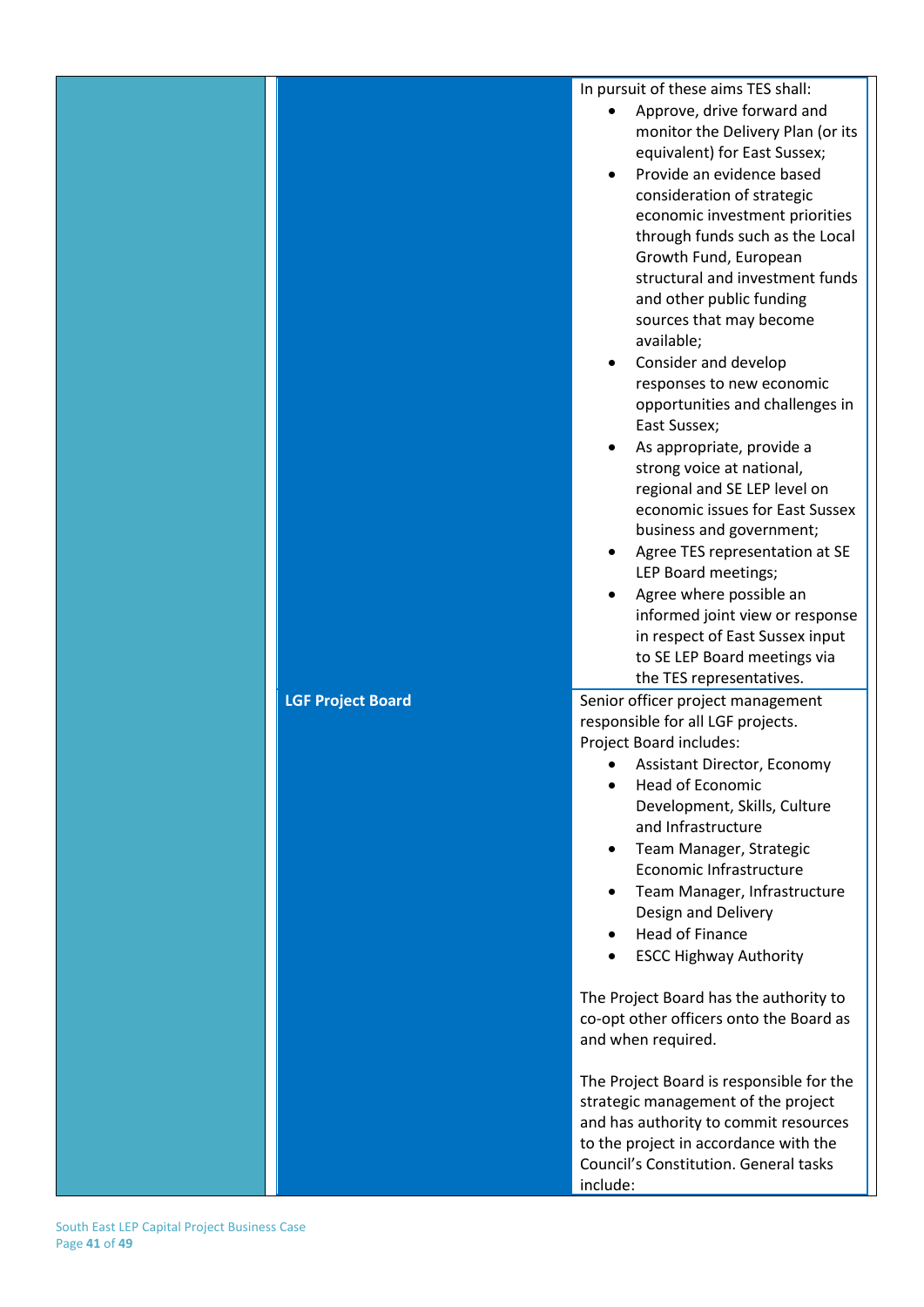|                        | appointing the project<br>manager;<br>signing off the project<br>brief and business case;<br>approving the PID;<br>agreeing project controls;<br>authorising project start;<br>authorising variations to<br>expenditure;<br>managing key risks in the<br>highlighted risk log;<br>and authorising project<br>closure.<br>The Board meets every 4 to 6 weeks. |
|------------------------|--------------------------------------------------------------------------------------------------------------------------------------------------------------------------------------------------------------------------------------------------------------------------------------------------------------------------------------------------------------|
| <b>Project Sponsor</b> | Independent of the project and<br>provides challenge to ensure project is<br>delivered on time, within budget and<br>achieving the anticipated benefits.<br>For the majority of LGF projects, this is<br>undertaken by the Assistant Director,                                                                                                               |
| <b>Project Manager</b> | Economy, James Harris-<br>Responsible for delivering the<br>project on behalf of the project<br>board.<br>Leads and manages the Project<br>Team within the Authority and<br>responsibility to run the project on<br>a day-to-day basis.<br>Delivers the right outputs, to the                                                                                |
|                        | required level of quality and within<br>the specified constraints of time,<br>cost, resources and risk.<br>Prepare project information,<br>including PID, Project Plan and<br><b>Business Case.</b>                                                                                                                                                          |
|                        | Identify and evaluate risks,<br>determine and manage actions, and<br>maintain the risk log.                                                                                                                                                                                                                                                                  |
|                        | Manage and control changes to<br>scope, requirements, personnel etc.<br>Ensure project's resource plans and<br>costs include sufficient, properly                                                                                                                                                                                                            |
|                        | skilled support.<br>Monitor and report progress<br>against plans, quality and costs.<br>Ensures governance arrangements                                                                                                                                                                                                                                      |

South East LEP Capital Project Business Case Page **42** of **49**

 $\begin{array}{c} \hline \end{array}$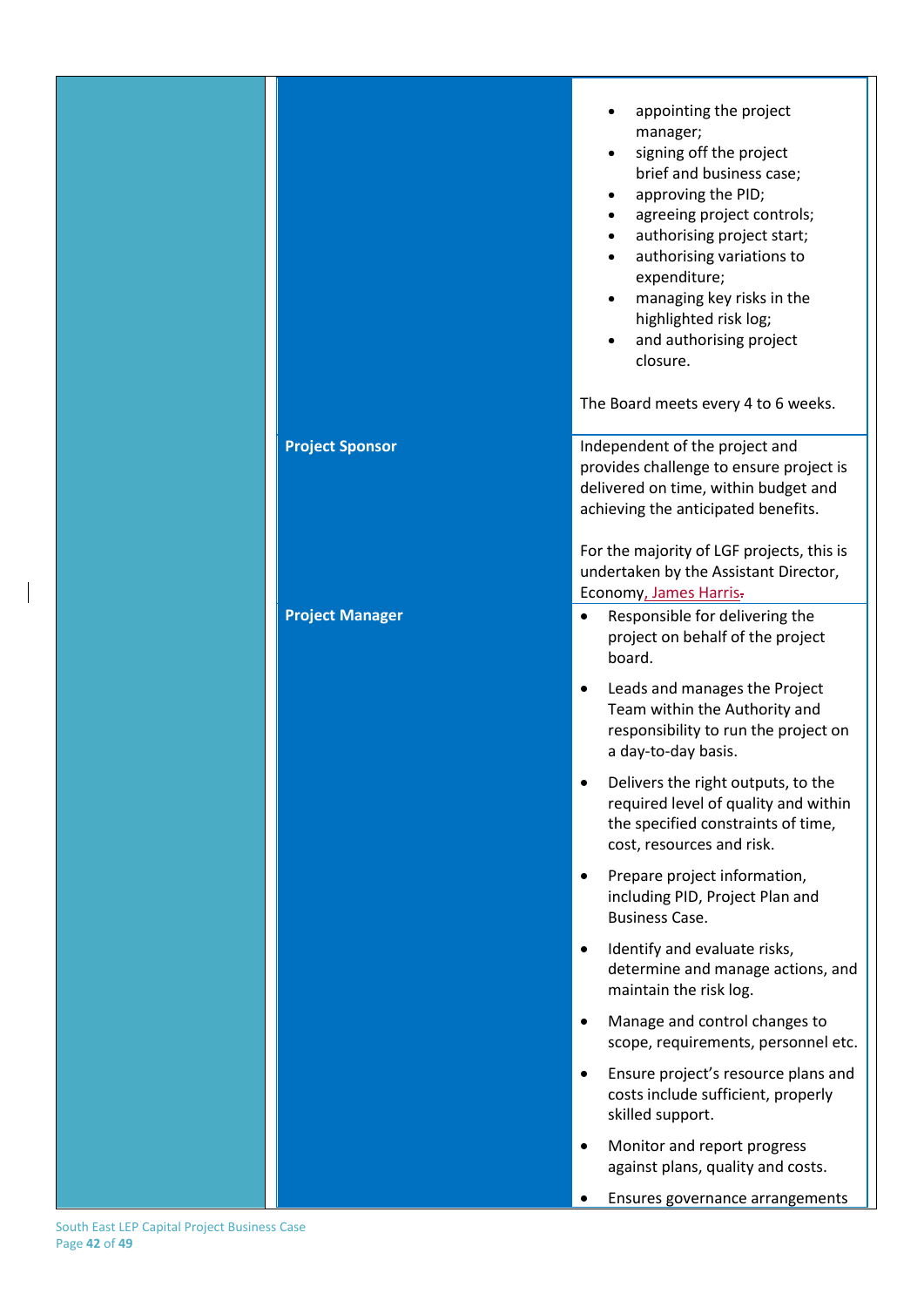|                                                                                    | and the County Council's project                                                 |
|------------------------------------------------------------------------------------|----------------------------------------------------------------------------------|
|                                                                                    | management principles are<br>adhered to.                                         |
|                                                                                    |                                                                                  |
| <b>Economic Development, Skills, Culture</b>                                       | This service within the Communities,                                             |
| and Infrastructure service                                                         | <b>Economy and Transport Directorate</b>                                         |
|                                                                                    | leads on the delivery of the County                                              |
|                                                                                    | Council's economic growth and                                                    |
|                                                                                    | regeneration priorities; strategic<br>infrastructure planning including          |
|                                                                                    | transport; skills and culture. The                                               |
|                                                                                    | service is responsible for the delivery of                                       |
|                                                                                    | the LGF projects and for facilitating                                            |
|                                                                                    | Team East Sussex and its engagement                                              |
|                                                                                    | with the South East Local Enterprise                                             |
|                                                                                    | Partnership                                                                      |
| <b>Strategic Economic Infrastructure team</b>                                      | Part of the Economic Development,                                                |
|                                                                                    | Skills, Culture and Infrastructure                                               |
|                                                                                    | service, the Strategic Economic                                                  |
|                                                                                    | Infrastructure team is responsible for<br>the development of the business cases  |
|                                                                                    | required to unlock the LGF funding and                                           |
|                                                                                    | the overall management of the delivery                                           |
|                                                                                    | of the LGF projects, including                                                   |
|                                                                                    | engagement with external scheme                                                  |
|                                                                                    | promoters/delivery partners                                                      |
| <b>Costain/CH2M</b>                                                                | The Costain/CH2M joint venture is the                                            |
|                                                                                    | term contractor for the East Sussex                                              |
|                                                                                    | Highways contract. The CH2M part of                                              |
|                                                                                    | the JV provide professional design and                                           |
|                                                                                    | project management services as part of<br>the 7 year contract whilst Costain     |
|                                                                                    | provide scheme construction services.                                            |
| <b>Section 151 Officer</b>                                                         | Responsible for signing acceptance of                                            |
|                                                                                    | the grant and its attached conditions,                                           |
|                                                                                    | overviewing financial transactions and                                           |
|                                                                                    | challenging where necessary, sign off of                                         |
|                                                                                    | financial statements requested from                                              |
|                                                                                    | SELEP.                                                                           |
| <b>Senior Category Specialist -</b>                                                | Responsible for providing contract and                                           |
| <b>Environment, Transport &amp; Waste</b>                                          | procurement advice and assistance                                                |
|                                                                                    | including matters relating to Contract                                           |
|                                                                                    | Standing Orders, contract frameworks                                             |
|                                                                                    | and other local, national or European<br>legislation in relation to procurement. |
|                                                                                    |                                                                                  |
| Please refer to Appendix 8, which outlines the governance structure related to the |                                                                                  |
| development and delivery of the scheme.                                            |                                                                                  |
|                                                                                    |                                                                                  |

The LGF Projects work stream is managed by the Economic Development, Skills and Infrastructure Department **at ESCC.** In order to manage the risks and scheme dependencies, ESCC has the following resources available to ensure that the scheme will be delivered within the LGF funding timescales.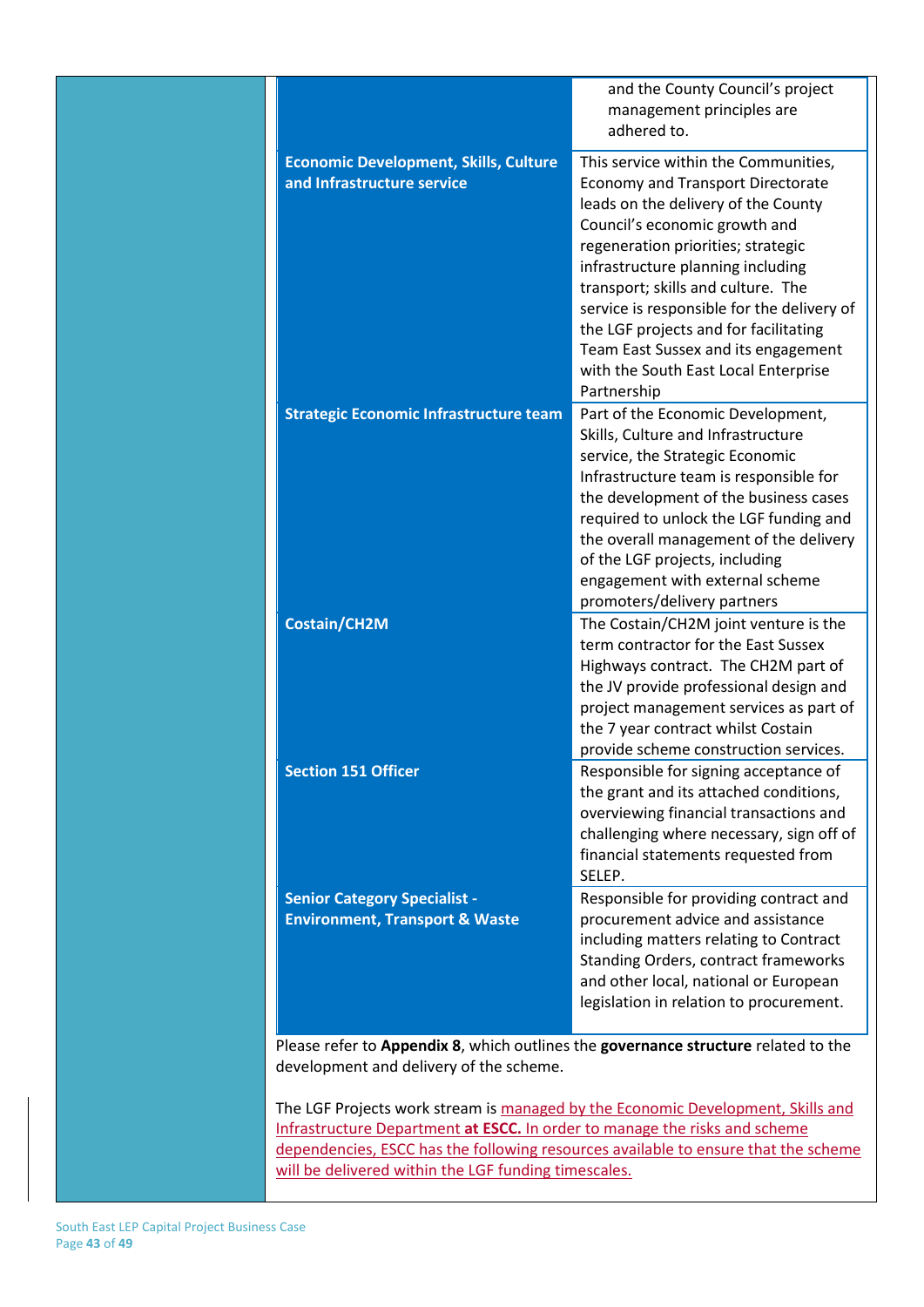|                             | The resources available to manage the project include:<br><b>ESCC</b><br>Ben Hook - Economic Growth Project Manager - overall LGF programme<br>$\bullet$<br>management<br>Jon Wheeler - Team Manager Strategic Economic Infrastructure - LGF Transport<br>Scheme Business Case Development & Programme Management, Monitoring &<br>Evaluation<br>Andrew Keer - Transport Planning Management - LGF Transport Scheme<br>$\bullet$<br>Business Case Sign Off & Scheme Delivery Management in liaison -<br>CH2M/Costain<br>Tracy Vaks & Chris Tree - Principal Transport Planners - Scheme Delivery<br>$\bullet$<br>Management in liaison - CH2M/Costain<br>Lisa Simmonds - Principal Transport Policy Officer - Business Case Development<br><b>ESCC Highways CH2M/Costain - Highways contract joint venture partners</b><br>Project Manager - Alan Cook<br>$\bullet$<br>X2 Designers - scheme design<br>X1 Communications Officer - manage stakeholder and public consultation |                                       |       |       |       |       |              |  |
|-----------------------------|-------------------------------------------------------------------------------------------------------------------------------------------------------------------------------------------------------------------------------------------------------------------------------------------------------------------------------------------------------------------------------------------------------------------------------------------------------------------------------------------------------------------------------------------------------------------------------------------------------------------------------------------------------------------------------------------------------------------------------------------------------------------------------------------------------------------------------------------------------------------------------------------------------------------------------------------------------------------------------|---------------------------------------|-------|-------|-------|-------|--------------|--|
| <b>Outputs</b><br>6.2.      | The package of measures is not expected to directly deliver specific housing or jobs<br>BUT it will provide the infrastructure that will support the delivery of homes,<br>employment space and jobs in this area, alongside the wider package of measures<br>for the south Wealden area, to support future growth.<br>The housing and job numbers that the package will help indirectly deliver in both<br>South Wealden and Eastbourne, is as follows:-                                                                                                                                                                                                                                                                                                                                                                                                                                                                                                                     |                                       |       |       |       |       |              |  |
|                             | Table 24 - Key Outputs                                                                                                                                                                                                                                                                                                                                                                                                                                                                                                                                                                                                                                                                                                                                                                                                                                                                                                                                                        |                                       |       |       |       |       |              |  |
|                             | <b>Output</b>                                                                                                                                                                                                                                                                                                                                                                                                                                                                                                                                                                                                                                                                                                                                                                                                                                                                                                                                                                 | 16/17                                 | 17/18 | 18/19 | 19/20 | 20/21 | <b>Total</b> |  |
|                             | <b>Indirect jobs</b>                                                                                                                                                                                                                                                                                                                                                                                                                                                                                                                                                                                                                                                                                                                                                                                                                                                                                                                                                          | 163                                   | 163   | 182   | 948   | 163   | 1,619        |  |
|                             | <b>Housing</b><br><b>Numbers</b>                                                                                                                                                                                                                                                                                                                                                                                                                                                                                                                                                                                                                                                                                                                                                                                                                                                                                                                                              | 836<br>1,161<br>1,266<br>993<br>1,162 |       |       |       |       |              |  |
|                             | As outlined in section 2.5 and 3.2, Wealden District Council is currently in the process<br>of updating their Local Plan, extending the timescale to 2037, therefore the figures<br>above include figures from Wealden District Councils emerging Local Plan document,<br>and this is subject to change.                                                                                                                                                                                                                                                                                                                                                                                                                                                                                                                                                                                                                                                                      |                                       |       |       |       |       | 5,418        |  |
|                             |                                                                                                                                                                                                                                                                                                                                                                                                                                                                                                                                                                                                                                                                                                                                                                                                                                                                                                                                                                               |                                       |       |       |       |       |              |  |
|                             | Other key outputs - Future                                                                                                                                                                                                                                                                                                                                                                                                                                                                                                                                                                                                                                                                                                                                                                                                                                                                                                                                                    |                                       |       |       |       |       |              |  |
| How will outputs be<br>6.3. | The emerging Wealden Local Plan is proposing substantial growth in the south of the<br>District, of around 13,000 additional dwellings. In addition to proposing 60,000 sq.m<br>of additional employment space and 21,245 sq.m of additional retail space. Whilst<br>this will not come forward during the LGF period, this scheme will support access to<br>and from new development, especially as future phases are developed.<br><b>Housing &amp; Employment</b>                                                                                                                                                                                                                                                                                                                                                                                                                                                                                                          |                                       |       |       |       |       |              |  |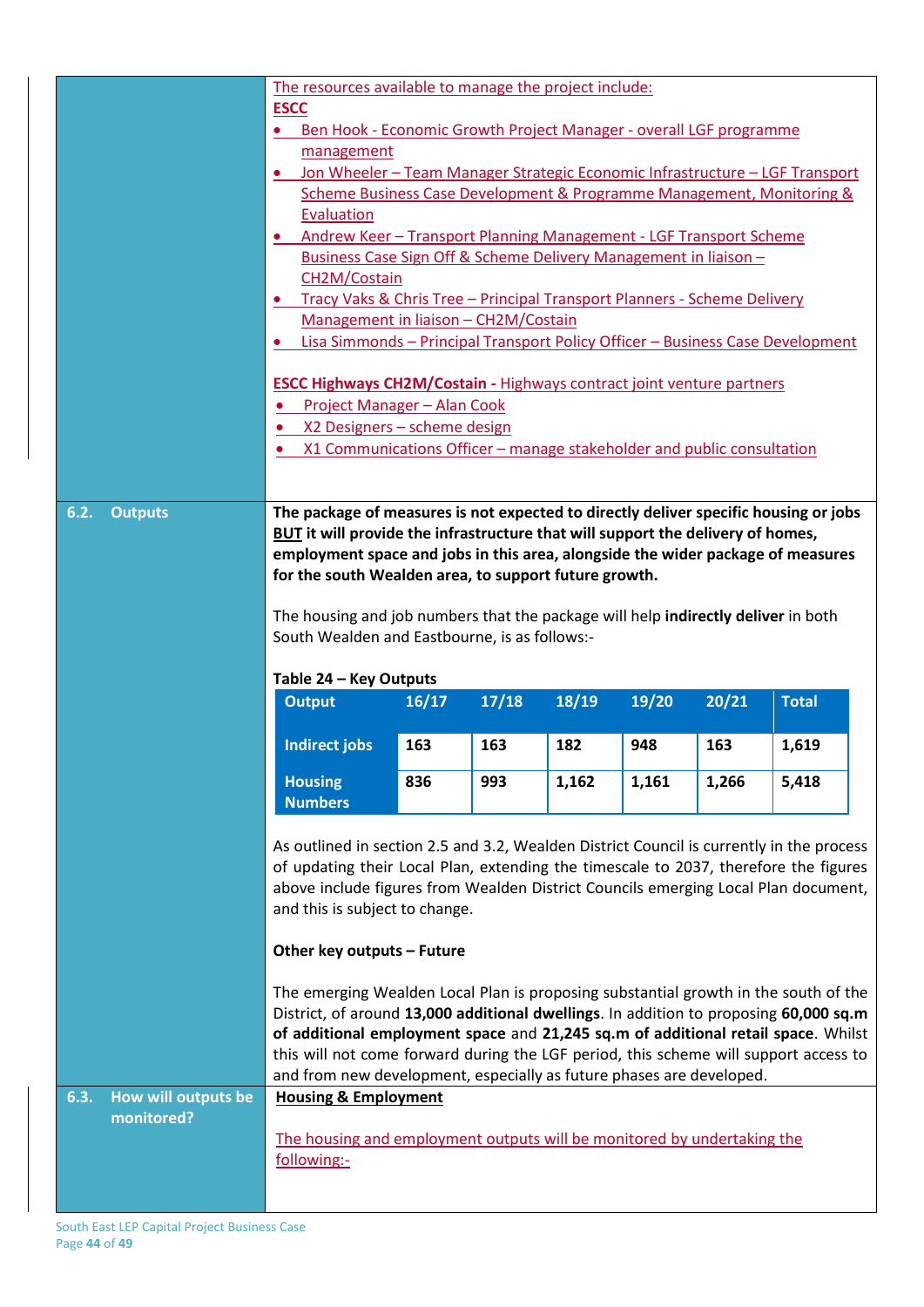| Owner                            | <b>Method</b>                | <b>Timescale</b>      |
|----------------------------------|------------------------------|-----------------------|
| <b>Wealden District Council</b>  | <b>Local Plan monitoring</b> | <b>Annual - March</b> |
| - Planning Policy                | report of housing            |                       |
|                                  | completions and              |                       |
|                                  | employment space             |                       |
|                                  | occupied                     |                       |
| <b>Eastbourne Borough</b>        | <b>Local Plan monitoring</b> | <b>Annual - March</b> |
| <b>Council - Planning Policy</b> | report of housing            |                       |
|                                  | completions and              |                       |
|                                  | employment space             |                       |
|                                  | occupied                     |                       |

#### **Transport Outputs**

The transport outputs will be monitored by undertaking the following:-

| <b>Owner</b>            | <b>Output</b>          | <b>Method</b>            | <b>Timescale</b> |
|-------------------------|------------------------|--------------------------|------------------|
| <b>ESCC - Strategic</b> | <b>Bus Punctuality</b> | <b>Bus Punctuality</b>   | <b>Annual</b>    |
| <b>Economic</b>         |                        | Data Reports-            |                  |
| <b>Infrastructure</b>   |                        | <b>Bus Operators</b>     |                  |
| <b>ESCC - Strategic</b> | <b>Bus Patronage</b>   | <b>Bus Patronage -</b>   | <b>Annual</b>    |
| <b>Economic</b>         |                        | <b>Ticket sales data</b> |                  |
| <b>Infrastructure</b>   |                        | <b>Bus Operators</b>     |                  |
| <b>ESCC - Strategic</b> | <b>Walking/Cycling</b> | <b>ESCC - Transport</b>  | <b>Annual</b>    |
| <b>Economic</b>         | <b>Numbers</b>         | Monitoring $-$           |                  |
| <b>Infrastructure</b>   |                        | <b>Routine Based</b>     |                  |
|                         |                        | <b>Monitoring</b>        |                  |
|                         |                        | Programme-               |                  |
|                         |                        | from local               |                  |
|                         |                        | automatic                |                  |
|                         |                        | cycle/pedestrian         |                  |
|                         |                        | counters &               |                  |
|                         |                        | manual counts            |                  |
| <b>ESCC - Strategic</b> | <b>Congestion</b>      | <b>ESCC - Transport</b>  | <b>Annual</b>    |
| <b>Economic</b>         |                        | Monitoring $-$           |                  |
| <b>Infrastructure</b>   |                        | <b>Routine Based</b>     |                  |
|                         |                        | <b>Monitoring</b>        |                  |
|                         |                        | Programme -              |                  |
|                         |                        | from local               |                  |
|                         |                        | automatic traffic        |                  |
|                         |                        | counters &               |                  |
|                         |                        | manual counts            |                  |

This will be supplemented supported by DfT collated transport datainformation, which is reported on an annual basis, along with the Active Travel Survey, which is reported at a local level.

The outputs will also be monitored by the County Council's **Economic Growth** Programme Manager – East Sussex Growth. The scheme monitoring will be reported on a regular basis to Team East Sussex. This is the local federated board for the South East Local Enterprise Partnership.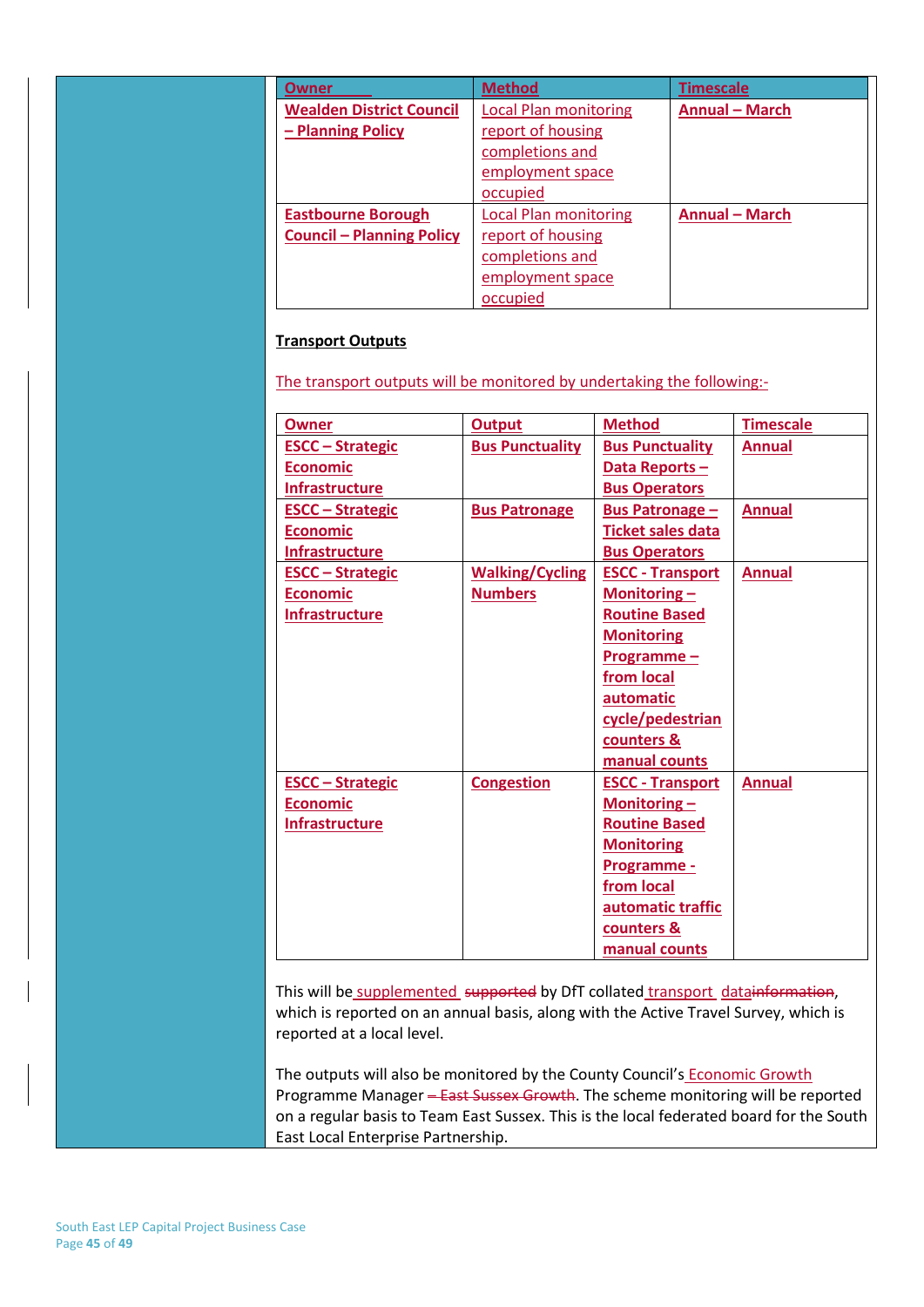| 6.4. | <b>Milestones</b>                                | An indicative programme for the delivery of the package is set out below:                                                                                                                                                                                                                                                                                                                                                                                                                                                                                                                                                                                                                                                                                                                                                                                                                                                                                                                                                                                                                        |                                                                                                                             |                                   |  |
|------|--------------------------------------------------|--------------------------------------------------------------------------------------------------------------------------------------------------------------------------------------------------------------------------------------------------------------------------------------------------------------------------------------------------------------------------------------------------------------------------------------------------------------------------------------------------------------------------------------------------------------------------------------------------------------------------------------------------------------------------------------------------------------------------------------------------------------------------------------------------------------------------------------------------------------------------------------------------------------------------------------------------------------------------------------------------------------------------------------------------------------------------------------------------|-----------------------------------------------------------------------------------------------------------------------------|-----------------------------------|--|
|      |                                                  | Table 25 - Programme Delivery                                                                                                                                                                                                                                                                                                                                                                                                                                                                                                                                                                                                                                                                                                                                                                                                                                                                                                                                                                                                                                                                    |                                                                                                                             |                                   |  |
|      |                                                  | <b>Project milestone</b>                                                                                                                                                                                                                                                                                                                                                                                                                                                                                                                                                                                                                                                                                                                                                                                                                                                                                                                                                                                                                                                                         | <b>Description</b>                                                                                                          | <b>Indicative date</b>            |  |
|      |                                                  | <b>Design</b>                                                                                                                                                                                                                                                                                                                                                                                                                                                                                                                                                                                                                                                                                                                                                                                                                                                                                                                                                                                                                                                                                    | Preliminary design of Phase<br>1 - Willingdon element of the<br>scheme.                                                     | 2015 - February 2017              |  |
|      |                                                  | <b>Consultation</b>                                                                                                                                                                                                                                                                                                                                                                                                                                                                                                                                                                                                                                                                                                                                                                                                                                                                                                                                                                                                                                                                              | Key Stakeholder and Public<br>Consultation.                                                                                 | May 2017                          |  |
|      |                                                  | <b>Democratic Sign Off</b>                                                                                                                                                                                                                                                                                                                                                                                                                                                                                                                                                                                                                                                                                                                                                                                                                                                                                                                                                                                                                                                                       | Present report to ESCC Lead<br>Member Transport &<br>Environment, to request<br>permission to undertake<br>detailed design. | October 2017                      |  |
|      |                                                  | <b>Design</b>                                                                                                                                                                                                                                                                                                                                                                                                                                                                                                                                                                                                                                                                                                                                                                                                                                                                                                                                                                                                                                                                                    | Detailed design of Phase 1 -<br>Willingdon element of<br>scheme.                                                            | October 2017/18-<br>April 2017/18 |  |
|      |                                                  | <b>Construction</b>                                                                                                                                                                                                                                                                                                                                                                                                                                                                                                                                                                                                                                                                                                                                                                                                                                                                                                                                                                                                                                                                              | Undertake construction of<br>Phase 1 - Willingdon element<br>of scheme.                                                     | 2018/19 & 2019/20                 |  |
|      |                                                  | Appendix 9.                                                                                                                                                                                                                                                                                                                                                                                                                                                                                                                                                                                                                                                                                                                                                                                                                                                                                                                                                                                                                                                                                      | A gannt chart outlining the programme milestones in more detail are available in                                            |                                   |  |
| 6.5. | <b>Stakeholder</b><br>management &<br>governance | In terms of stakeholder management; to date consultation has been undertaken with<br>key stakeholders, these include the following:-<br><b>Highways England</b><br>٠<br><b>Stagecoach Bus Company</b><br>$\bullet$<br><b>Bespoke Cycling Group</b><br>٠<br><b>Eastbourne Borough Council</b><br>٠<br><b>Wealden District Council</b><br><b>Eastbourne District General Hospital</b><br>٠<br><b>South Coast Ambulance Service</b><br>$\bullet$<br><b>Sussex Downs College</b><br>٠<br>The role of the key stakeholders has been to help inform the initial preliminary design<br>work, they have also been generally supportive of the scheme. They will be consulted<br>again in early 2017. Please refer to Appendix 10, which outlines the consultation<br>results with key stakeholders.<br>A public consultation is currently being proposed to be undertaken in May 2017, post<br>ESCC local elections. This will involve a series of local stakeholder consultation events<br>being held at key locations in the corridor, along with the consultation being available<br>on ESCC Website. |                                                                                                                             |                                   |  |
| 6.6. | <b>Organisation track</b><br>record              | The County Council's Strategic Economic Infrastructure team will oversee the<br>management of the funding used for the delivery of the package. The delivery of the<br>projects elements will be undertaken by our highways contract joint venture partners<br>Costain/CH2M.                                                                                                                                                                                                                                                                                                                                                                                                                                                                                                                                                                                                                                                                                                                                                                                                                     |                                                                                                                             |                                   |  |
|      |                                                  | As companies Costain and CH2M have proven track record of successful project<br>delivery over a number of years, both in terms of delivering schemes on time and to                                                                                                                                                                                                                                                                                                                                                                                                                                                                                                                                                                                                                                                                                                                                                                                                                                                                                                                              |                                                                                                                             |                                   |  |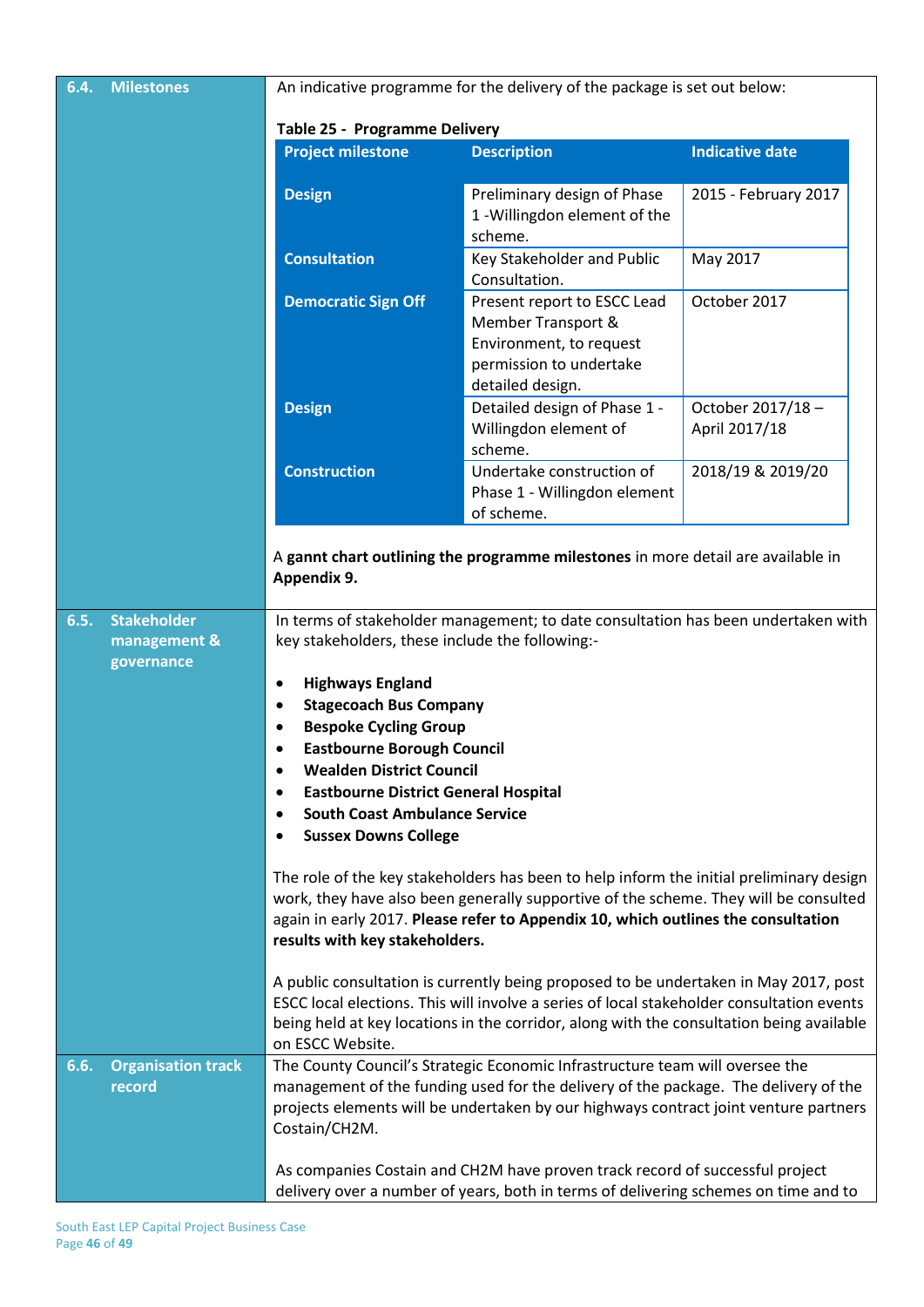| 6.7.<br><b>Assurance</b>                              | new seven year highways contract on 1 May 2016.<br>delivery of the scheme.<br>6.1.                                                                                                                                                                                                                                                                                                                                                                                                                                                                                                                                                                                                                                                                          | budget, for various local authorities. At a local level, Costain/CH2M commenced the<br>The staff in Costain/CH2M's East Sussex Highways team were transferred across<br>from the County Council or our previous contractor to the two joint venture partners<br>and these staff have extensive experience, gained during their employment with<br>ESCC in developing and delivering these types of schemes.<br>The staff that were involved in the development of the scheme whilst at ESCC will<br>continue to be involved to provide a level of continuity, in the development and<br>The resources available for the delivery of this scheme, are clearly outlined in section<br>Under the requirements of section 151 of the Local Government Act 1972, East<br>Sussex County Council confirms the financial administrator has adequate project |                                                                               |  |
|-------------------------------------------------------|-------------------------------------------------------------------------------------------------------------------------------------------------------------------------------------------------------------------------------------------------------------------------------------------------------------------------------------------------------------------------------------------------------------------------------------------------------------------------------------------------------------------------------------------------------------------------------------------------------------------------------------------------------------------------------------------------------------------------------------------------------------|-----------------------------------------------------------------------------------------------------------------------------------------------------------------------------------------------------------------------------------------------------------------------------------------------------------------------------------------------------------------------------------------------------------------------------------------------------------------------------------------------------------------------------------------------------------------------------------------------------------------------------------------------------------------------------------------------------------------------------------------------------------------------------------------------------------------------------------------------------|-------------------------------------------------------------------------------|--|
|                                                       |                                                                                                                                                                                                                                                                                                                                                                                                                                                                                                                                                                                                                                                                                                                                                             | assurance systems in place to verify that the scheme is fit and able to be procured<br>and delivered using East Sussex County Council's procedures. Appendix 7 outlines                                                                                                                                                                                                                                                                                                                                                                                                                                                                                                                                                                                                                                                                             |                                                                               |  |
|                                                       |                                                                                                                                                                                                                                                                                                                                                                                                                                                                                                                                                                                                                                                                                                                                                             | evidence of assurance from ESCC Section 151 Officer.<br>An Equalities Impact Assessment has been undertaken on the package is attached in                                                                                                                                                                                                                                                                                                                                                                                                                                                                                                                                                                                                                                                                                                           |                                                                               |  |
| <b>Equalities Impact</b><br>6.8.<br><b>Assessment</b> | Appendix 11.                                                                                                                                                                                                                                                                                                                                                                                                                                                                                                                                                                                                                                                                                                                                                |                                                                                                                                                                                                                                                                                                                                                                                                                                                                                                                                                                                                                                                                                                                                                                                                                                                     |                                                                               |  |
| evaluation                                            | As part of the development of this scheme East Sussex County Council will seek to<br>agree with the SELEP a collection of KPIs (Key Performance Indicators) for the various<br>elements of the package, to enable the monitoring and measurement of the overall<br>delivery and post scheme outputs of the project over the LGF period. These will be<br>based on the strategic objectives outlined in 2.2.<br>The metrics that may form the basis of the KPIs are outlined below, which cover key<br>outcomes and outputs from the project. East Sussex County Council currently has<br>monitoring arrangements in place to measure the majority of these indicators. A<br>detailed Benefits Realisation Plan will be developed.<br>Table 26 - Key metrics |                                                                                                                                                                                                                                                                                                                                                                                                                                                                                                                                                                                                                                                                                                                                                                                                                                                     |                                                                               |  |
|                                                       | <b>Core Metrics</b><br>1.                                                                                                                                                                                                                                                                                                                                                                                                                                                                                                                                                                                                                                                                                                                                   | <b>Project specific</b><br>2.                                                                                                                                                                                                                                                                                                                                                                                                                                                                                                                                                                                                                                                                                                                                                                                                                       | 3. Additional monitoring                                                      |  |
|                                                       |                                                                                                                                                                                                                                                                                                                                                                                                                                                                                                                                                                                                                                                                                                                                                             | outputs - Transport                                                                                                                                                                                                                                                                                                                                                                                                                                                                                                                                                                                                                                                                                                                                                                                                                                 |                                                                               |  |
|                                                       | <b>Inputs</b>                                                                                                                                                                                                                                                                                                                                                                                                                                                                                                                                                                                                                                                                                                                                               | <b>Outputs</b>                                                                                                                                                                                                                                                                                                                                                                                                                                                                                                                                                                                                                                                                                                                                                                                                                                      |                                                                               |  |
|                                                       |                                                                                                                                                                                                                                                                                                                                                                                                                                                                                                                                                                                                                                                                                                                                                             |                                                                                                                                                                                                                                                                                                                                                                                                                                                                                                                                                                                                                                                                                                                                                                                                                                                     | Accident rate                                                                 |  |
|                                                       | Expenditure                                                                                                                                                                                                                                                                                                                                                                                                                                                                                                                                                                                                                                                                                                                                                 | Total length of resurfaced<br>roads                                                                                                                                                                                                                                                                                                                                                                                                                                                                                                                                                                                                                                                                                                                                                                                                                 | Casualty rate                                                                 |  |
|                                                       | Funding breakdown                                                                                                                                                                                                                                                                                                                                                                                                                                                                                                                                                                                                                                                                                                                                           | Total length of new cycle<br>ways                                                                                                                                                                                                                                                                                                                                                                                                                                                                                                                                                                                                                                                                                                                                                                                                                   | Pedestrian and cycle<br>counts on new/existing<br>routes                      |  |
|                                                       |                                                                                                                                                                                                                                                                                                                                                                                                                                                                                                                                                                                                                                                                                                                                                             | Total length of bus lane &<br>bus infrastructure<br>improvements                                                                                                                                                                                                                                                                                                                                                                                                                                                                                                                                                                                                                                                                                                                                                                                    | <b>Bus Passenger numbers</b><br><b>Bus punctuality</b>                        |  |
|                                                       | In-kind resources<br>provided                                                                                                                                                                                                                                                                                                                                                                                                                                                                                                                                                                                                                                                                                                                               | Type of infrastructure                                                                                                                                                                                                                                                                                                                                                                                                                                                                                                                                                                                                                                                                                                                                                                                                                              | Cycle journeys on<br>new/existing routes                                      |  |
|                                                       | <b>Outcomes</b>                                                                                                                                                                                                                                                                                                                                                                                                                                                                                                                                                                                                                                                                                                                                             |                                                                                                                                                                                                                                                                                                                                                                                                                                                                                                                                                                                                                                                                                                                                                                                                                                                     |                                                                               |  |
|                                                       | Jobs connected to the<br>package of measures                                                                                                                                                                                                                                                                                                                                                                                                                                                                                                                                                                                                                                                                                                                | Commercial space<br>occupied                                                                                                                                                                                                                                                                                                                                                                                                                                                                                                                                                                                                                                                                                                                                                                                                                        | Households with access<br>to specific sites by mode<br>within threshold times |  |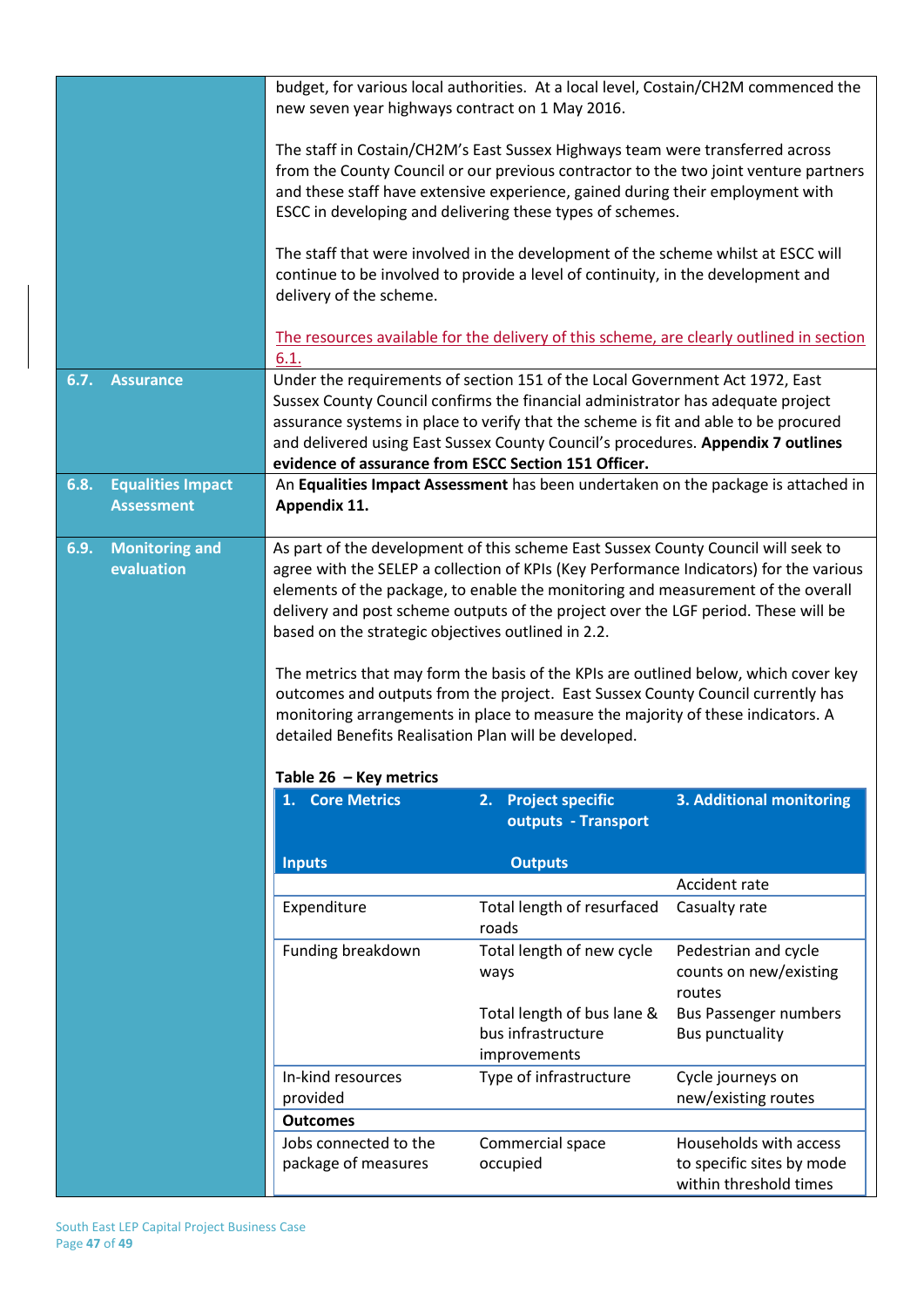|                       | Commercial floorspace                                                                                                                                                                                                                                                        |  |  |
|-----------------------|------------------------------------------------------------------------------------------------------------------------------------------------------------------------------------------------------------------------------------------------------------------------------|--|--|
|                       | constructed                                                                                                                                                                                                                                                                  |  |  |
|                       | Housing unit starts                                                                                                                                                                                                                                                          |  |  |
|                       | Housing units completed                                                                                                                                                                                                                                                      |  |  |
|                       |                                                                                                                                                                                                                                                                              |  |  |
|                       | This evaluation will form part of the wider evaluation for the entire corridor scheme,<br>and the findings will be disseminated to key stakeholders and will be published on<br>ESCC website, and available to the general public.                                           |  |  |
|                       | The lessons learned from this project will help inform the development and design of<br>corridor type approach schemes, and can help inform future bids for funding to the<br>government for schemes that support accessibility and greater sustainable transport<br>choice. |  |  |
| 6.10. Post completion | Upon completion the infrastructure will be added to the County Council's Transport                                                                                                                                                                                           |  |  |
|                       | Asset Register and will be maintained by the County Council.                                                                                                                                                                                                                 |  |  |

## **7. RISK ANALYSIS**

**Likelihood and impact scores:**

5: Very high; 4: High; 3: Medium; 2: Low; 1: Very low

### **Table 27 - Risk Assessment**

| <b>Risk</b>                                                                                                         | Likelihood*    | Impact*        | <b>Financial</b><br><b>Impact</b><br>& Value | <b>Mitigating Action</b>                                                                                                                                              |
|---------------------------------------------------------------------------------------------------------------------|----------------|----------------|----------------------------------------------|-----------------------------------------------------------------------------------------------------------------------------------------------------------------------|
| Stakeholders may request changes in the<br>preliminary designs prior to public<br>consultation, resulting in delay. | $\overline{2}$ | 3              | 6                                            | Support continued dialogue with<br>key stakeholders.                                                                                                                  |
| Public consultation delays will impact<br>scheme start.                                                             | $\overline{3}$ | 3              | 9                                            | Planning essential to ensure that<br>this undertaken post the May local<br>elections 2017.                                                                            |
| Analysis and ESCC Lead Member<br>agreement will cause delay to scheme<br>start date.                                | $\overline{2}$ | 4              | 8                                            | Ensure enough staff available to<br>undertake the analysis.                                                                                                           |
| Quality of preliminary designs may not<br>be to an acceptable standard and<br>amendments may be necessary.          | $\overline{2}$ | $\overline{4}$ | 8                                            | Review design work at timely<br>intervals.                                                                                                                            |
| Lack of resources needed to complete<br>detailed design will cause delays.                                          | $\overline{2}$ | 3              | 6                                            | Ensure resource planning is<br>accomplished as soon as ESCC Lead<br>Member report has been prepared.                                                                  |
| The buildability of some proposed<br>measures may become apparent.                                                  | $\mathbf{1}$   | 3              | $\overline{3}$                               | Remove these measures from the<br>scope of work or defer to further<br>scheme phases, when further<br>information is available.                                       |
| Land owners may not agree to land take,<br>which would affect designs                                               | 3              | 4              | 12                                           | Enter into negotiations as soon as<br>land take identified and secure<br>agreement in principle before public<br>consultation, this work is currently<br>progressing. |
| Planning permission may be required                                                                                 | $\overline{2}$ | 3              | 6                                            | Prepare planning application as<br>soon as possible.                                                                                                                  |
| Environmental impacts could delay<br>scheme                                                                         | $\overline{2}$ | $\overline{2}$ | $\overline{4}$                               |                                                                                                                                                                       |
| The measures when being constructed                                                                                 | $\overline{4}$ | 4              | 12                                           | Carry out detailed assessments of                                                                                                                                     |